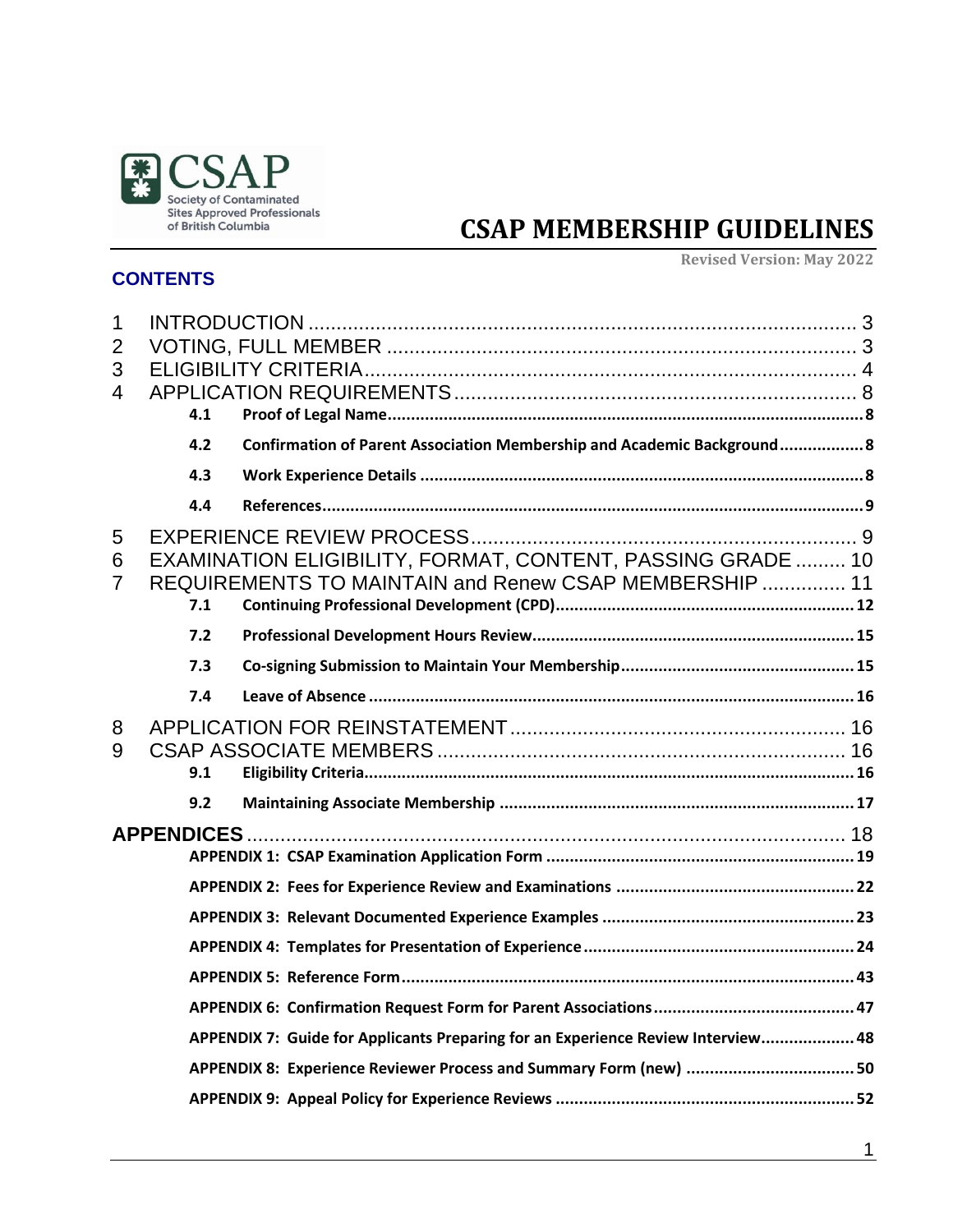### **CSAP MEMBERSHIP GUIDELINES**

| APPENDIX 10: Appointment to the Ministry's Roster of Approved Professionals  53 |  |
|---------------------------------------------------------------------------------|--|
| APPENDIX 11: Professional Development (PD) Hours - Reminders and Compliance  54 |  |
|                                                                                 |  |
|                                                                                 |  |
|                                                                                 |  |
|                                                                                 |  |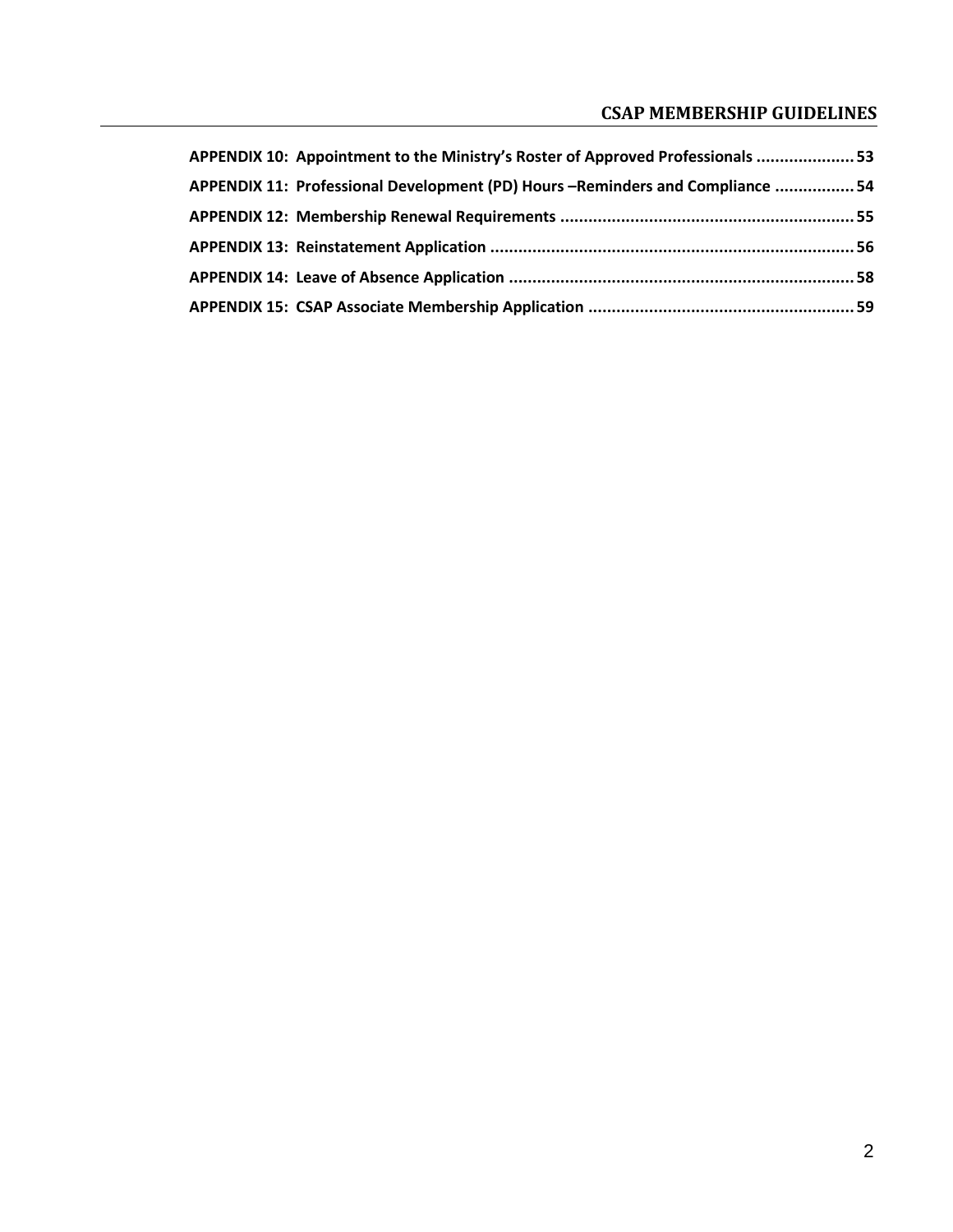

# <span id="page-2-0"></span>**1 INTRODUCTION**

The membership credentialing process and all other activities directly related to maintaining a roster of Approved Professionals is the purview of the Membership Committee of the Society of Contaminated Sites Approved Professionals (CSAP Society). The Membership Committee is established in the bylaws as a committee of the Board. The Chair of the Committee is a Board member and reports to the Board.

The Committee is responsible for the development, implementation and assessment of effective membership policies as recommended to and approved by the Board, including the guidance provided herein. The Committee will review and update this guidance from time-to-time as needed to ensure alignment with relevant bylaws and rules of the Society.

The CSAP Society has two categories of members:

- 1. Voting, Full Member (see below)
- 2. Non-Voting Associate Member (see Section 9)

# <span id="page-2-1"></span>**2 VOTING, FULL MEMBER**

A Contaminated Sites Approved Professional (AP) is a member of the CSAP Society who performs or is qualified to perform CSAP work under section 49.1 of the *Contaminated Sites Regulation* (CSR). The Society of Contaminated Sites Approved Professionals exists to support the activities of its members in their capacity as Approved Professionals conducting "CSAP Work". "CSAP Work" means a submission, including advice and recommendations, to the Director of the Ministry of Environment and Climate Change Strategy (the Ministry) respecting:

- (i) A determination that a site is or is not a contaminated site,
- (ii) A contaminated soil relocation agreement,
- (iii) An approval in principle,
- (iv) A certificate of compliance, or
- (v) Other matters specified by the Rules.

Refer to Ministry Procedure 3: Ministry Procedures for the Roster of Approved Professionals, dated November 12, 2009 for further details.

All CSAP Applicants must read and be familiar with the bylaws of the Society available at [www.csapsociety.bc.ca](http://www.csapsociety.bc.ca/) before submitting their application for Society membership.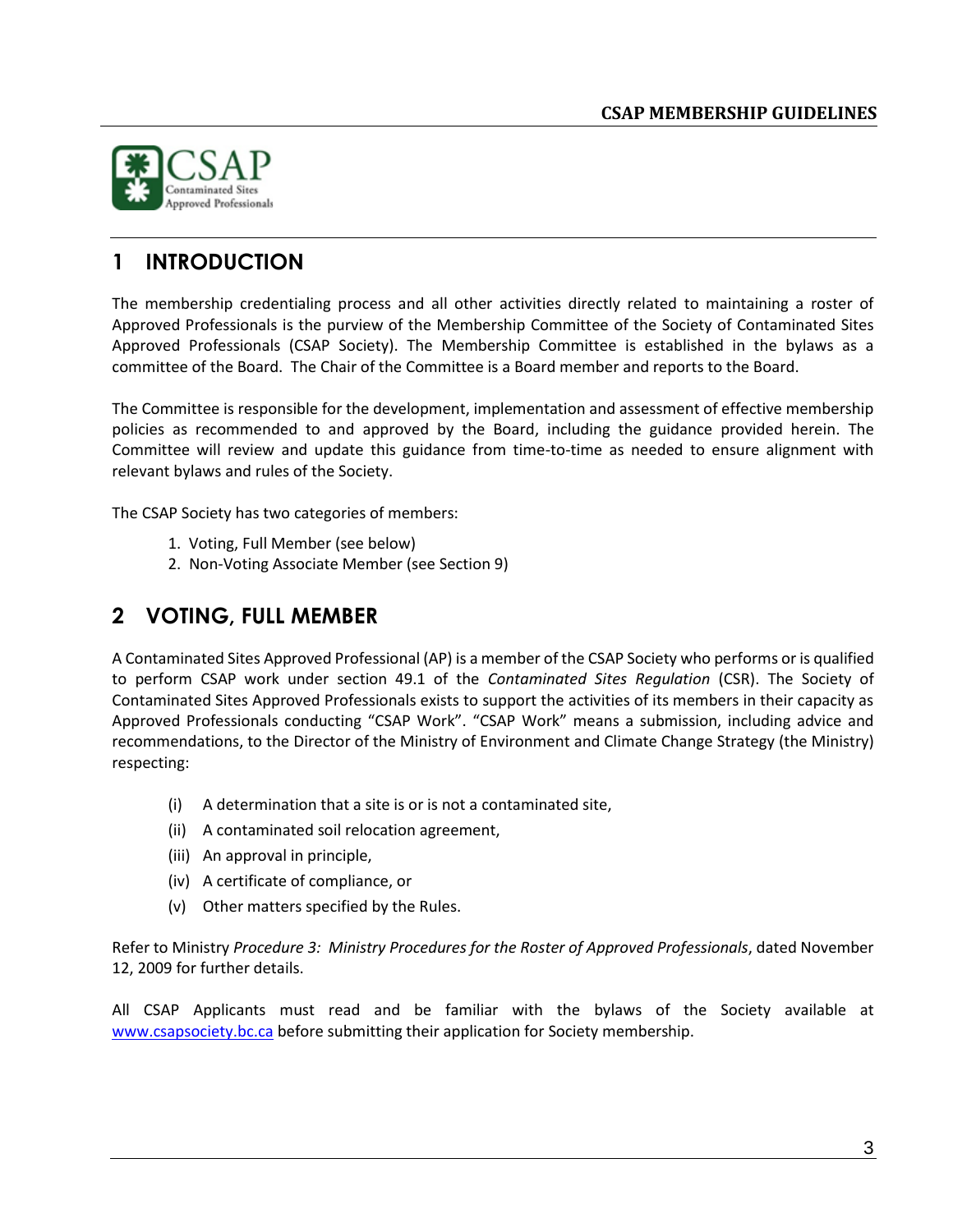# <span id="page-3-0"></span>**3 ELIGIBILITY CRITERIA**

To become a CSAP member, one must meet the following eligibility criteria, complete a CSAP Examination Application Form provided in Appendix 1, and pay the appropriate fees listed in Appendix 2.

- 1. Individuals must be Professional members (e.g., P.Ag., P.Chem., P.Eng., P.Geo., R.P.Bio., P.L.Eng., P.L.Geo.) in good standing, with one of the following four Parent Associations before recommendation for Roster appointment and CSAP membership can be made:
	- (i) Association of Professional Engineers and Geoscientists of the Province of British Columbia (EGBC),
	- (ii) British Columbia Institute of Agrologists (BCIA),
	- (iii) British Columbia College of Applied Biology (CAB), or
	- (iv) Association of the Chemical Profession of British Columbia (ACPBC).
- 2. Candidates must have a qualifying post-secondary degree, which refers to the degree the Parent Association deemed the candidate to have satisfied the minimum requirements for professional registration with the Parent Association.
- 3. Candidates must possess a minimum of ten (10) years of relevant documented experience (RDE) and direct documented experience (DDE), where DDE refers to contaminated sites experience directly relevant to the designation of Approved Professional for which the candidate is applying (i.e., Numerical or Risk-based). Of the ten (10) years total experience, a minimum of eight (8) years must be DDE of which four (4) years must be decision-making level DDE (DM level DDE). Documented experience may be acquired over a period of more than ten (10) years. Details on the types of experience are described below and also summarized in Table A.
	- i. **Relevant Documented Experience (RDE)** means work experience in fields of practice applying relevant biological, chemical, toxicological, geoscience, engineering, or agrology principles. See Appendix 3 for examples of this type of experience.
	- ii. **Direct Documented Experience (DDE)** means experience on contaminated sites investigations, risk assessment, management and/or remediation in the relevant field to the designation that the Applicants are applying (i.e., in general, for Numerical Standards Approved Professional candidates, DDE is site investigation related to site characterization applying the CSR or equivalent numerical standards, and remediation work; for Risk-based Standards Approved Professional candidates, DDE is risk assessment work that identifies the potential on- and off-site environmental risks and quantifies the magnitude and severity of risk from residual contamination, as per ENV Protocol 1).
	- iii. **Decision-making level DDE (DM level DDE)** means providing direction and senior review of scientific and technical tasks necessary to complete investigations, risk assessments, management and remediation at contaminated sites which includes:
		- (a) For numerical standards DM level DDE: drawing technical conclusions, preparing recommendations, and issuing opinions based on the results of investigations, screening level risk assessment, management and remediation to CSR numerical standards at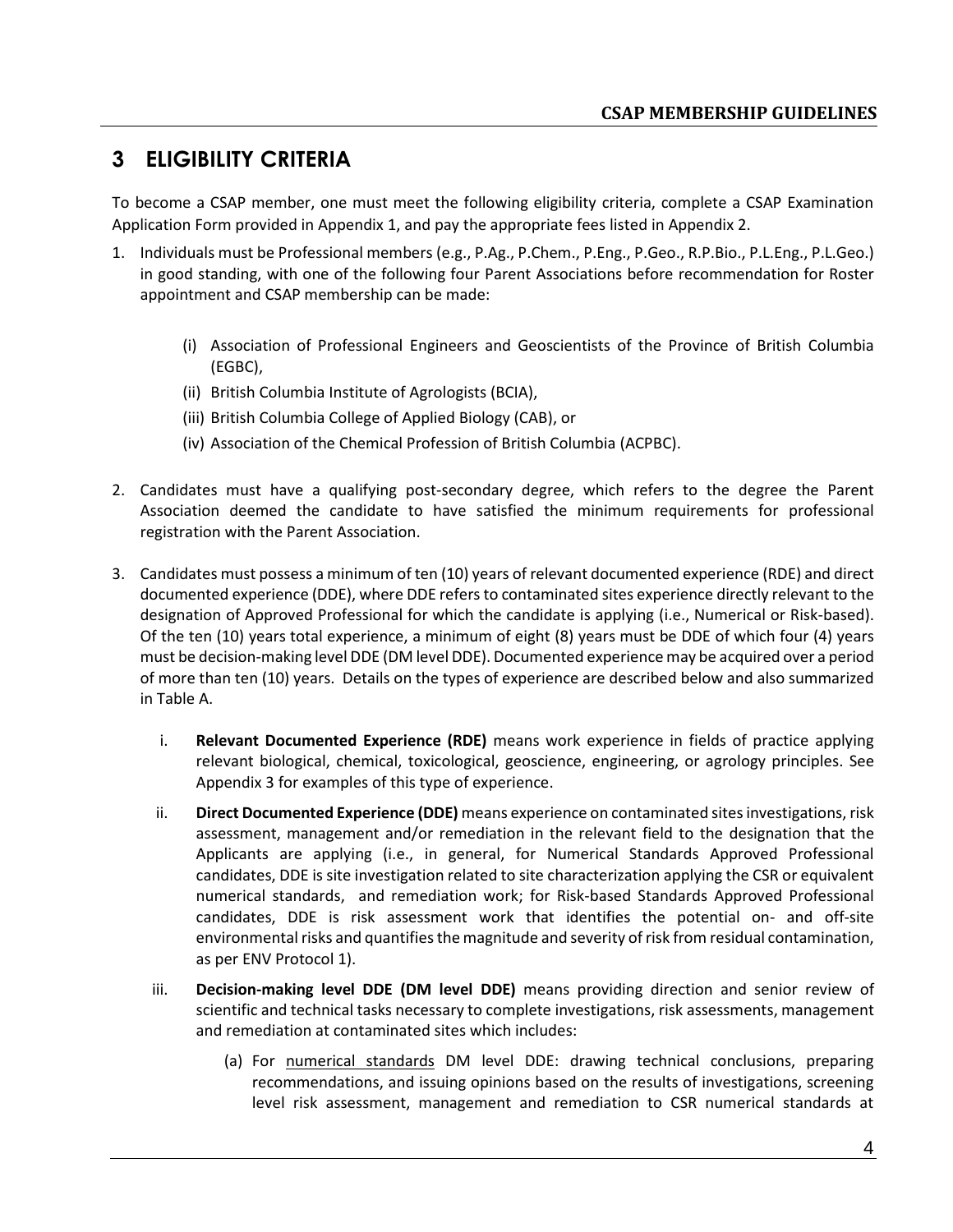contaminated sites, and including risk-based standards only for substances, land uses and media which meet the requirements for Numerical Standards Approved Professionals under Protocol 13 screening level risk assessment.

- (b) For risk-based standards DM level DDE: drawing technical conclusions, preparing recommendations, and issuing opinions based on the results of investigations, risk assessments, management and remediation to risk-based standards at contaminated sites, including substances and media (e.g., tissue) for which there are no CSR numerical standards.
- (c) Identifying appropriate regulatory requirements and guidelines and ensuring that the investigations, risk assessments, management and/or remediation work performed meets those requirements and guidelines.
- 4. **RDE** For both the categories of Numerical Standards Approved Professional and Risk-based Standards Approved Professional, candidates will be given credit for a maximum of two (2) years of RDE, postqualifying bachelor's degree. Up to two (2) years of RDE work experience in fields of practice other than contaminated sites is allowed. It is the responsibility of the Applicant to demonstrate to the satisfaction of the application reviewers that the non-contaminated sites work experience is relevant.
	- i. A maximum of one year's (1,250 hours) credit will be granted for experience gained within a 12 month period.
	- ii. When less than 1,250 hours of a CSAP Applicant's work experience in a 12-month period has been RDE, the work experience claimed must be prorated by the number of hours divided by 1,250.
	- iii. CSAP Applicants may be given up to a maximum of one (1) year of RDE credit for the research component of post-graduate degrees if the research meets all other requirements of RDE. If, however, the CSAP Applicant is given credit for work experience gained outside of the degree program during the same time period, they will not be given credit for the post-graduate work. A maximum of one (1) year of RDE and/or DDE (see 5 iii below) total credit can be given for the research component of all post-graduate degrees combined.
- 5. **DDE** To qualify as one (1) full year of DDE including DM level DDE, a minimum of 1,000 hours of DDE is required. When less than 1,000 hours of DDE is claimed in a 12-month period, the work experience claimed must be prorated by the number of hours divided by  $1,000^1$ .
	- i. A maximum of one year's credit (1,000 hours) will be granted for experience gained within a 12 month period.
	- ii. Applicants may take more than eight (8) working calendar years to meet the minimum DDE requirement.
	- iii. CSAP Applicants may be given up to a maximum of one (1) year of non-decision-making level DDE credit for the research component of post-graduate degrees if the research meets all other

 $1$  It is recognized that less than 100% of one's time will be DDE. Some work experience may involve, for example, supervising employees, conducting or receiving training, developing client relationships, managing contracts, conducting other environmental work and vacation or other leave days. To claim and be credited with full credit, a CSAP Applicant must have spent at least 1,000 hours of their time on DDE activities such as those listed above. When less than 1,000 hours of a CSAP Applicant's work experience in a given year has been DDE, the Applicant must factor the time claimed accordingly.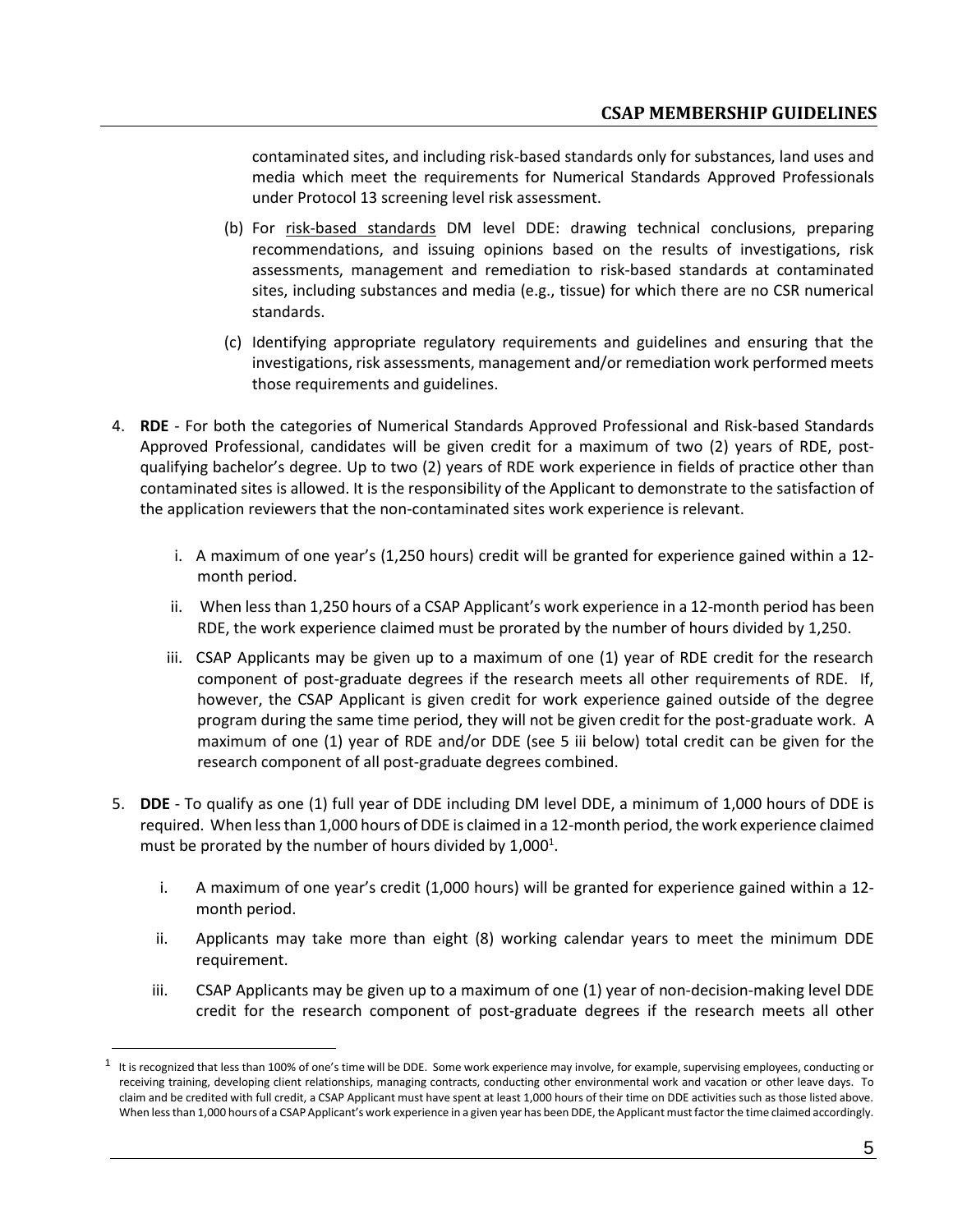requirements of DDE. If, however, the Applicant is given credit for work experience gained outside of the degree program during the same time period, they will not be given credit for the postgraduate work. As indicated in 4 iii above, a maximum of one (1) year of RDE and/or DDE credit total can be given for the research component of all post-graduate degrees combined.

- 6. DM level DDE must equal four (4) years of eligible experience:
	- i. **For Numerical Standards Approved Professional:** To qualify as DM level DDE, the clearly documented experience must be in the context of the numerical standards in the CSR or an equivalent framework in another jurisdiction and meet all of the following tests:
		- (a) represent an application of the knowledge of contaminant sources, fate and transport;
		- (b) be done in an environment where the individual had primary responsibility for the technical/scientific aspects of the site assessment and/or remediation;
		- (c) show that appropriate regulatory requirements and guidelines for site investigations, management and remediation work were met; and
		- (d) demonstrate experience in all stages of contaminated sites investigation and remediation in diverse settings.
	- ii. **For Risk-based Standards Approved Professional:** To qualify as DM level DDE, the clearly documented experience must be in the context of the risk-based standards in the CSR or an equivalent framework in another jurisdiction and meet all of the following tests:
		- (a) represent an application of the knowledge of contaminant sources, fate, exposure and effects on biota (including humans);
		- (b) be done in an environment where the individual was an author/co-author or lead/co-lead for the technical/scientific aspects of the human health and/or ecological risk assessment;
		- (c) show evidence that the accomplishment required a synthesis capability that only those who fully appreciate the topics of their discipline would have (i.e., applying the CSR or equivalent risk-based standards and calculating risks using TRVs); and
		- (d) show that appropriate regulatory requirements and guidelines for risk assessment work were met (i.e., risk-based standards set out in the CSR and the protection goals listed in Protocol 1 have been applied).
	- iii. Applicants may take more than four (4) working calendar years to meet the minimum DM level DDE requirement.
	- iv. At least one (1) of the credited years of DM level DDE must have been obtained in the three (3) years prior to approval of the application for membership.
	- v. At least two (2) years of the credited years of DM level DDE must have been obtained for work conducted under the BC Environmental Management Act provisions and its regulations prior to the approval of the application for membership.
	- vi. As part of their demonstration of DM level DDE, Applicants must provide a description (ENV Site ID, key responsibilities) of their involvement on three (3) projects for which submission applications for Ministry instruments have: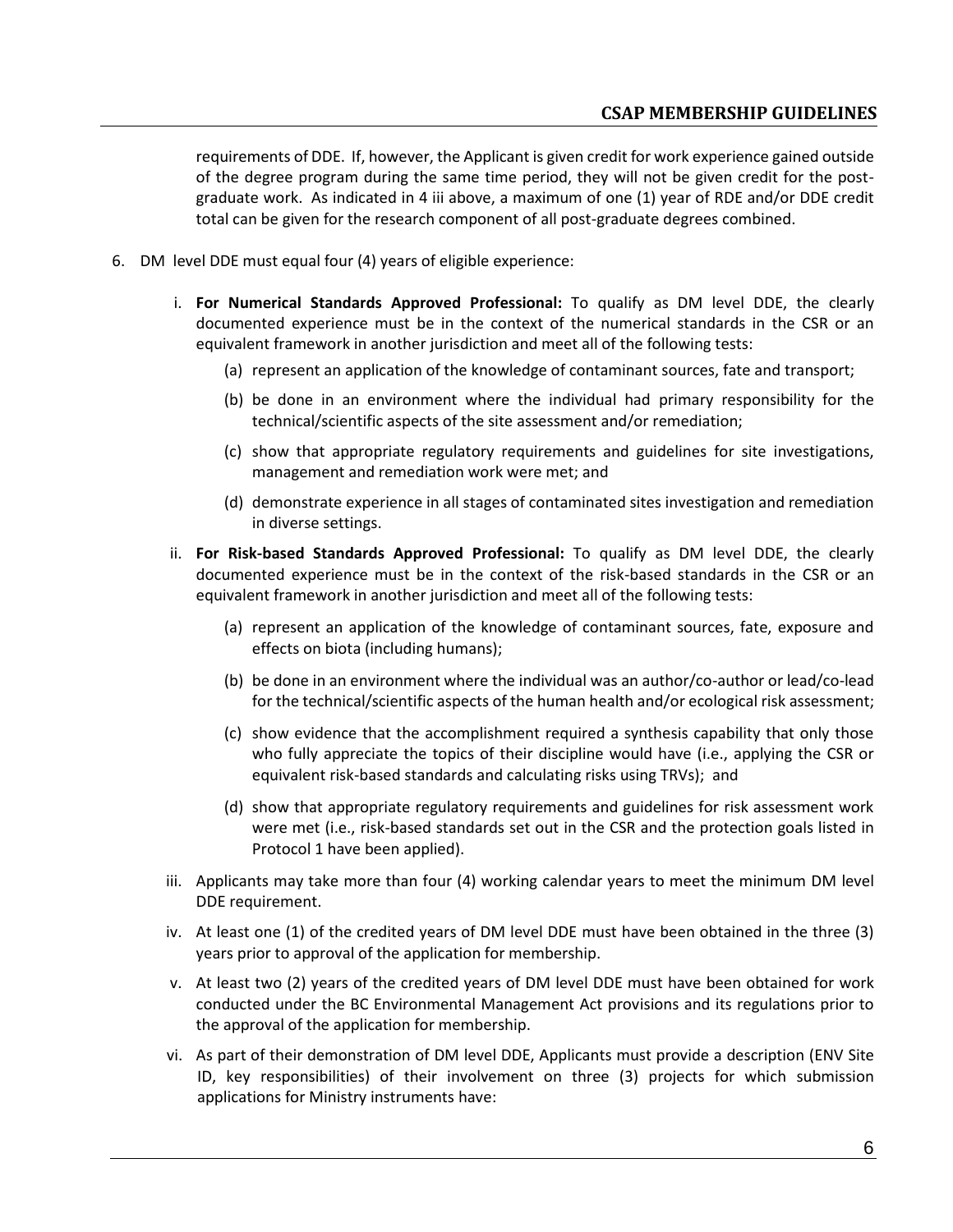- been made directly to the Ministry (maximum of two) or to Approved Professionals under Protocol 6;
- been successfully approved by the Ministry;
- demonstrated the Applicant played a primary role.

An Applicant's primary role may be acting as a decision maker, or a member of the decisions making team in reference to one or more of the tests described in 6i(a)-(d) or 6ii(a)-(c), above. The Applicant may have either been a key author or reviewer of some of the reports included in the application package, and ideally, may have also participated in the generation of the Summary of Site Condition(s), the draft legal instrument(s) and cover letter(s). It is recognized that there can be more than one primary individual on a single project and the Applicant may not be the Qualified Professional with the overall responsibility for delivering the project. However, it is the Applicant's responsibility to provide sufficient information to demonstrate the primary responsibility of their role.

Applicants involved in two (2) submission applications [instead of three (3)] may be considered based on the entirety of their experience and an interview. The three (3) submissions must be of the same type (numerical standards or risk-based standards) as the Approved Professional designation for which the Applicant is applying. A multiple instrument submission (e.g., for contiguous sites with different owners or land uses) is considered one submission.

| <b>Type of Documented</b><br><b>Experience</b>        | <b>Number of Years</b><br>(Ten Years Total Required)                                                                                                                                                                                                                                                                                                               |  |  |  |
|-------------------------------------------------------|--------------------------------------------------------------------------------------------------------------------------------------------------------------------------------------------------------------------------------------------------------------------------------------------------------------------------------------------------------------------|--|--|--|
| <b>Relevant (RDE)</b>                                 | Up to two years; up to one* of the two years may include post-graduate studies<br>on a relevant research topic                                                                                                                                                                                                                                                     |  |  |  |
| Direct (DDE)                                          | A minimum of eight years; up to one* year may include post-graduate studies on<br>a relevant research topic                                                                                                                                                                                                                                                        |  |  |  |
| <b>Decision making level</b><br>Direct (DM level DDE) | A minimum of four years of the eight or more years of DDE must be at the DM<br>level.<br>At least one year of DM level DDE must be completed within three years prior to<br>application.<br>At least two years of the credited years of DM level DDE must have been                                                                                                |  |  |  |
|                                                       | obtained for work conducted under the BC Environmental Management Act<br>provisions and its regulations prior to the approval of the application for<br>membership.                                                                                                                                                                                                |  |  |  |
|                                                       | Applicants are required to have been involved in a decision-making capacity in<br>three Ministry approved submissions made directly to the Ministry (maximum of<br>two) or by Approved Professionals under Protocol 6. Applicants involved in two<br>submissions instead of three may be considered based on the entirety of their<br>experience and an interview. |  |  |  |

**Table A: Summary of Documented Experience Requirements**

\* A maximum of one year experience credit will be granted for relevant post-graduate research as RDE, DDE or both.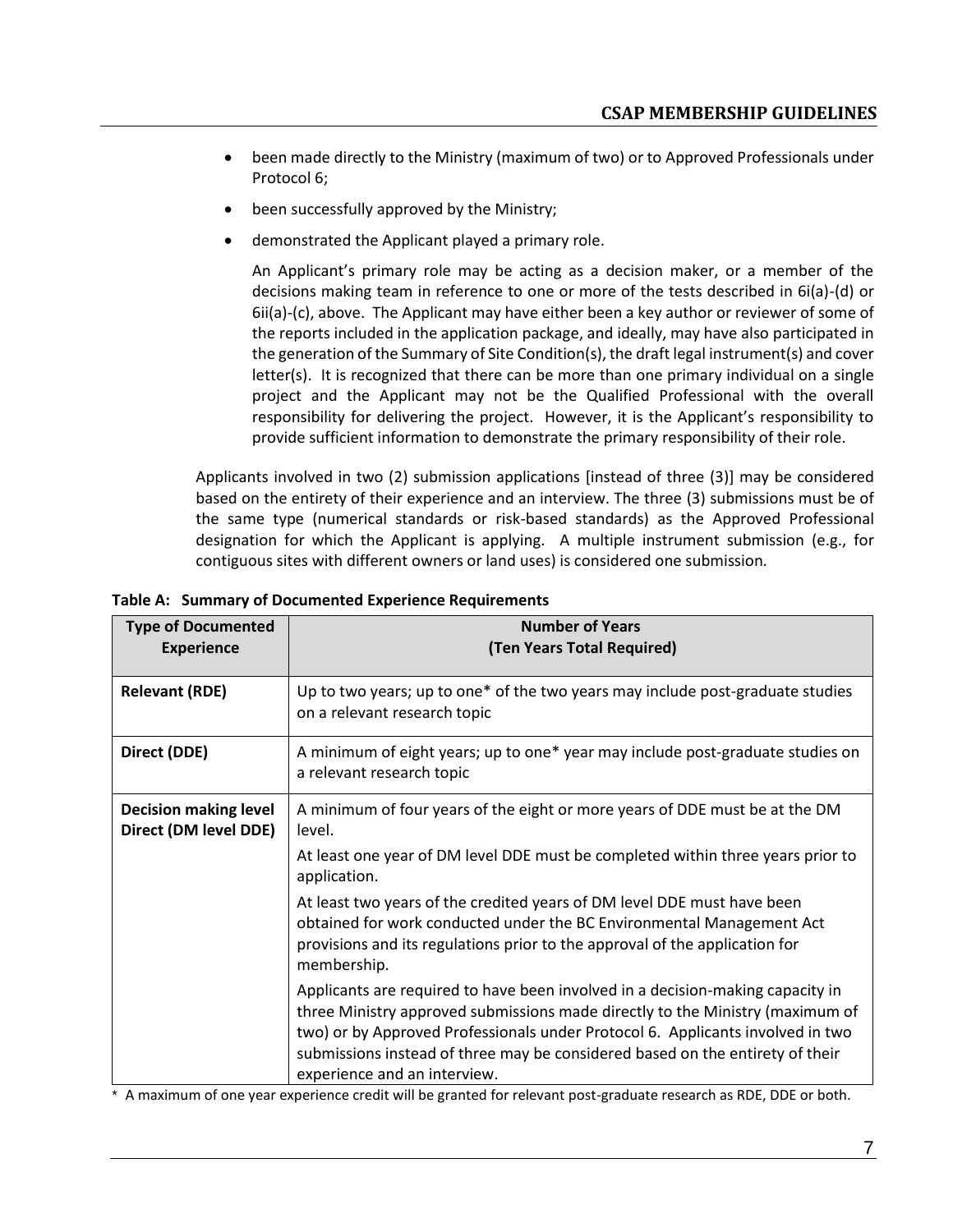7. The individual must write and successfully passthe Approved Professionals Examinations within 18 months after receiving notification that their work qualifications are acceptable. If an exam is cancelled, the applicant will be required to provide an update of their work experience in the area they are applying for prior to being granted a 12-month extension (i.e., one more exam opportunity). The Approved Professionals Examinations include a technical examination specifically applicable to a Numerical Standards Approved Professional, a technical examination specifically applicable to a Risk-based Standards Approved Professional, and a third regulatory examination applicable to both. Qualified candidates can choose to write both technical examinations, if they qualify for both categories and pay the appropriate fees.

# <span id="page-7-0"></span>**4 APPLICATION REQUIREMENTS**

### <span id="page-7-1"></span>**4.1 Proof of Legal Name**

Applicants for Society membership must submit an original or certified copy of their birth certificate and any legal name change documents. To have a copy of your original document certified, you may provide the original document to a notary public or to a member of an approved Parent Association and ask that the person make a photocopy of the original, write the words "True Copy of Original" on the photocopy, sign and date the photocopy.

### <span id="page-7-2"></span>**4.2 Confirmation of Parent Association Membership and Academic Background**

Applicants must meet item (1) of the Eligibility Criteria (Section 3. above) at the time of registration. Applicants must send a Confirmation Request Form contained in Appendix 6 to each of the Parent Associations of which they are a member and ensure that their Parent Associations return their completed forms directly to the Society. Completed Confirmation Request Forms will not be accepted by the Society, unless received directly from the Parent Associations. Forms may be sent and returned by email or mail.

It is the Applicant's responsibility to ensure that the Parent Associations submit their completed forms to the Society. Applicants may contact the Society to confirm if completed Confirmation Request Forms have been received.

### <span id="page-7-3"></span>**4.3 Work Experience Details**

CSAP Applicants must submit work experience details presented according to the Templates for Presentation of Experience (Appendix 4). Work experience details will not be otherwise accepted.

The Templates for Presentation of Experience include the following components:

- Curriculum Vitae (Applicant Contact Information and Employment History)
- Post-Graduate Experience
- Position Descriptions
- Project Descriptions
- Instrument Submission Experience
- Summary Table of Position and Project Experience Hours
- Optional Statement of Qualifications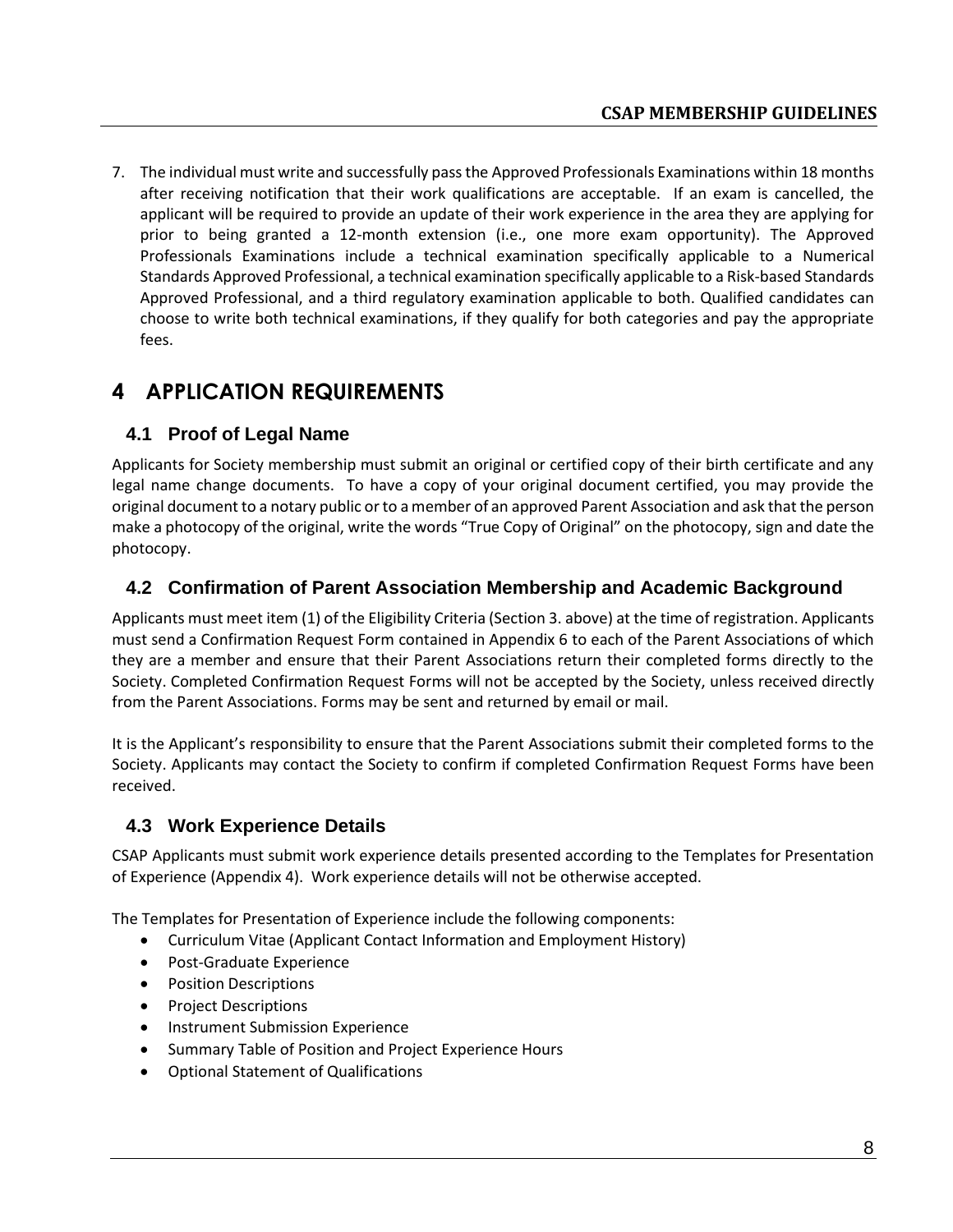One hard copy and one electronic copy (in either Adobe Acrobat, Microsoft Word or Microsoft Excel format) of the Applicant's work experience details presented according to the Templatesfor Presentation of Experience are required. For the Summary Table of Position and Project Experience Hours, an excel template containing formulas may be obtained from CSAP.

The decision regarding an Applicant's eligibility is based on the information contained in the Applicant's work experience details. Applicants are therefore encouraged to include as much information as possible in their work experience details. It is the Applicant's responsibility to ensure that sufficient information is provided prior to the application deadline, to avoid a delay in the processing of an application, possibly beyond the eligibility for a targeted examination sitting.

### <span id="page-8-0"></span>**4.4 References**

Applicants shall identify three References who will complete a Reference Form (Appendix 5) verifying the Applicant's work experience and commenting on the Applicant's readiness and suitability for membership in the Society. An individual Reference may provide a single Reference Form that covers more than one of the Applicant's positions and/or project descriptions for which they are acting as the Reference.

References must have first-hand knowledge of the Applicant's contaminated sites work experience and will typically be the Applicant's supervisor, colleague or other knowledgeable party at the Society's discretion. References should be registered with one of the four Parent Associations, or with an equivalent professional body in another province/jurisdiction. Where this is not possible, the Applicant is responsible for attaching an accompanying letter explaining why they were not able to nominate a Reference who is a Parent Association member.

To each of their References, Applicants must send a copy of the Reference Form and the portion of the work experience and project details for which the Reference has supervised and is asked to validate. The References are to complete, sign and return the Reference Forms directly to the Society. References should not return the completed form to the Applicant. Reference Forms will not be accepted by the Society unless received directly from the Reference. However, the Applicant should provide a copy of the unsigned Reference Forms in their application package for CSAP's record.

It is the Applicant's responsibility to ensure that References submit their completed forms. Applicants may contact the Society to check whether their Reference Forms have been received.

# <span id="page-8-1"></span>**5 EXPERIENCE REVIEW PROCESS**

Each application is reviewed by two volunteer CSAP members (Experience Reviewers) who make a joint recommendation to the Membership Committee. The Membership Committee decides on the Applicant's eligibility and the Executive Director communicates this decision to the Applicant. Experience assessments are valid for 18 months from the date the decision is issued by the Membership Committee.

Applicants, References, individuals and associations listed in the Applicant's documentation may be contacted to verify or to provide additional information throughout the application process. It is especially important that References are available for further communication.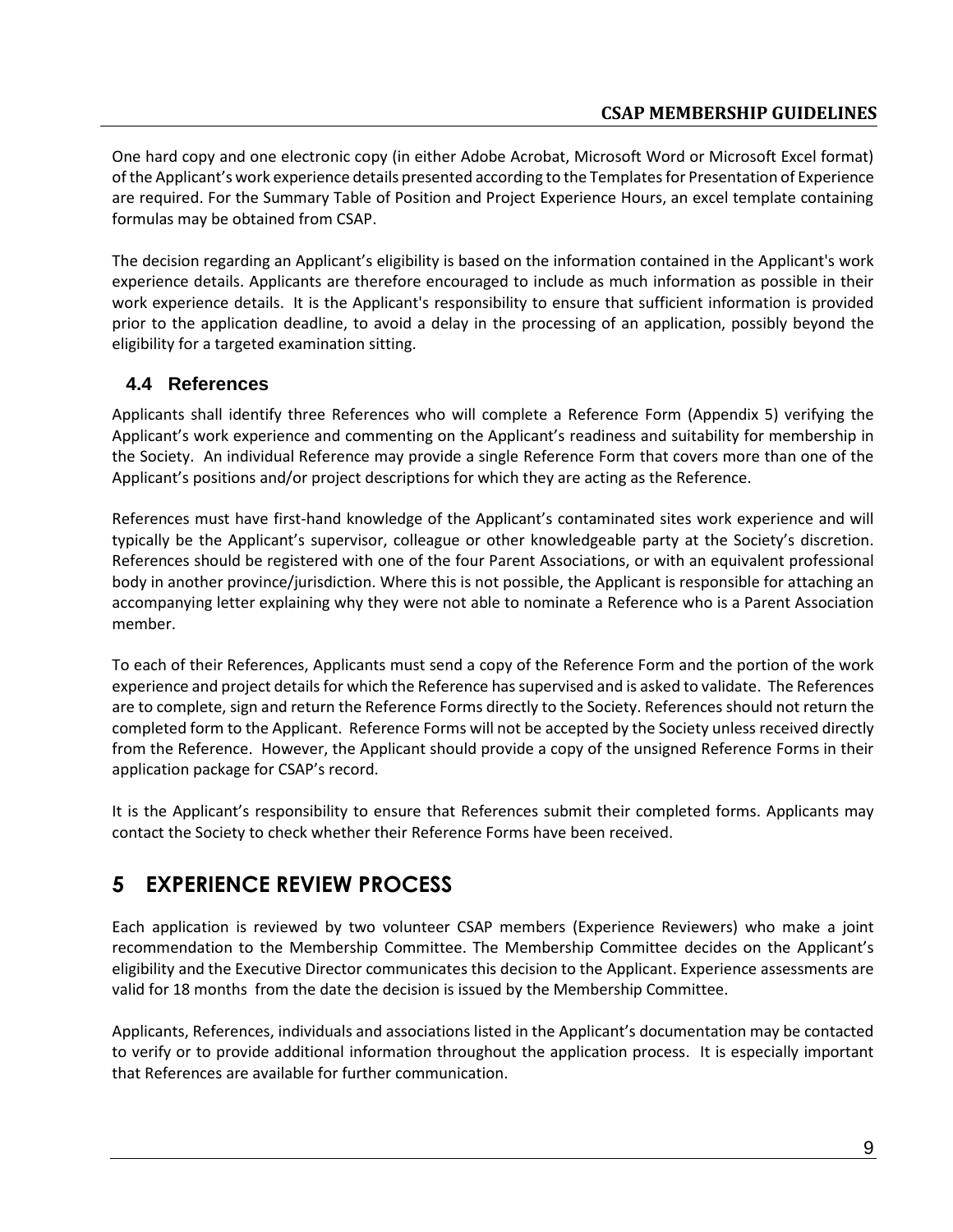Where it is felt that a meeting may provide additional information, an in-person or virtual interview will be scheduled. A Guide for Applicants Preparing for an Experience Review Interview is provided in Appendix 7.

The Experience Reviewers and Membership Committee assess whether the Applicant has obtained the required number of years of RDE and DDE, including DM level DDE as well as whether all components of RDE and DDE have been satisfied. A step by step process followed by an Experience Reviewer when carrying out reviews is provided in Appendix 8. Experience Reviewers are to provide a summary of their findings and recommendation on the Experience Reviewer Summary Form provided in Appendix 8.

Where it is determined that an Applicant does not fully meet the eligibility criteria, the Membership Committee may suggest specific experience or courses. In this case, Applicants will reactivate their application when they feel that they have fully satisfied the eligibility requirements. Information on the Appeal Policy for Experience Reviews is contained in Appendix 9.

The initial review of an application takes approximately ten (10) weeks. If additional information or an interview is required, the review may take longer. Applicants are encouraged to submit their application well in advance of upcoming examination or other deadlines, though applications for membership may be submitted at any time throughout the year.

An application is incomplete until all application requirements are received in full. The application is also incomplete if the submitted information does not provide sufficient detail to complete the evaluation.

# <span id="page-9-0"></span>**6 EXAMINATION ELIGIBILITY, FORMAT, CONTENT, PASSING GRADE**

Before being eligible to write the Examinations, Applicants must have their experience assessed and have demonstrated to the satisfaction of the Society that, by the date of the targeted examinations, they will be within 12 months of being able to meet the minimum CSAP experience requirements.

Examinations are offered in three (3) categories: Regulatory; Numerical Standards Technical; and Risk-based Standards Technical. To become a member of the Society, Applicants must achieve a pass in both the regulatory examination and the technical examination associated with their membership designation.

Examination results are valid for 18 months from the date the examination is written. Applicants who do not achieve a pass in one (1) examination may still become a member by applying to rewrite the failed examination only; however, after three (3) unsuccessful attempts in any combination of exams, the candidate must wait a full year before reapplying to write the exams. For new members, both the regulatory examination and the technical examinations associated with the Applicant's membership designation must be written and passed within a 18 month period to be eligible to become a member of the Society.

The examinations are offered once a year. An examination (Regulatory, Risk-based Standards or Numerical Standards) may be cancelled in a given year unless there are at least three (3) approved Applicants. An examination will not be cancelled in consecutive calendar years unless there are no applicants for that examination in the second year. If one examination is cancelled for a calendar year, Applicants approved to write that examination are considered to be approved to write the next sitting of that examination (notwithstanding the requirement, stated above, to pass the exam within 18 months of receiving notification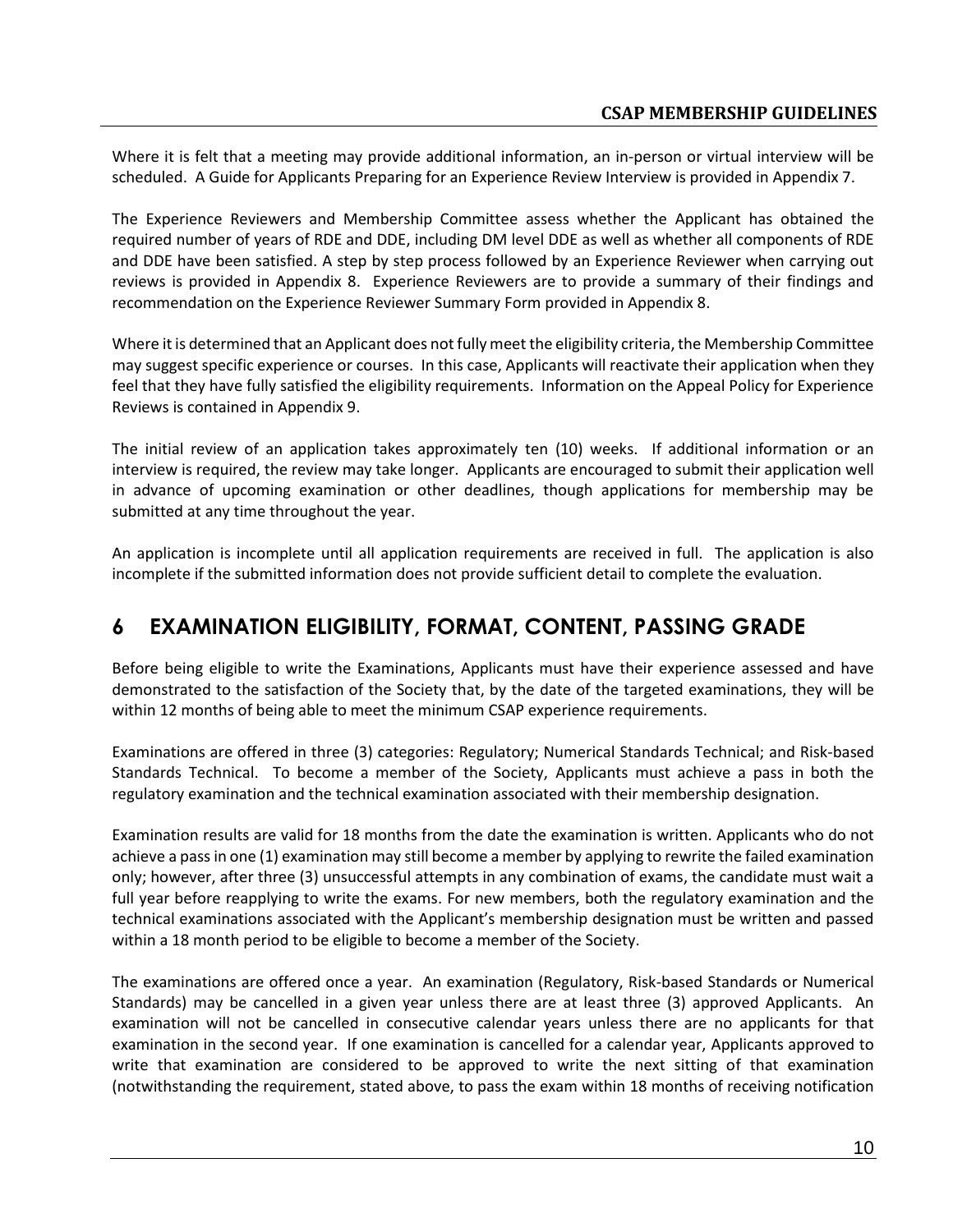that their qualifications were acceptable). If the Regulatory examination is cancelled the year that a renewing member is required to take it, the Society will address those situations on a case-by-case basis.

An Examination Guide for Applicants is available for each of the three (3) examinations at [www.csapsociety.bc.ca.](https://csapsociety.bc.ca/examination-guides-and-fees/) These guides provide important information on the examination format and content and include a syllabus and list of suggested reference materials for each examination. **The examination is offered in a computer-based format and is held in a computer testing lab.**

The CSAP examination process incorporates the National Commission for Certifying Agencies (NCCA) Standards (2015), International Test Commission (ITC) Guidelines, and the Standards for Education and Psychological Testing. The Standards are recognized worldwide as the criteria to judge whether examinations have been designed to be psychometrically sound and legally defensible. The Society engages qualified psychometric professionals to assist with and ensure defensible examinations.

Passing grades are set by the Society using the examination industry standard "Angoff Method". During a focus group exercise, done as part of exam-setting workshops, subject matter experts independently estimate what percentage of qualified Applicants will correctly answer each question. Where there is a significant discrepancy between the independent subject matter experts' per-question percentage estimates, a discussion takes place. A formula is then applied to the independent per-question rankings to determine the passing grade. As the examinations are composed of different questions for each sitting, this exercise is repeated for each sitting and the passing grade changes.

Following each sitting of examinations, the Society reviews an analysis of the results. If a question has performed poorly, the Society reviews the question to determine whether it was flawed and, if so, what, if any, corrective measures should be taken to ensure that Applicants are not unfairly penalized for the flawed question. Applicants may request a re-scoring of their examination paper within 30 days of receiving their results. Under no circumstance may an Applicant review their examination paper or the master test paper and answer key.

## <span id="page-10-0"></span>**7 REQUIREMENTS TO MAINTAIN AND RENEW CSAP MEMBERSHIP**

To annually maintain or renew CSAP membership every three years, members must meet the Continuing Professional Development (CPD) requirements (criteria) outlined below and in Appendix 11.

In addition to meeting CPD requirements by December 31st, CSAP members must annually (by June 9<sup>th</sup>) provide:

- payment of current annual membership fees, including any fines that may have been imposed for not remaining in good standing or debt due and owing by the member to the Society;
- documentation of good standing with their parent organization(s) (e.g., parent organization Confirmation Request Form, membership card or membership fee payment receipt); and
- documentation of current insurance requirements.

CSAP members are required to renew their membership every three years from the beginning of the calendar year (i.e., January 1<sup>st</sup>) in which they attained membership. Requirements to be met for renewal are outlined in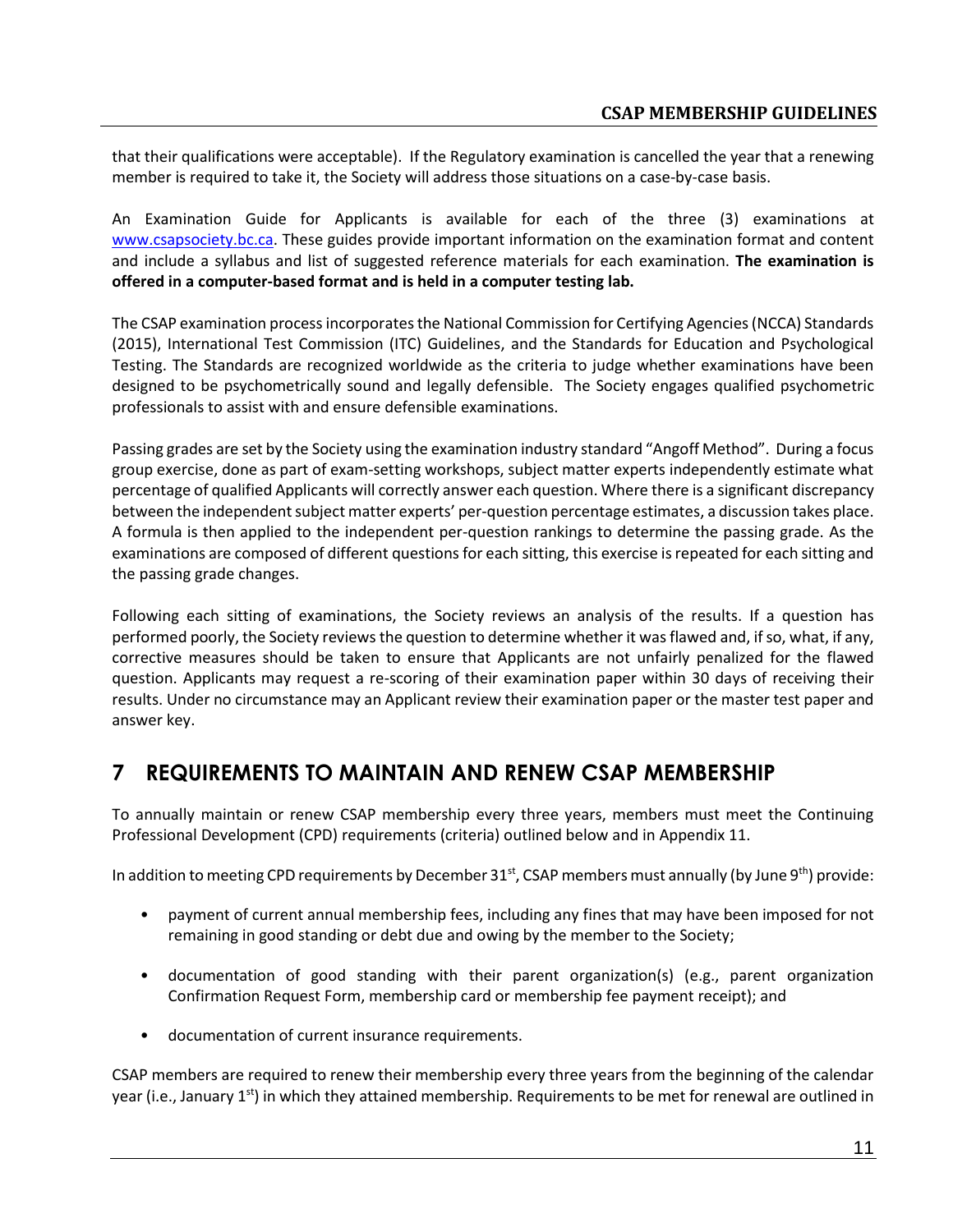### **CSAP MEMBERSHIP GUIDELINES**

Appendix 12. In addition to the requirements listed above for annual membership, renewing members must also demonstrate that they have satisfied all CPD requirements over the previous three-year period and have completed one (1) CSAP submission during the three (3) year period between membership renewals prior to their renewal date.

A member who does not expect to complete one (1) submission during their three (3) year period has two options to maintain their membership. Before their renewal date, they must choose one of the following options, either:

- rewrite and obtain a passing grade on the CSAP Regulatory exam, or
- request an extension until June  $30<sup>th</sup>$  of the following year to complete one (1) submission, providing a Site ID or Site address of the expected submission.

A renewing member who requests an extension but does not complete at least one (1) submission by the June 30<sup>th</sup> deadline or fails the CSAP Regulatory exam immediately becomes an Associate member, unable to renew or make submissions as a member until they rewrite and obtain a passing grade on the CSAP Regulatory exam. In addition:

- No extra fee will be levied to become an Associate member in that year, and no refund of any part of annual membership fees will be granted to members who become an Associate member.
- An extension request does not alter the subsequent renewal date before which a member must complete another submission.
- Renewing members and Associate members who have previously been members have until August  $31<sup>st</sup>$  to register for the CSAP Regulatory exam.

If members are noncompliant with logging in their required PD hours, they will receive an automatic notice on January 1<sup>st</sup> that they have until January 15<sup>th</sup> to comply or they will be fined an administration fee of \$250. The administration fee will be added to their membership fee invoice sent out the first week of April. If membership fees (and any other fines owing) are not paid by June  $9<sup>th</sup>$ , another written reminder will be sent that fees and all other requirements to remain "in good standing" must be paid or met by June  $30<sup>th</sup>$ . After June  $30<sup>th</sup>$ , if requirements are not met, the member will be considered not in good standing, further submissions will not be accepted, and a recommendation will be made to the Board for removal from the Roster of Approved Professionals. If there are extenuating circumstances for not meeting these requirements, please contact CSAP directly and immediately.

### <span id="page-11-0"></span>**7.1 Continuing Professional Development (CPD)**

Continuing professional development requires that:

• CSAP members must accumulate at least 150 Professional Development Hours (PDHs) over each threeyear period, and a minimum of 30 PDHs per year. PDH hours greater than that required to meet the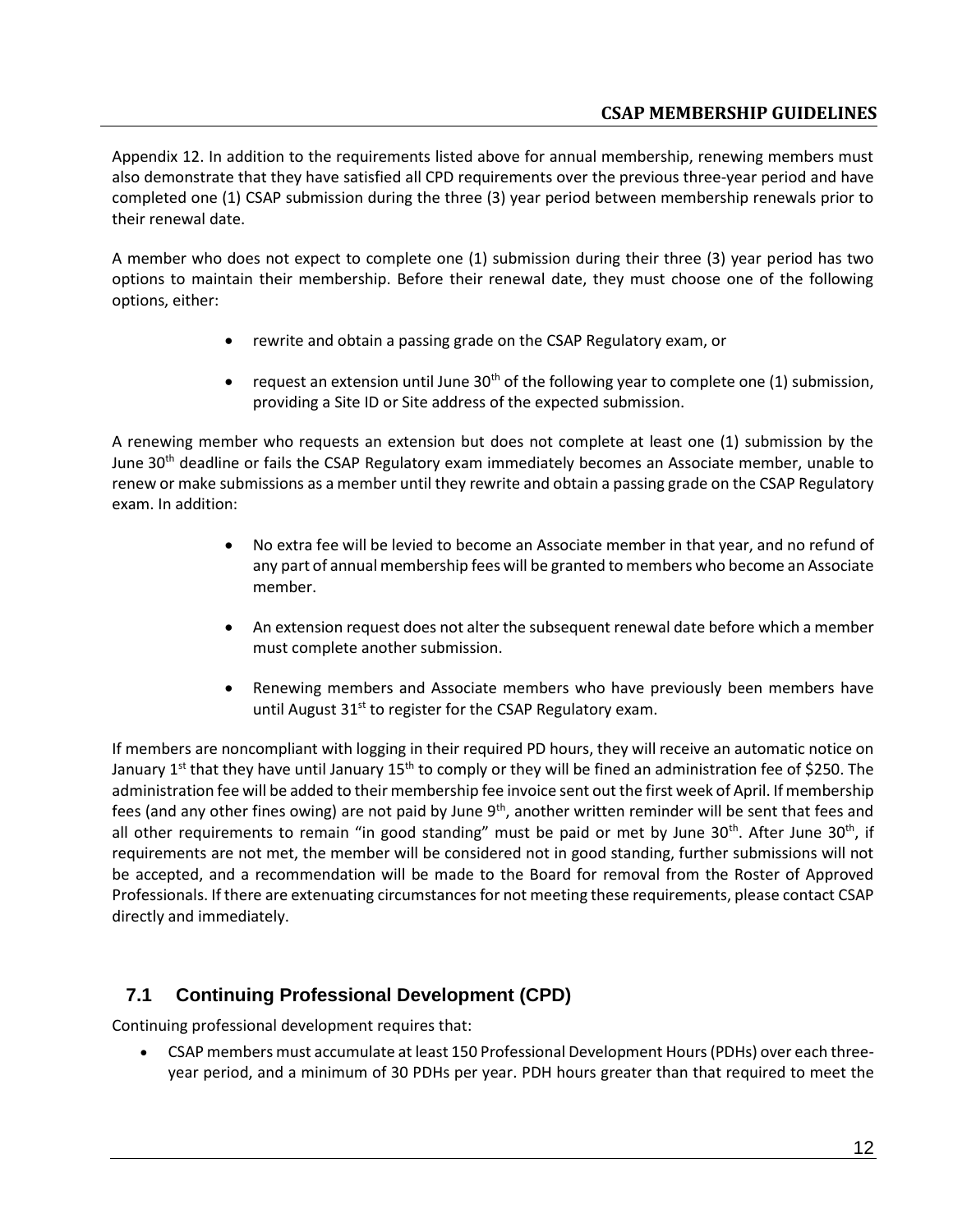annual requirement can be carried forward for a maximum of two (2) years from the date of the activity;

- CSAP members must be active in at least three (3) of the six (6) professional development categories, including a minimum of one (1) submission over each three-year period, of advice and recommendations to the Ministry respecting issuance of a legal instrument defined under the CSR;
- At any time, the Society may require members to fulfill a specific requirement (e.g., complete or attend a specific course or seminar) within a defined time period;
- A minimum of 100 hours of the required 150 PDHs must be earned in an area of Contaminated Sites assessment, management, remediation and/or risk assessment; the remaining 50 hours may be in an area indirectly or unrelated to contaminated sites, but that supports the member's ability to practice competently and professionally (e.g., project management);
- Members are responsible for maintaining records of PDHs and must provide the hours to the CSAP Society by December 31<sup>st</sup> of each year. Members must record their PDHs using the PD Hours tool accessible on the Society's web site (Members Portal/Submission/Submission Manager).
- CPD hours must be logged in through the Online Submission manager, under the "My Account" tab at: <http://csapsubmissions.com/> .

### **CPD Category 1: Formal Activities**

Formal Activities are those activities provided as a structured course or program, often for credit, occasionally with an evaluation process. Delivery methods may include traditional classroom settings, and remote techniques such as written correspondence, video, or interactive electronic exchange. Formal activities could include:

- courses provided through universities, technical institutes and colleges;
- industry-sponsored courses, programs and seminars;
- employer training programs and structured on-the-job training;
- short courses provided by technical societies, industry or educational institutions;
- attendance at conferences, technical sessions, talks, seminars and workshops; and
- CSAP PD Workshop, and other technical events hosted by CSAP.

Every hour spent in attendance at a course<sup>2</sup> (contact hour) earns one (1) PDH. A maximum of 50 PDHs per year may be claimed from CPD Category 1. Once a member has earned PDHs for a given course, the member may earn no further credit by attending the same course.

### **CPD Category 2: Informal Activity**

These are activities not normally captured by a course such as those described in CPD Category 1, but which nevertheless expand your knowledge, skills or judgment. Activities include:

- review of and familiarization with new or revised legislation or guidance issued by the Ministry of Environment and Climate Change Strategy , the Society or a like body;
- attendance at industry trade shows;

<sup>2</sup> Excludes meal and networking breaks.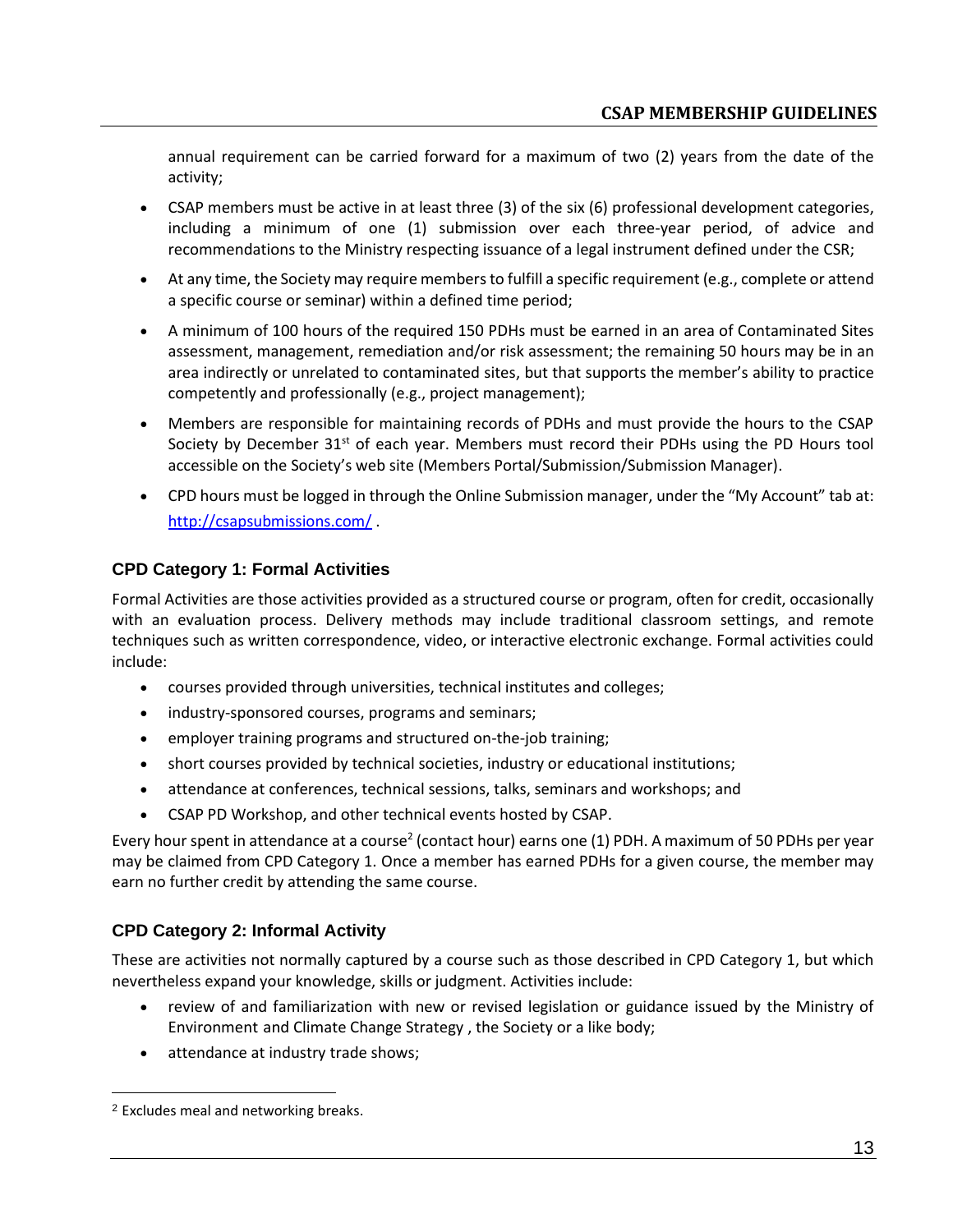- attendance at meetings of technical, professional or managerial associations or societies;
- structured discussion of technical or professional issues with one's peers; and
- acting as a mentor to a less experienced or potential member of the Society.

Each hour of informal activity earns one (1) PDH. A maximum of 30 PDHs per year may be claimed from CPD Category 2. In addition, informal activities cannot account for more than 40 PDHs of the required 150 PDHs over each 3-year period.

#### **CPD Category 3: Review and Recommendation**

- A) Submission of advice and recommendation to the Ministry respecting issuance of a legal instrument defined under the CSR; this is not limited to CSAP submissions but includes, for example:
	- Submissions respecting legal instruments through the CSAP process (maximum 20 PDHs per year);
	- work completed under direct Ministry contract or submissions made through the Ministry review process;
	- participation in a performance assessment (PA) as the member whose submission is being assessed (maximum 20 PDHs per year); and
	- all work requiring a CSAP member signature.

Participation in Category 3 (A) activities earns a maximum of 30 PDHs per year.

- B) Participation in CSAP quality assurance activities including:
	- conducting detailed screening (DS) of submissions received by CSAP (maximum 5 PDHs per DS);
	- participation in a PA as a member of a PA panel (maximum 20 PDHs per PA per year);

Participation in Category 3 (B) activities earns a maximum of 20 PDHs per year.

#### **CPD Category 4: Participation**

Activities that promote peer interaction and provide exposure to new ideas and technologies that both enhance the profession and serve the public interest. These activities include:

- service on public bodies or volunteer organizations that draw on your professional expertise;
- service on standing or ad-hoc committees of technical, professional or managerial associations, or societies (e.g., Science Advisory Board for Contaminated Sites);
- review of applications for Society membership (each application reviewed earns 4 PDHs);
- CSAP Committee work and PD Workshop preparation;
- investigation in a complaint filed to the Society; and
- participation in a disciplinary hearing under the society.

Each contact hour earns one PDH. A maximum of 30 PDHs per year may be claimed from CPD Category 4**.**

#### **CPD Category 5: Presentations**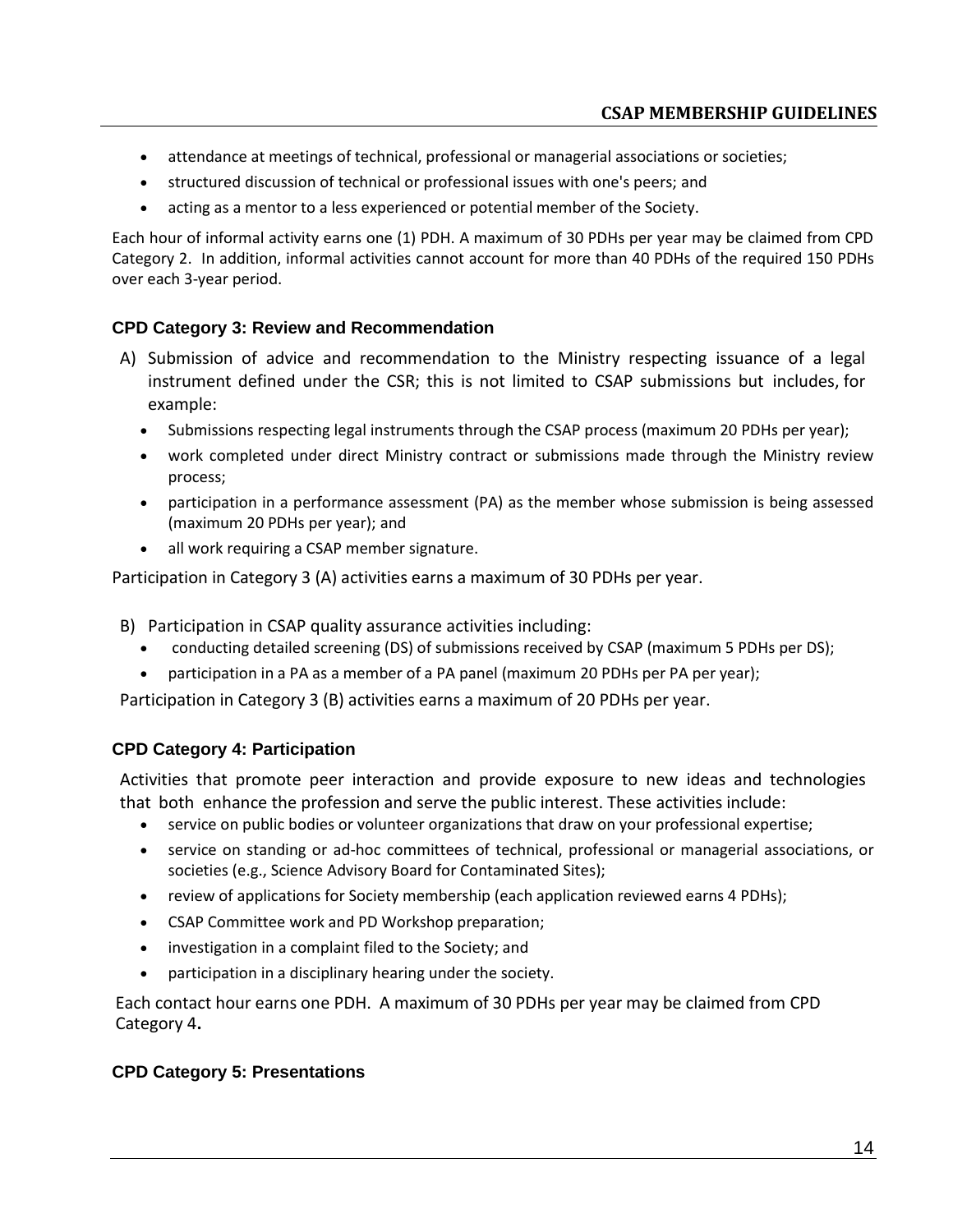These are technical or professional presentations that you make outside your normal job functions. Both preparation and presentation of material would be expected. Presentations might occur at:

- a conference or meeting;
- a course, workshop or seminar;
- either within your company, or at an event sponsored by a technical or professional organization; and
- teaching courses.

Each hour of preparation or delivery earns one PDH. A maximum of 30 PDHs per year may be claimed from CPD Category 5.

### **CPD Category 6: Contributions to Knowledge**

The Society acknowledges that activities that expand or develop the technical knowledge base of either Numerical Standards or Risk-based Standards Contaminated Sites practice should be recognized. Contributions could include:

- development of published Codes and Standards (1 PDH per hour of committee work);
- publication of papers in a peer-reviewed technical journal (15 PDHs per paper published);
- publication of articles in non-reviewed journals (10 PDHs per article, maximum of 10 PDHs per year may be claimed);
- involvement in technical reviews for the Ministry on behalf of CSAP's Technical Review Committee (TRC);
- involvement in a Special Projects group formed by CSAP to address specific technical issues;
- review of articles for publication (1 PDH per hour of review, a maximum of 10 PDHs per year may be claimed); and
- editing of papers for publication (1 PDH per hour of editing).

<span id="page-14-0"></span>A maximum of 30 PDHs per year may be claimed from CPD Category 6.

### **7.2 Professional Development Hours Review**

Members applying for membership renewal will have their record of PD hours reviewed by the Membership Committee. Renewing members may be subject to a random detailed review of their PD hours. Detailed reviews will be conducted on 10% of membership renewals. Members are responsible for keeping records to confirm all professional development activities (e.g., receipts for conferences and courses attended, lists of scientific papers/articles read, etc.) as back-up in the event of a random detailed review.

As indicated above, members who are noncompliant with the requirement to log in 30 PD hours (annually) by Jan. 15<sup>th</sup> will be fined an administration fee of \$250 which will be added to their membership fees invoice sent the first week of April.

### <span id="page-14-1"></span>**7.3 Co-signing Submission to Maintain Your Membership**

- For each Risk-based submission only one Numerical Standards AP and one Risk-based Standards AP can claim credit for the membership submission requirements
- For each Numerical Standards submission only one Numerical Standards AP can claim credit for the membership submission requirements.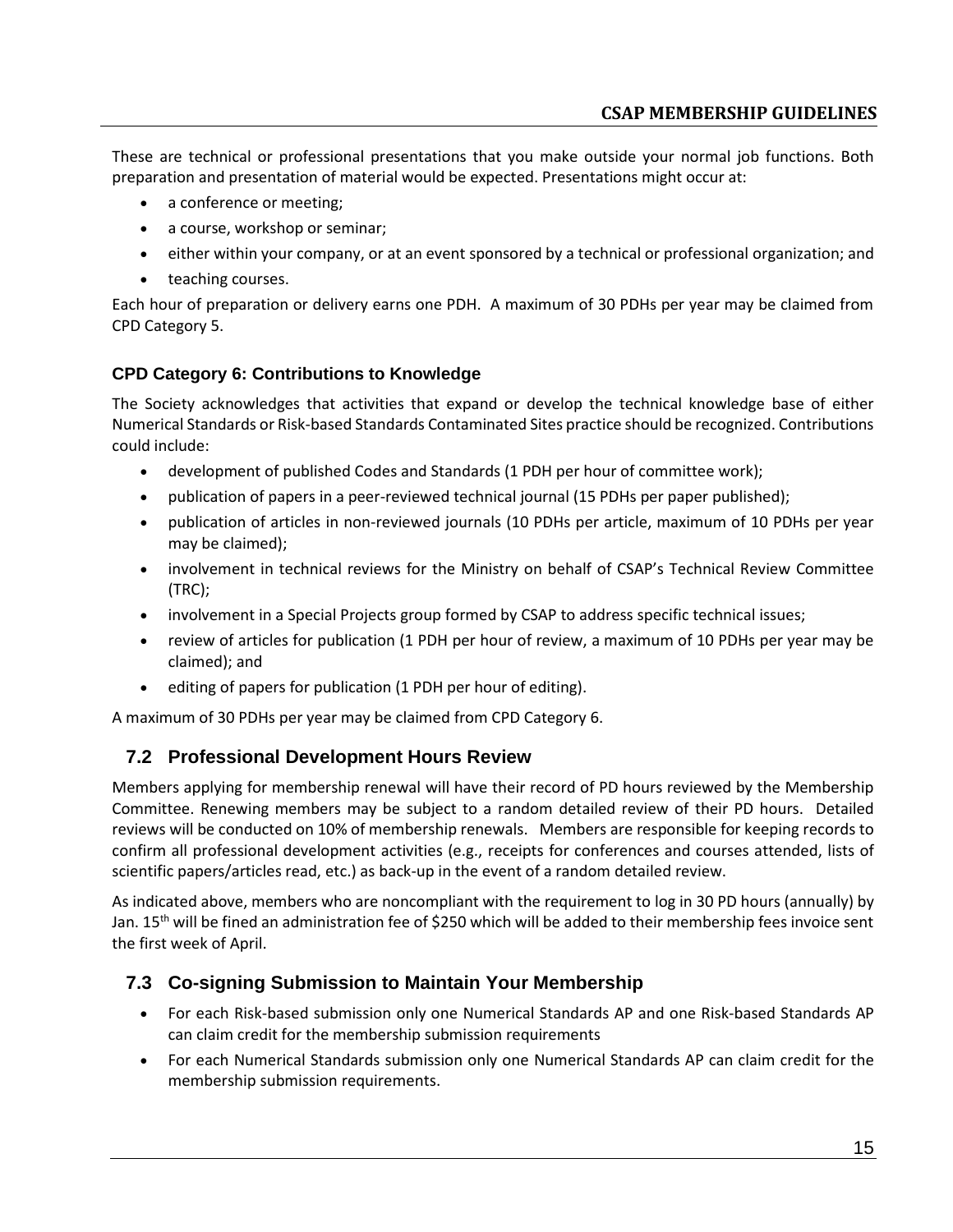- In the case of a multiple instrument submission where instruments are prepared by different APs, both can receive credit with a letter of explanation. CSAP can provide a form letter to accompany the submission.
- Where a member submission is deficient, an assigned remedial measure may require a mentor to oversee their next submission. Mentors of members whose submissions are subject to remedial measures are not eligible to receive credit toward their requirement to make one submission per three (3) year renewal period, but can claim PD hours (Category 3.A) for this activity equivalent to the hours of mentoring provided as indicated in correspondence from the Discipline Committee.

### <span id="page-15-0"></span>**7.4 Leave of Absence**

Members may apply for leave of absence from the CSAP Society for a minimum of six (6) months to a maximum of 18 months in any one 3-year term. The member's renewal date will not change. Those members requesting a leave of absence are required to fill out the Confidential Leave of Absence (LoA) Application form provided in Appendix 14. Requirements for maintaining membership during a Leave of Absence are outlined on the LoA Application form. If a member is unable to meet these requirements, please contact the CSAP Executive Director or President directly.

# <span id="page-15-1"></span>**8 APPLICATION FOR REINSTATEMENT**

Applicants pursuing reinstatement of CSAP membership are required to complete an Application for Reinstatement Form contained in Appendix 13. Applicants for reinstatement of CSAP membership are required to complete all application requirements outlined in this Section and in Appendix 13, and, where applicable, all additional requirements resulting from disciplinary action except for Proof of Legal Name, unless recognition of a change to the Applicant's legal name is requested.

If the application for reinstatement is received within three (3) years of the lapsed renewal date, the Applicant must provide proof that one (1) year of DM level DDE has been obtained in the three (3) years prior to the application, they have accumulated appropriate CPD hours, and that they have successfully completed the regulatory examination. Only work experience that has been supported by a completed Reference Form will be considered; a minimum of one (1) completed Reference Form is required.

After three (3) years of the lapsed renewal date, reinstatement is not an option. The individual seeking the reinstatement will need to apply and meet all the requirements including taking the Regulatory, and either the Risk-based or Numerical technical exam.

**For special circumstances, please contact the CSAP Executive Director or President directly.**

# <span id="page-15-2"></span>**9 CSAP ASSOCIATE MEMBERS**

<span id="page-15-3"></span>The CSAP Society has two categories of members:

- 1. Voting, Full Member
- 2. Non-Voting, Associate Member

A CSAP Associate Member is a non-voting member and not actively performing CSAP work. This category of membership is for anyone wanting to keep informed of CSAP activities and issues (e.g., potential CSAP candidates or former CSAP members).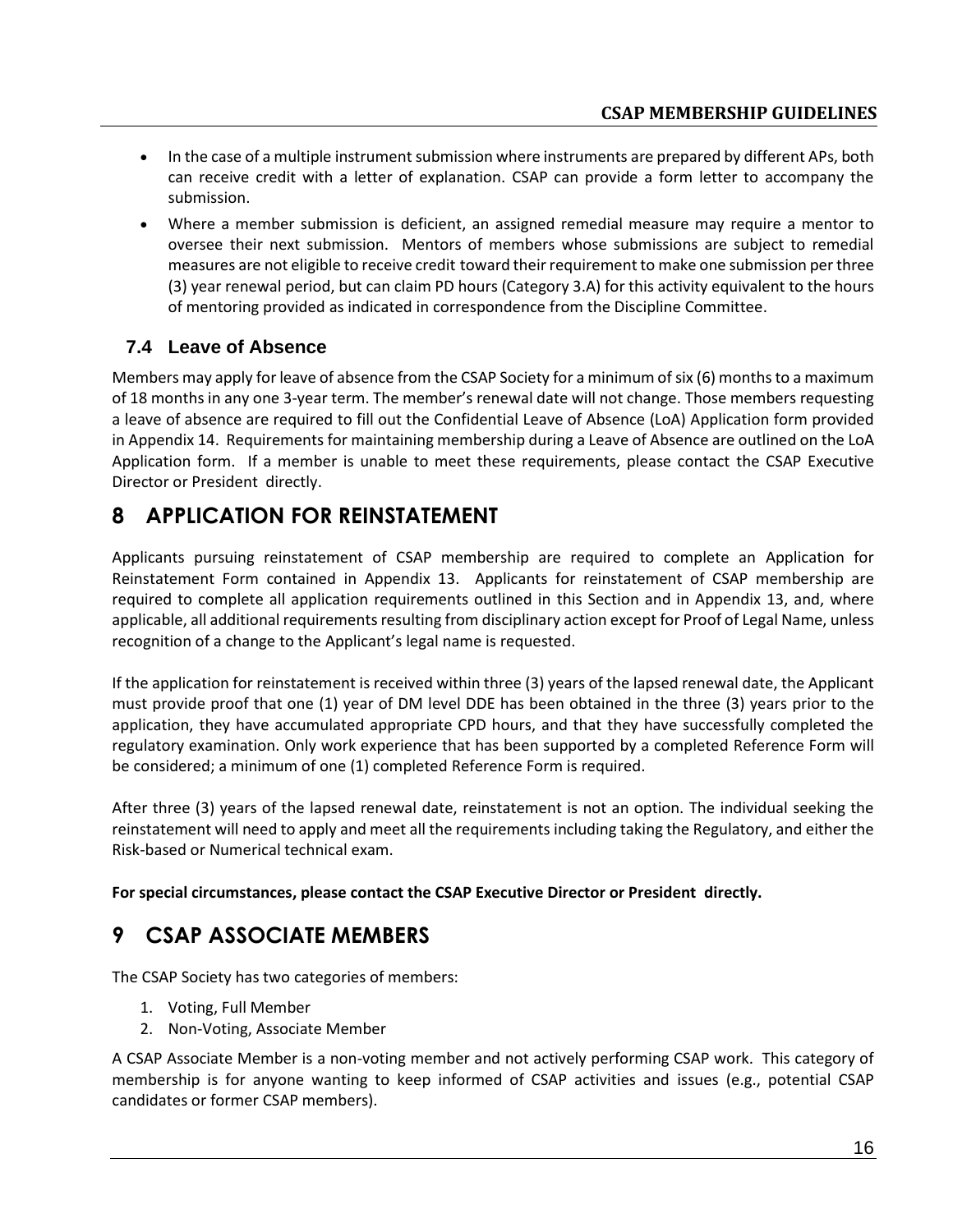CSAP Associate members that meet the eligibility criteria and maintain associate membership may attend CSAP external workshops including the Annual General Meeting at the Full member rate and participate in internal CSAP PD Webinars and have access to CSAP resources.

The application for Association Membership is provided in Appendix 15.

### **9.1 Eligibility Criteria**

#### **Confirmation of Parent Association Membership**

Individuals seeking to become an Associate Member must be

- A. Fully qualified professional members and in good standing with one of the following four Parent Associations:
	- (i) Association of Professional Engineers and Geoscientists of the Province of British Columbia (EGBC),
	- (ii) British Columbia Institute of Agrologists (BCIA),
	- (iii) British Columbia College of Applied Biology (CAB), or
	- (iv) Association of the Chemical Profession of British Columbia (ACPBC).

OR,

B. Be a former CSAP Full Member.

Applicants must send a Confirmation Request Form (Appendix 6) to each of the Parent Associations of which they are a member to confirm their good standing, or provide a copy of a current professional membership card or membership renewal receipt. If using the request form, the Parent Associations must return their completed forms directly to the Society. Completed Confirmation Request Forms will not be accepted by the Society, unless received directly from the Parent Associations. Forms may be sent and returned by mail or email.

It is the Applicant's responsibility to ensure that the Parent Associations submit their completed forms to the Society. Applicants may contact the Society to confirm if completed Confirmation Request Forms have been received. Your application will be reviewed in the next Membership Committee meeting and a letter and invoice will be issued when approved.

### <span id="page-16-0"></span>**9.2 Maintaining Associate Membership**

To maintain Associate membership status, the following requirements must be adhered to:

- 1. Fees must be kept up to date (50% of full annual membership fees).
- 2. Maintain professional status with Parent Association.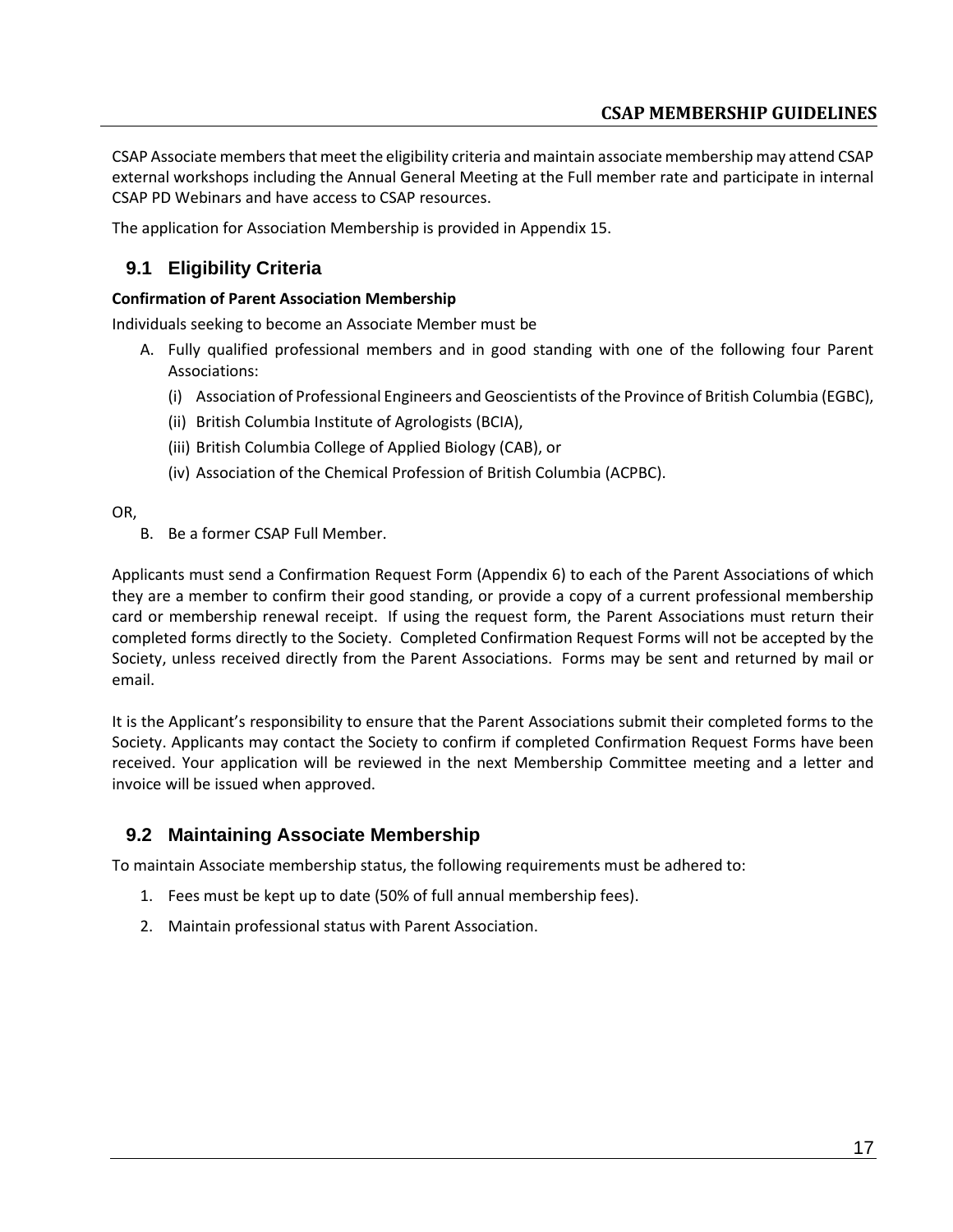### <span id="page-17-0"></span>**APPENDICES**

- Appendix 1: CSAP Examination Application Form
- Appendix 2: Fees for Experience Review and Examinations
- Appendix 3: Relevant Documented Experience Examples
- Appendix 4: Templates for Presentation of Experience
- Appendix 5: Reference Form
- Appendix 6: Confirmation Request Form for Parent Associations
- Appendix 7: Guide for Applicants Preparing for an Experience Review Interview
- Appendix 8: Experience Reviewer Summary Form
- Appendix 9: Appeal Policy for Experience Review
- Appendix 10: Appointment to the Roster of Approved Professionals
- Appendix 11: Professional Development (PD) Hours Reminders and Compliance
- Appendix 12: Membership Renewal Requirements
- Appendix 13: Reinstatement Application
- Appendix 14: Leave of Absence Application
- Appendix 15: CSAP Associate Membership Application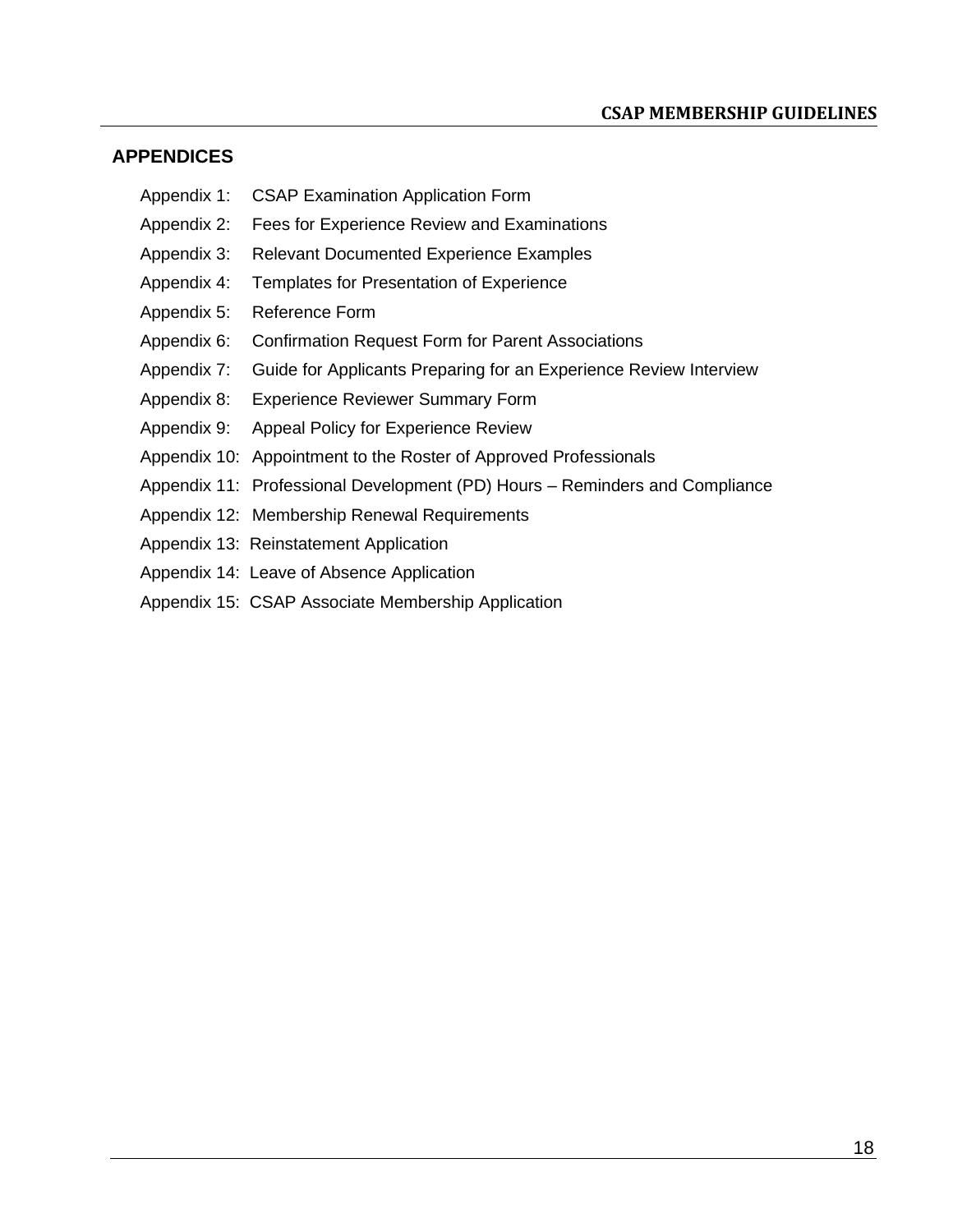

<span id="page-18-0"></span>**APPENDIX 1: CSAP Examination Application Form**

613-744 West Hastings St., Vancouver, BC V6C 1A5 Page 1 of 3 (T) 604-451-4555, (F) 604-451-4558 [www.csapsociety.bc.ca](http://www.csapsociety.bc.ca/)

**The Society notes that Applicants are given four (4) hours to complete each exam (technical and regulatory). This is considered to be sufficient time to complete each examination for a fully competent professional with the expected level of knowledge of the subject matter, including adequate time to review questions and answers.**

#### **I. Applicant Contact Information**

| Full Legal Name        |                 |  |
|------------------------|-----------------|--|
| <b>Mailing Address</b> |                 |  |
| Daytime Tel (1)        | Daytime Tel (2) |  |
| E-Mail Address         | Cell#           |  |

#### **II. Application Type**

□ Numerical Standards Approved Professional

□ Risk-based Standards Approved Professional

 $\Box$  Both

#### **III. Application History**

 $\Box$  This is my first application; my summary of work experience is enclosed.

 $\Box$  My experience has already been approved; my summary of work experience is not required.

 $\Box$  I have applied in the past and been advised that I was not yet eligible; an update to my summary of work experience, since last submitted, is enclosed.

 $\Box$  I am applying to re-write the examination(s).

 $\Box$  Re-write previously failed examination(s) within 18 months of my previous attempt(s).

 $\Box$  Re-write both examinations since its been more than 18 months since my previous attempt.

Examination results are valid for 18 months from the date the examination is written. Applicants who do not achieve a pass in one examination may still become a member by applying to rewrite the failed examination only. For new members, the technical examination (Numerical or Risk-based Standards) and the regulatory examination must be written and passed within 18 months of each other to become a member of the Society.

 $\Box$  It is more than 18 months since my summary of work experience was approved, an update of my experience since my initial approval is enclosed.

I am a CSAP member writing the regulatory exam to renew my membership (applications accepted to August 31st).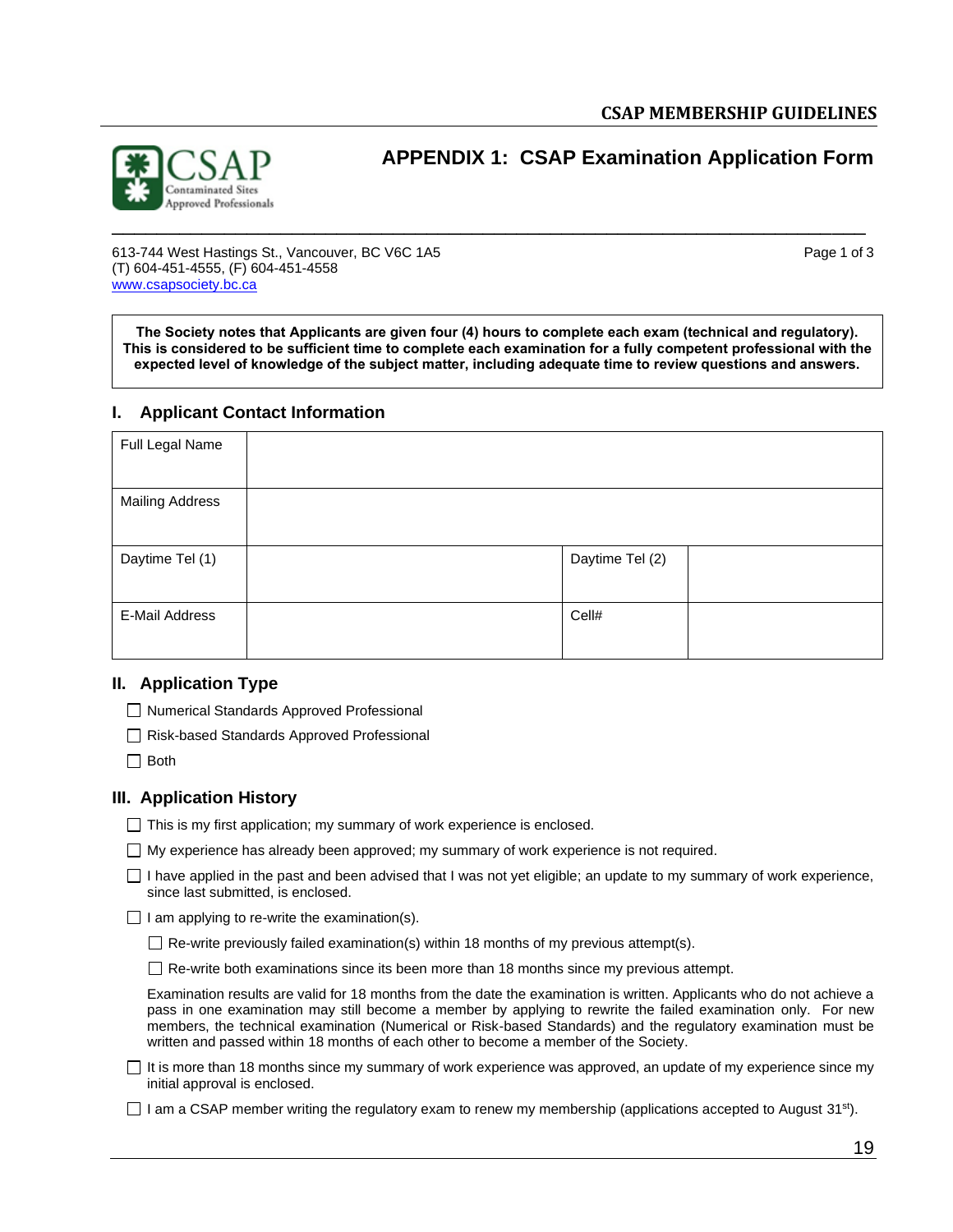### **CSAP MEMBERSHIP GUIDELINES**

Page 2 of 3

**NOTE**: If a regulatory exam developer has participated in the preparation of the regulatory exam one year, the exam developer cannot write the regulatory exam the following year (i.e., they must sit out one year given their previous access to the exam bank) to maintain the integrity of the exam process.

 $\Box$  I am a former CSAP member and want to renew my membership.

I am currently a CSAP (Numerical Standards designation) and am applying to write the Risk Assessment technical examination. My summary of relevant (i.e., risk assessment) DDE and DM level DDE is enclosed.

I am currently a CSAP (Risk-based Standards designation) and am applying to write the Numerical Standards technical examination. My summary of relevant (i.e., site assessment and remediation) DDE and DM level DDE is enclosed.

**NOTE: When your application is considered complete, the CSAP Society will issue you a candidate number.** Your candidate number is your confirmation of registration; it must be used when making online payments for your exam fees.

#### **IV. Professional Registration**

All Applicants must send one Confirmation Request Form to each of the British Columbia Parent Associations of which they are a member. It is the Applicant's responsibility to ensure that the Parent Association(s) returns the form(s) to the CSAP Society before the application deadline. Please include membership information for all Parent Associations below (e.g., EGBC).

| $\Box$ P. Eng. - EGBC      | $\Box$ P. Geo. - EGBC   |                         | $\Box$ P. Eng. / P. Geo – EGBC |
|----------------------------|-------------------------|-------------------------|--------------------------------|
| $\Box$ P.L. Eng. - EGBC    | $\Box$ P. L.Geo. - EGBC |                         |                                |
| $\Box$ R.P.Bio. - CAB      | $\Box$ P.Ag. - BCIA     |                         | $\Box$ P. Chem. - ACPBC        |
| <b>Registration number</b> |                         | Jurisdiction (e.g., BC) |                                |
| <b>Registration number</b> |                         | Jurisdiction (e.g., BC) |                                |
| <b>Registration number</b> |                         | Jurisdiction (e.g., BC) |                                |

#### **V. Payment Information**

**Experience Review Fee** – Tick and pay for only those that apply

Candidates who have already had their experience approved or who were given an experience assignment following an earlier assessment do not pay this fee.

| Numerical Standards Approved Professional:  | $$500 + GST = $525$ |
|---------------------------------------------|---------------------|
| Risk-based Standards Approved Professional: | $$500 + GST = $525$ |

**Examination Fee** – Tick and pay for only those that apply

Candidates may submit payment of the examination fee with this application or after receiving approval to sit the examination. Your application and payment for the examination will be held on file and will not be processed until you have been approved to sit the examination.

| Numerical Standards Technical:    | $$750 + GST = $787.50$ |
|-----------------------------------|------------------------|
| □ Risk-based Standards Technical: | $$750 + GST = $787.50$ |
| $\Box$ Regulatory:                | $$750 + GST = $787.50$ |

#### **VI. Payment Method**

If paying by cheque for both the Experience Review fee and the Examination Fee, please include separate cheques for each.

Fees can be paid online at the [CSAP website,](http://www.csapsociety.bc.ca/) or by cheque made payable to **CSAP Society.**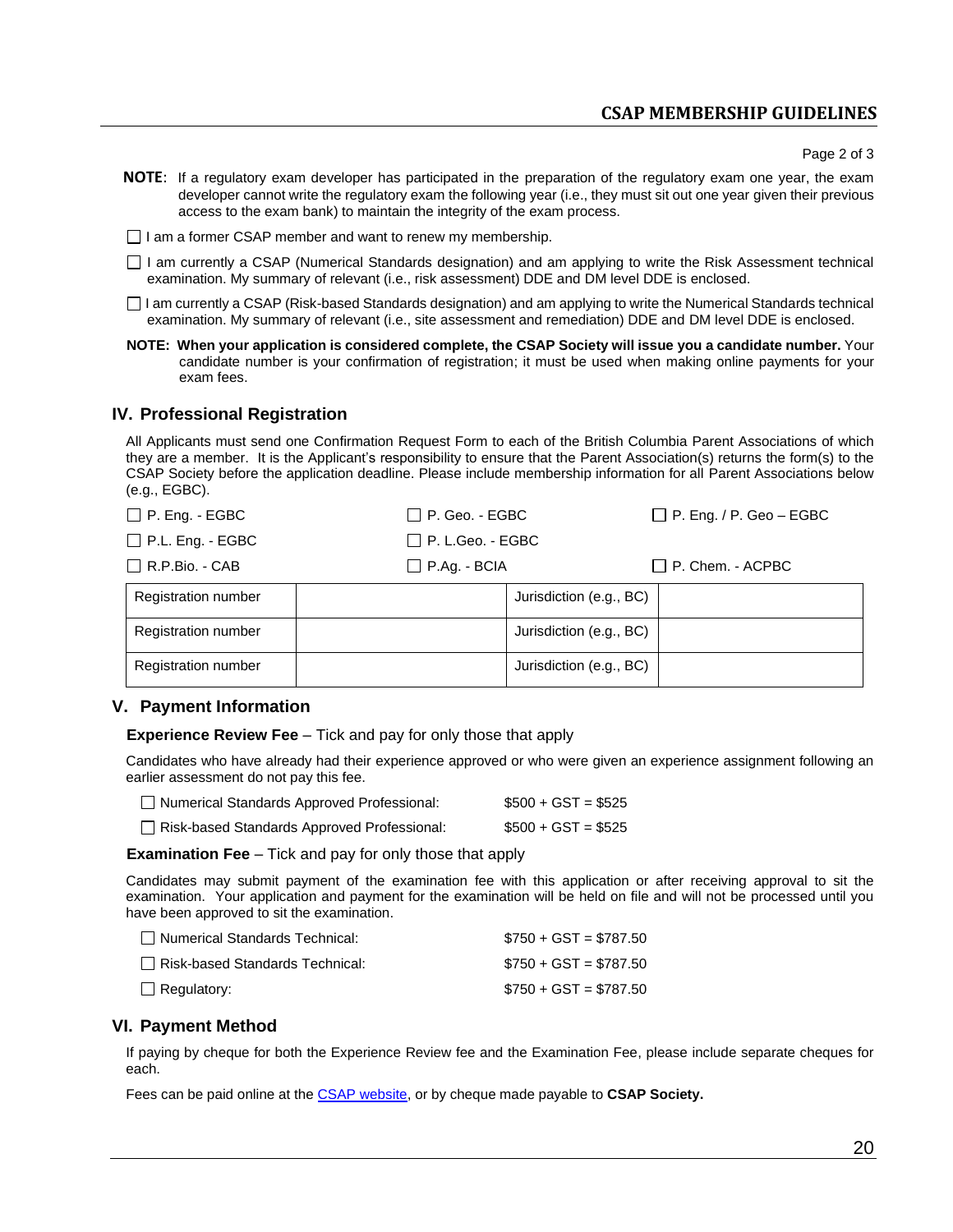### **CSAP MEMBERSHIP GUIDELINES**

#### **VII. Affidavit** Page 3 of 3

My signature on this application represents my irrevocable consent for CSAP Society to obtain and to release information and records relevant to the application process. I also hereby release any party providing such information and records from liability for such action.

I hereby certify that the foregoing and all written and verbal submissions made by me in connection with this application is a true record of my qualifications and experience. I understand that qualifying examinations and/or experience may be assigned to me. I may also be required to, at my own expense, provide additional information or attend an interview (at the discretion of the Society) to assess my qualifications. I have personally reviewed and am familiar with the **Procedures for the Roster of Approved Professionals under the Contaminated Sites Regulation** (Ministry Procedure 3) and the **Application Guide**.

**Signature: \_\_\_\_\_\_\_\_\_\_\_\_\_\_\_\_\_\_\_\_\_\_\_\_\_\_\_\_\_\_\_\_\_\_\_ Date:\_\_\_\_\_\_\_\_\_\_\_\_\_\_\_\_\_\_\_\_\_\_\_\_\_\_\_\_\_**

#### **VIII. Checklist and Mailing Address**

#### **Please submit your:**

 $\Box$  Examination Application Form

Experience Review Fee

 $\Box$  Examination Fee (optional until approved to sit the exam)

 $\Box$  Legal name documents (e.g., original or certified copy of birth certificate and any documents certifying a change of name).

#### **Work experience details:**

 $\Box$  Positions Descriptions (minimum of 3 positions)

 $\Box$  Project Descriptions (minimum of 9 in total to be signed by project supervisor)

Instrument Submission Experience (senior review DDE level involvement in 3 submissions)

 $\Box$  Summary Table of Position and Project Experience Hours (minimum 10 years of experience)

 $\Box$  Statement of Qualifications (optional)

**One hard copy and one electronic copy to:**

**Registration CSAP Society 613 – 744 W Hastings Street, Vancouver, BC V6C 1A5**

Send a **Confirmation Request Form** (Appendix 6) to each of the British Columbia Parent Associations of which you are a member.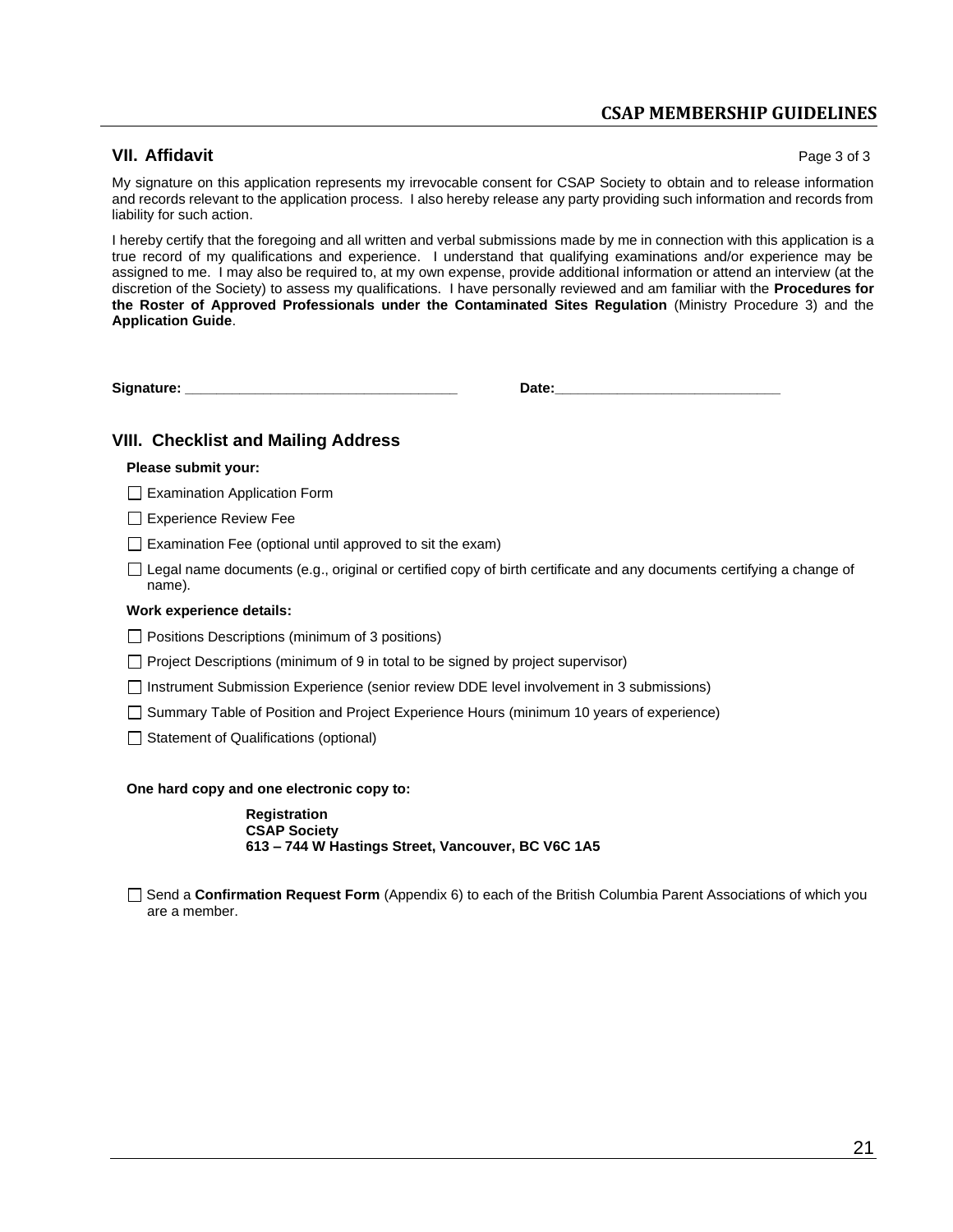

### <span id="page-21-0"></span>**APPENDIX 2: Fees for Experience Review and Examinations**

#### **I. Experience Review Fee** Page 1 of 1

#### **Application for Membership:**

| Numerical Standards Approved Professional:  | $$500 + GST = $525$ |
|---------------------------------------------|---------------------|
| Risk-based Standards Approved Professional: | $$500 + GST = $525$ |

Applicants for one membership designation only pay this fee once. Where it has been determined by the Membership Committee that an Applicant has not met the eligibility requirements and requires additional experience, and is assigned additional specific experience, the Applicant does not pay the fee again when having the additional experience reviewed.

#### **Second Designation:**

If you are a current CSAP member applying to write a technical exam for a second designation, an Experience Review Fee will apply to the experience review for your second designation (Risk-based Standards or Numerical Standards Approved Professional).

You must demonstrate that you satisfy the DDE and DM level DDE requirements of the second designation. For example, a Numerical Standards AP seeking the Risk-based Standards AP designation must document 8,000 hours of risk assessment experience (i.e., lead or co-lead in the identification of the potential onand off-site environmental risks and quantification of the magnitude and severity of risk from residual contamination, as per ENV Protocol 1) which includes 4,000 hours at the DM level. These hours are in addition to the hours claimed in the first designation application (i.e., there is no overlap in hours between the two designations). Conversely, a Risk-based Standards AP seeking the Numerical Standards AP designation must document 8,000 hours of site assessment and remediation experience applying numerical standards, with 4,000 hours at the DM level.

The Experience Review Fee is non-refundable.

#### **II. Examination Fees**

| <b>Numerical Standards Technical:</b> | $$750 + GST = $787.50$ |
|---------------------------------------|------------------------|
| Risk-based Standards Technical:       | $$750 + GST = $787.50$ |
| Regulatory:                           | $$750 + GST = $787.50$ |

Applicants have until two weeks prior to the date of their examination to formally withdraw, in writing, from the examination, in order to have their examination fee(s) returned to them.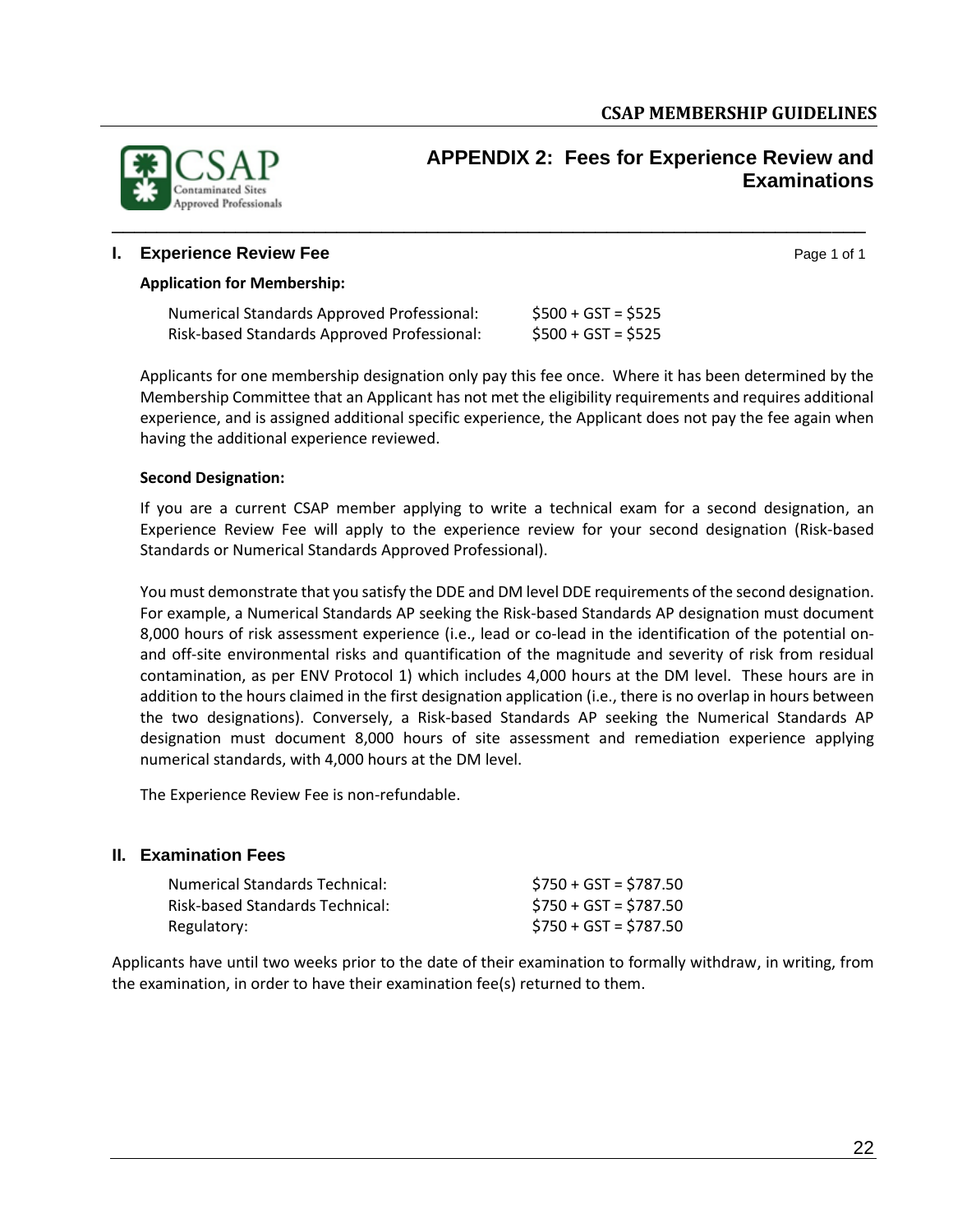

### <span id="page-22-0"></span>**APPENDIX 3: Relevant Documented Experience Examples**

Page 1 of 1

Up to two (2) years of RDE work experience in fields of practice other than contaminated sites is allowed as long as the experience involved applying relevant biological, chemical, toxicological, geoscience, engineering, or agrology principles. It is the responsibility of the Applicant to demonstrate to the satisfaction of the reviewers that the work experience is relevant. The following list constitutes examples of types or work in other fields of practice that are considered to be relevant. This list of examples is not exhaustive, and other types of work may also be determined to be acceptable based on the review of a detailed rationale to be provided by the Applicant.

\_\_\_\_\_\_\_\_\_\_\_\_\_\_\_\_\_\_\_\_\_\_\_\_\_\_\_\_\_\_\_\_\_\_\_\_\_\_\_\_\_\_\_\_\_\_\_\_\_\_\_\_\_\_\_\_\_\_\_\_\_\_\_\_\_\_\_

- 1. Numerical Standards Approved Professional:
	- a. Flow through porous media investigations (groundwater, soil vapour, oil and gas, seepage)
	- b. Chemical fate and transport in soil, groundwater, soil vapour, air, surface water, sediment
	- c. Investigation of chemical concentrations in various media (soil, sediment, water, air)
	- d. Engineering or geoscience design/construction/monitoring of works for treatment, in-situ management and/or disposal of wastes
	- e. Regulatory review or teaching at a university in topics related to all of the points above
	- f. Contaminated sites risk-based standards assessment experience
- 2. Risk-based Standards Approved Professional:
	- a. Environmental assessment
	- b. Environmental effects monitoring
	- c. Other observations and measurement of biological system functions (physiological, behavioural, habitat)
	- d. Other assessment of physical and chemical stressors on biota (including humans)
	- e. Habitat surveys
	- f. Other contaminated media and biota sampling
	- g. Regulatory review or teaching at a university in topics related to all of the points above
	- h. Contaminated sites numerical standards assessment experience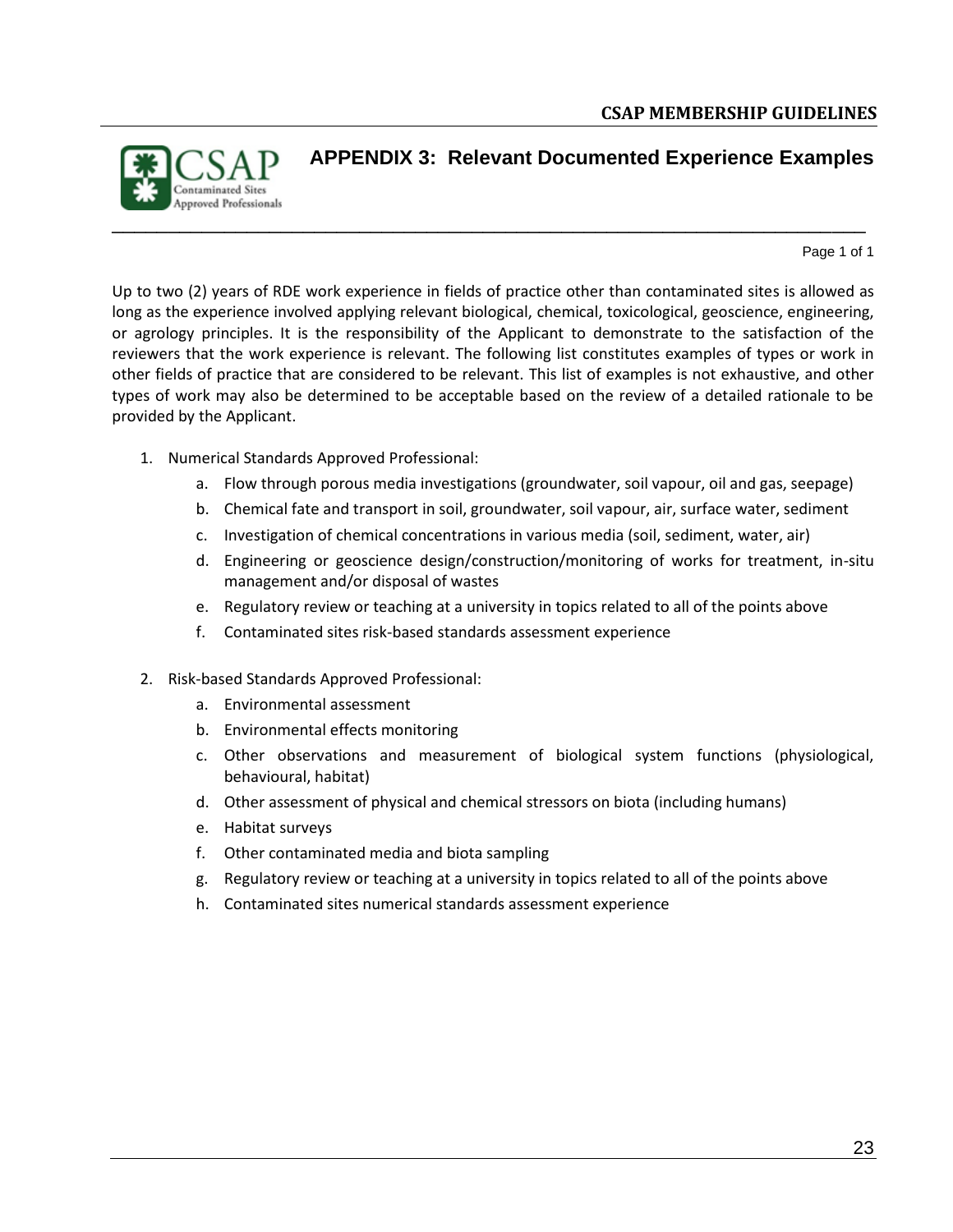

### <span id="page-23-0"></span>**APPENDIX 4: Templates for Presentation of Experience**

Page 1 of 15

#### Please read Section 4 before completing these templates.

\_\_\_\_\_\_\_\_\_\_\_\_\_\_\_\_\_\_\_\_\_\_\_\_\_\_\_\_\_\_\_\_\_\_\_\_\_\_\_\_\_\_\_\_\_\_\_\_\_\_\_\_\_\_\_\_\_\_\_\_\_\_\_\_\_\_\_

All Applicants for Society membership must provide work experience details for review and assessment by the Society using the Templates for Presentation of Experience. Because the decision regarding an Applicant's eligibility is primarily based on the information contained in the Applicant's work experience details submitted in support of their application, Applicants must complete the templates accordingly and are encouraged to provide as much relevant information as possible and must complete. While an effort will be made to request additional information from the Applicant if required, this is not always possible without jeopardizing application deadlines. It is the Applicant's responsibility to ensure that sufficient information is provided prior to any application deadline. One hard copy and one electronic copy of the entire submission are required.

The Templates for Presentation of Experience include the following components:

- **I. Curriculum Vitae**
- **II. Employment History**
- **III. Relevant Documented Experience**

#### **Part 1: Credit for Post-Graduate Research**

• Post-Graduate Experience Template

#### **Part 2: Relevant, Direct, Decision-Making Level Direct Documented Experience**

- Position Description Templates
- $\triangleright$  You must present your experience within at least three positions demonstrating increasing levels of complexity and responsibility (e.g., junior, intermediate, senior).
- $\triangleright$  Complete one (1) form for each position for which you are seeking credit.
- $\triangleright$  If your role or level of responsibility changed significantly under any one position, you must break the position into multiple positions and complete one form for each position created.
- $\triangleright$  Since the CSAP designation is an individual designation, Applicants should use the first person singular to specifically describe their own work experience, role and responsibilities. While Applicants may provide a description of the team's role, which will include components for which the Applicant was not directly responsible, providing the team role only is not sufficient.
- $\triangleright$  Remember to relate each position description to the requirements of both RDE and DDE including but not limited to:
	- o How your work involved the application of scientific, engineering or geoscience principles related to contaminated site assessment, risk-assessment, management and remediation;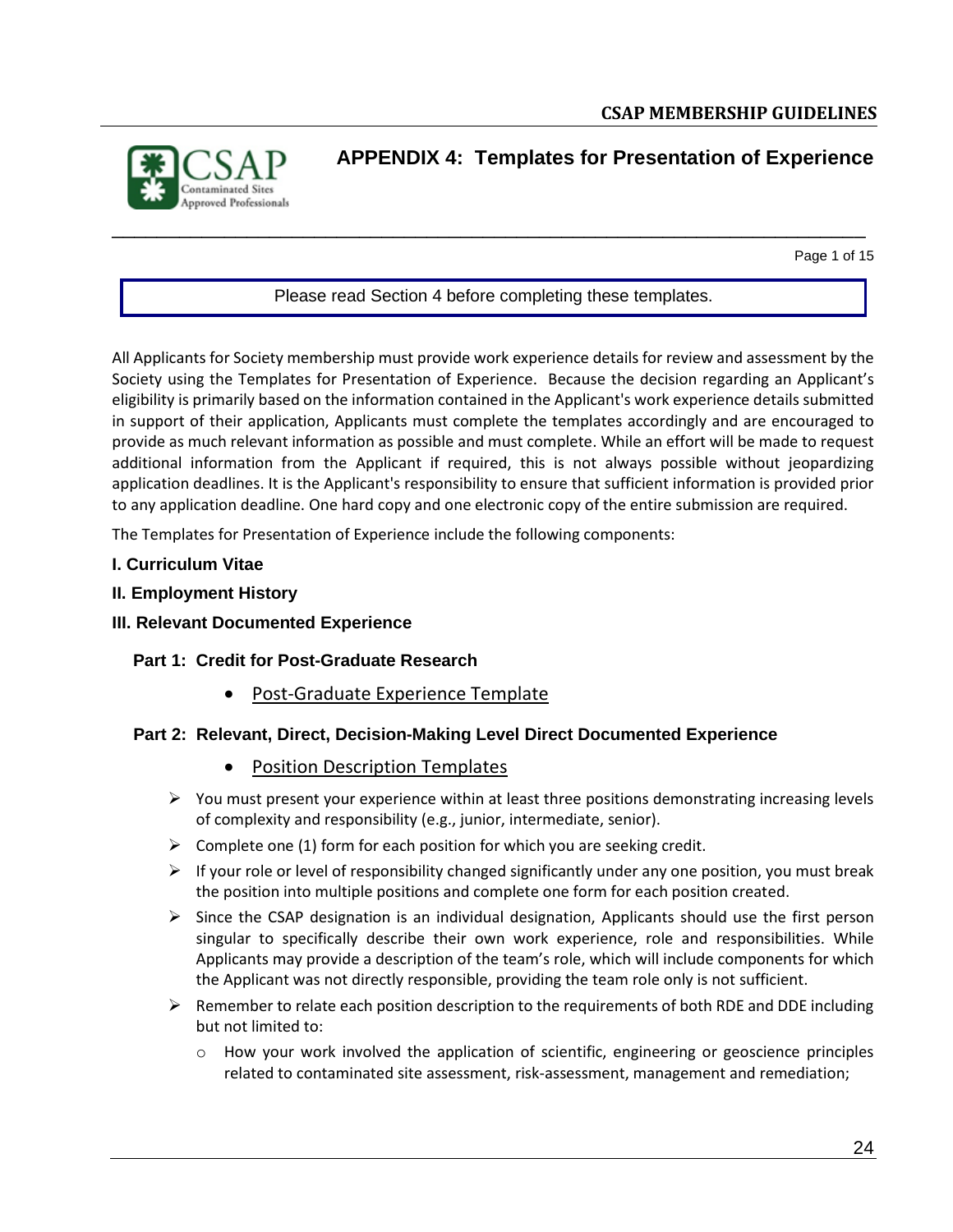### **CSAP MEMBERSHIP GUIDELINES**

Page 2 of 15

- $\circ$  How you were personally responsible for the evaluation and selection of scientific or technical methodologies for conducting contaminated site assessment, risk-assessment, management and remediation, including a description of the types of methodologies selected and the basis for selection;
- $\circ$  The types and levels of responsibilities of persons you coordinated or supervised and what authority you assumed over their work;
- $\circ$  The level of responsibility and independent judgment you exercised in this position, including the types and categories of conclusions you reached and the extent to which these conclusions were used in reports and in making recommendations to employers or clients; and
- $\circ$  Information regarding applications for legal instruments to which you contributed.

### • Project Description Templates

- $\triangleright$  You must provide a minimum of three (3) detailed project descriptions for each position claimed (total of nine (9) projects minimum).
- $\triangleright$  Selected projects should be representative of the position.
- $\triangleright$  In aggregate, your project descriptions must cover all stages of assessment and remediation and, for Risk-based Standards Applicants, both human health and ecological risk assessment.
- $\triangleright$  Remember to relate each project description to the requirements of both RDE and DDE including, but not limited to:
	- o How you applied your technical knowledge and skills related to contaminated sites assessment, risk-assessment, management and remediation;
	- $\circ$  The types and levels of responsibilities of persons you coordinated or supervised and what authority you assumed over their work;
	- o The nature and extent of environmental conditions at the site;
	- o The contaminants investigated and encountered;
	- $\circ$  Investigation methodologies and risk assessment approaches selected and why they were selected;
	- o The extent to which you were a principle decision-maker for this project; and
	- o Your overall role in the project including a description of your conclusions and recommendations, and to whom and how these were communicated.
- $\triangleright$  Project Supervisor must sign the relevant section to acknowledge that they are substantiating the experience information provided.

If you have worked on multiple projects while in a Position, a table is provided to list and total the accrued amounts of RDE, DDE, and DM DDE hours for the individual projects (format may also be used in MS Excel).

#### **Part 3: Summary of Experience Gained in Preparing Ministry Instrument Application Packages**

• You must provide information regarding a minimum of three (3) submissions where you have been substantially involved (senior review DDE level) in the preparation of the instrument application packages for direct Ministry approval (maximum of two) and/or AP review and CSAP submission. The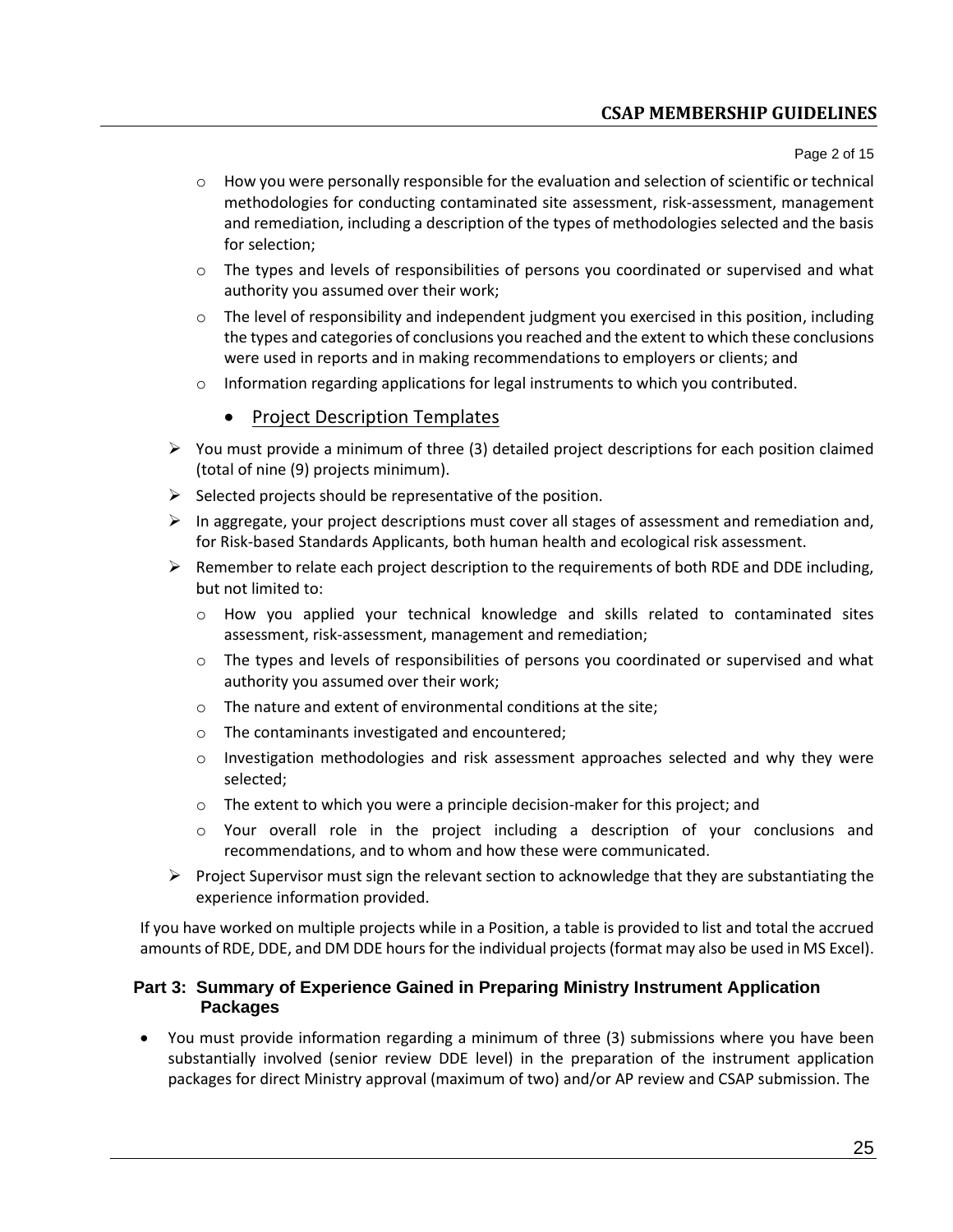Page 3 of 15

- Applicant's involvement in the application must be representative of the same type as the Approved Professional designation (numerical standards or risk-based standards) for which they are applying.
- Application material must have been submitted directly to the Ministry (maximum of two) and/or CSAP in accordance with Protocol 6, and subsequently approved by the Ministry (e.g., a regulatory instrument was issued).

### **Part 4: Summary Table of Positions and Project Experience Hours**

• You will transfer information from your Position and Project Descriptions to the Summary Table provided.

### **III. Optional Statement of Qualifications Template**

All Applicants are invited to include an **Optional Statement of Qualifications** with their work experience details. This statement provides an opportunity for the Applicant to write no more than 250 words in support of their application emphasizing why the Applicant feels that they are qualified for Society membership.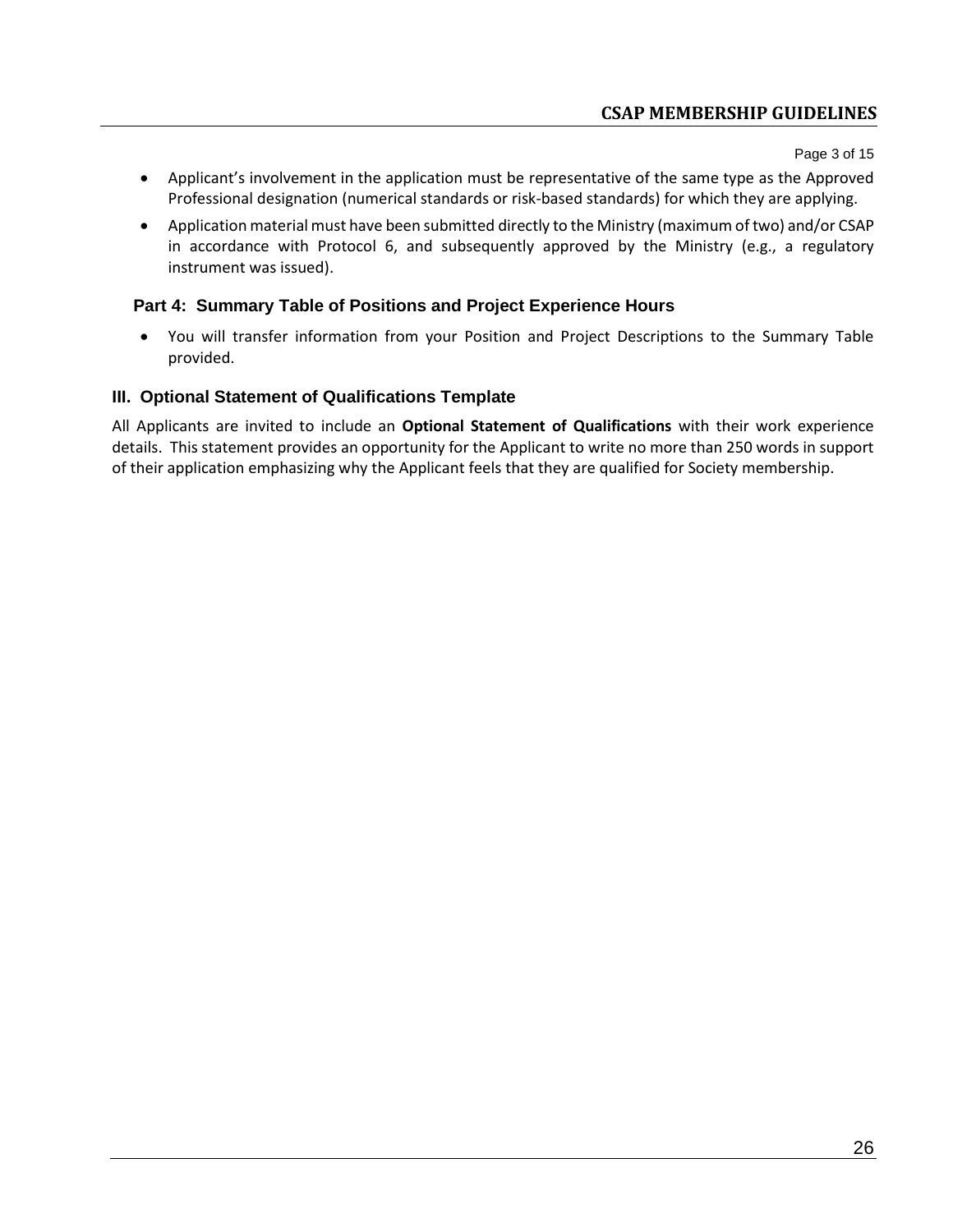# **I. Curriculum Vitae** *Page 4 of 15* Page 4 of 15

### **Applicant Contact Information**

| Full Legal Name                                                                                             |                                |
|-------------------------------------------------------------------------------------------------------------|--------------------------------|
| <b>Mailing Address</b>                                                                                      |                                |
|                                                                                                             |                                |
| Daytime Tel (1)                                                                                             | Daytime Tel (2)                |
| <b>E-Mail Address</b>                                                                                       | Cell #                         |
| Bachelor's Degree                                                                                           | Graduation Date (Month/Year)   |
| Master's Degree                                                                                             | Graduation Date (Month/Year)   |
| Doctorate Degree                                                                                            | Graduation Date (Month/Year)   |
| $BCIA$ ; $\Box$ CAB, or<br>EGBC;<br>Registration with:<br>$\lfloor \rfloor$<br>$\mathbf{I}$<br>$\mathbf{1}$ | <b>ACPBC</b> (Please Tick)     |
| Discipline                                                                                                  | Registration Date (Month/Year) |
| Discipline                                                                                                  | Registration Date (Month/Year) |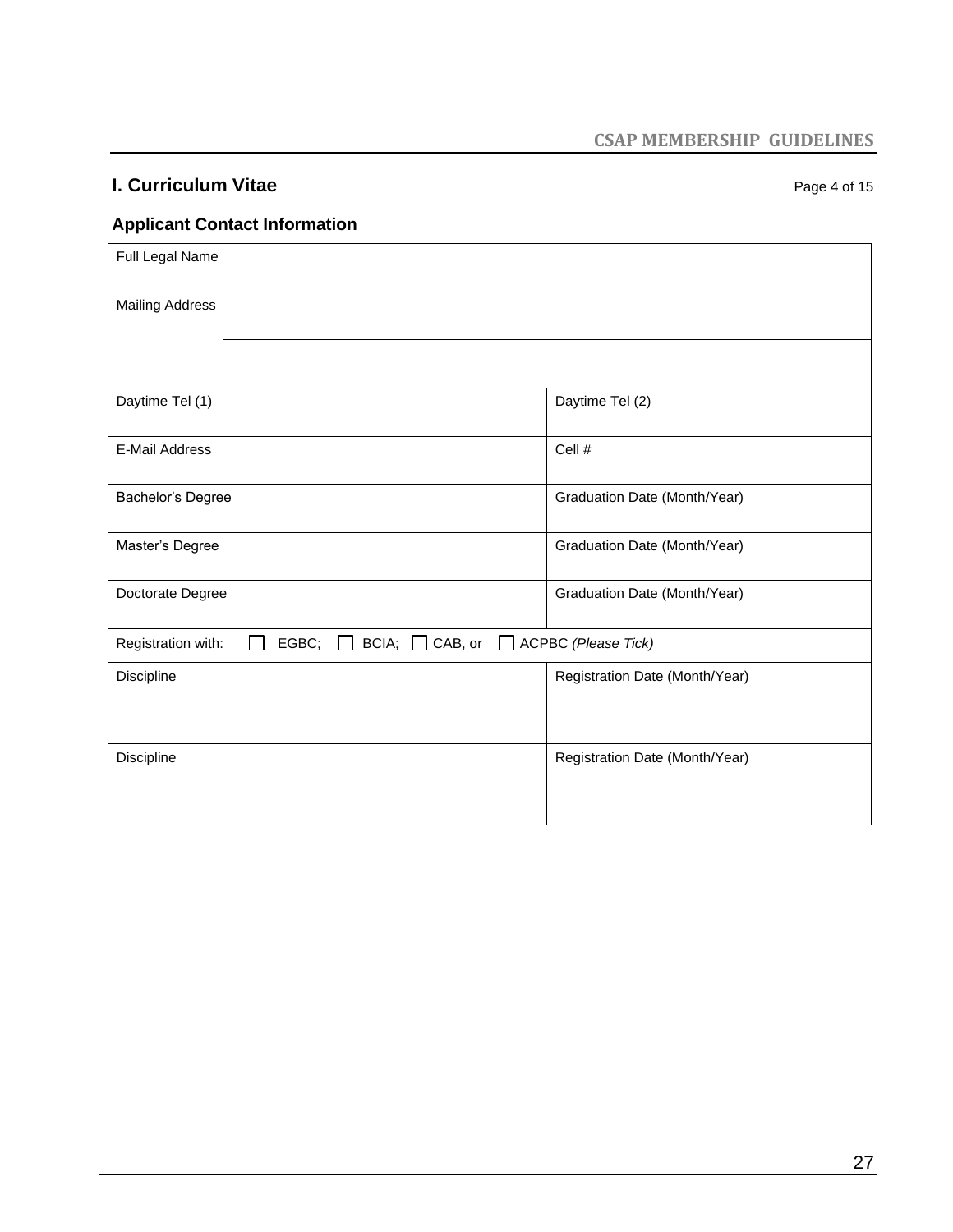### **CSAP MEMBERSHIP GUIDELINES**

### **II. Employment History Page 5 of 15**

#### **Applicant Name**

| <b>Start Date</b><br>(Month, Year) | <b>End Date</b><br>(Month, Year) | Employer * (Name<br>and Address) | Job Title | <b>Job Outline</b><br>(Roles and Responsibilities) | % Full Time **<br>(Cont. Site Work) |
|------------------------------------|----------------------------------|----------------------------------|-----------|----------------------------------------------------|-------------------------------------|
|                                    |                                  |                                  |           |                                                    |                                     |
|                                    |                                  |                                  |           |                                                    |                                     |
|                                    |                                  |                                  |           |                                                    |                                     |
|                                    |                                  |                                  |           |                                                    |                                     |
|                                    |                                  |                                  |           |                                                    |                                     |
|                                    |                                  |                                  |           |                                                    |                                     |
|                                    |                                  |                                  |           |                                                    |                                     |
|                                    |                                  |                                  |           |                                                    |                                     |
|                                    |                                  |                                  |           |                                                    |                                     |
|                                    |                                  |                                  |           |                                                    |                                     |

\* Employer column also refers to self-employment, contract work, volunteer / service activities, and contributions to industry / academic publications.

<u> 1980 - Johann Barbara, martxa a</u>

\*\* Where employment was not full-time in contaminated sites work, please include an estimation of what portion of work was in contaminated sites.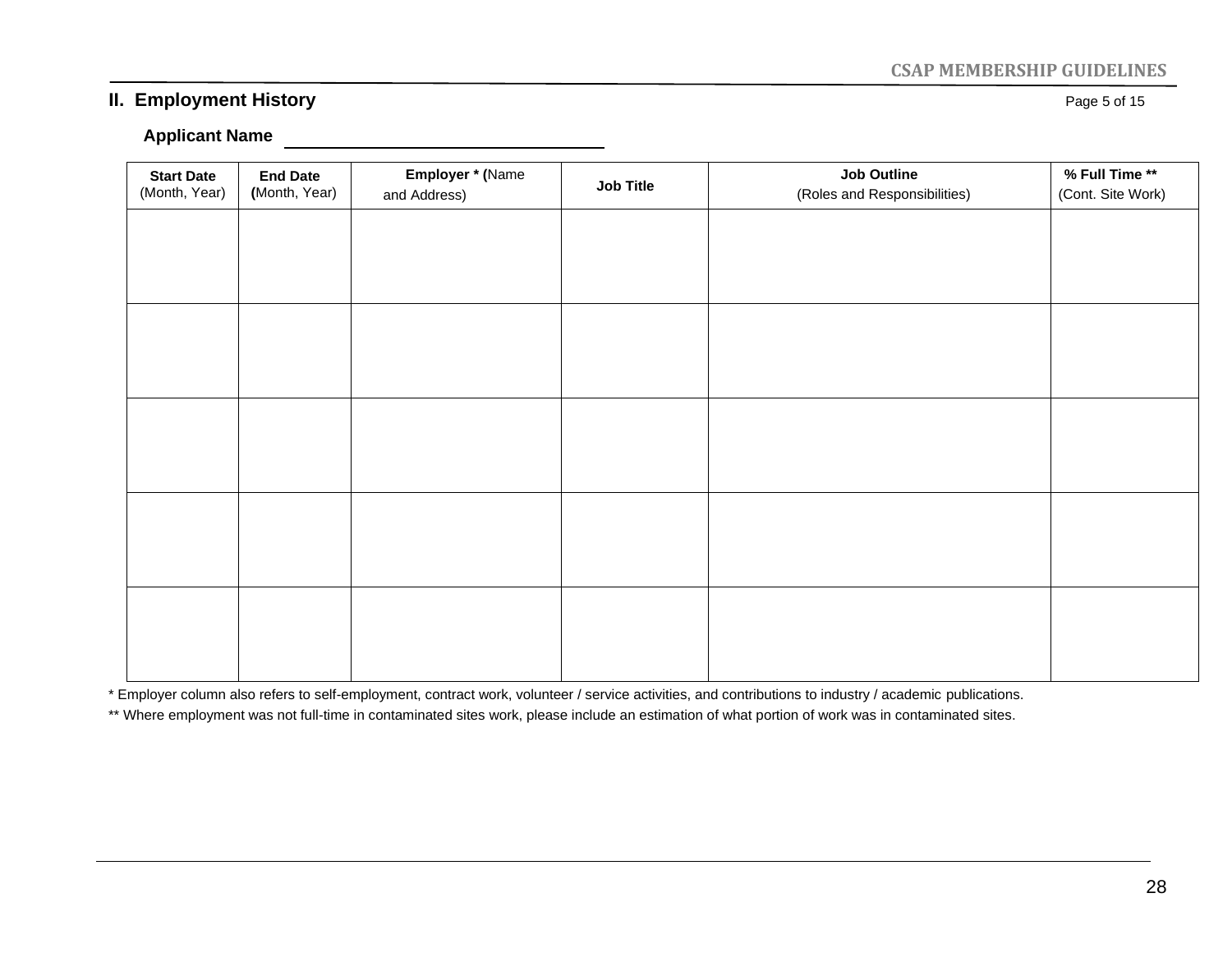# **III. Relevant Documented Experience Templates Page 6 of 15** Page 6 of 15 **Applicant Name** Applicant Type  $\Box$  Numerical Standards Approved Professional □ Risk-based Standards Approved Professional

### **Part 1: Credit for Post-Graduate Research**

Please refer to Membership Guidance (Section 3) if you are seeking credit for post-graduate research.

### **POST-GRADUATE EXPERIENCE**

| <b>Relevant or Direct Documented Experience (RDE or DDE):</b> |                                        |                           |                                                                     |                                                                                                           |                                  |
|---------------------------------------------------------------|----------------------------------------|---------------------------|---------------------------------------------------------------------|-----------------------------------------------------------------------------------------------------------|----------------------------------|
| Post Graduate Degree Research (maximum 1 year)                |                                        |                           |                                                                     |                                                                                                           |                                  |
| <b>Post-Graduate</b><br><b>Degree</b>                         |                                        | <b>Research Component</b> |                                                                     |                                                                                                           | <b>RDE</b><br>1 year (1,250 hrs) |
| Degree Type                                                   |                                        |                           |                                                                     |                                                                                                           |                                  |
|                                                               |                                        |                           |                                                                     |                                                                                                           |                                  |
| Post-Graduate<br><b>Research Period</b>                       | <b>Start Date:</b><br><b>End Date:</b> |                           |                                                                     | <b>REVIEWER'S COMMENTS:</b><br>Note: years claimed for Post-<br>Graduate research cannot<br>exceed 1 year |                                  |
| <b>Research Title</b>                                         |                                        |                           |                                                                     |                                                                                                           |                                  |
| Research<br><b>Description</b>                                |                                        |                           |                                                                     |                                                                                                           |                                  |
| <b>Relevant Activities</b><br><b>Carried Out</b>              |                                        |                           |                                                                     |                                                                                                           |                                  |
| <b>Research</b><br><b>Supervisor</b>                          | Name:                                  |                           |                                                                     | Phone No.                                                                                                 |                                  |
| verifying<br>the Project Details                              | Signature:                             |                           |                                                                     |                                                                                                           |                                  |
| <b>Experience</b><br><b>Accrued</b>                           | <b>RDE hours</b>                       |                           | <b>Research</b><br><b>RDE Years =</b><br><b>RDE Hours</b><br>/1,250 | <b>Rationale for RDE:</b>                                                                                 |                                  |
|                                                               | <b>DDE</b> hours                       |                           | <b>Research</b><br><b>DDE Years =</b><br><b>DDE Hours</b><br>/1,000 |                                                                                                           | <b>Rationale for DDE:</b>        |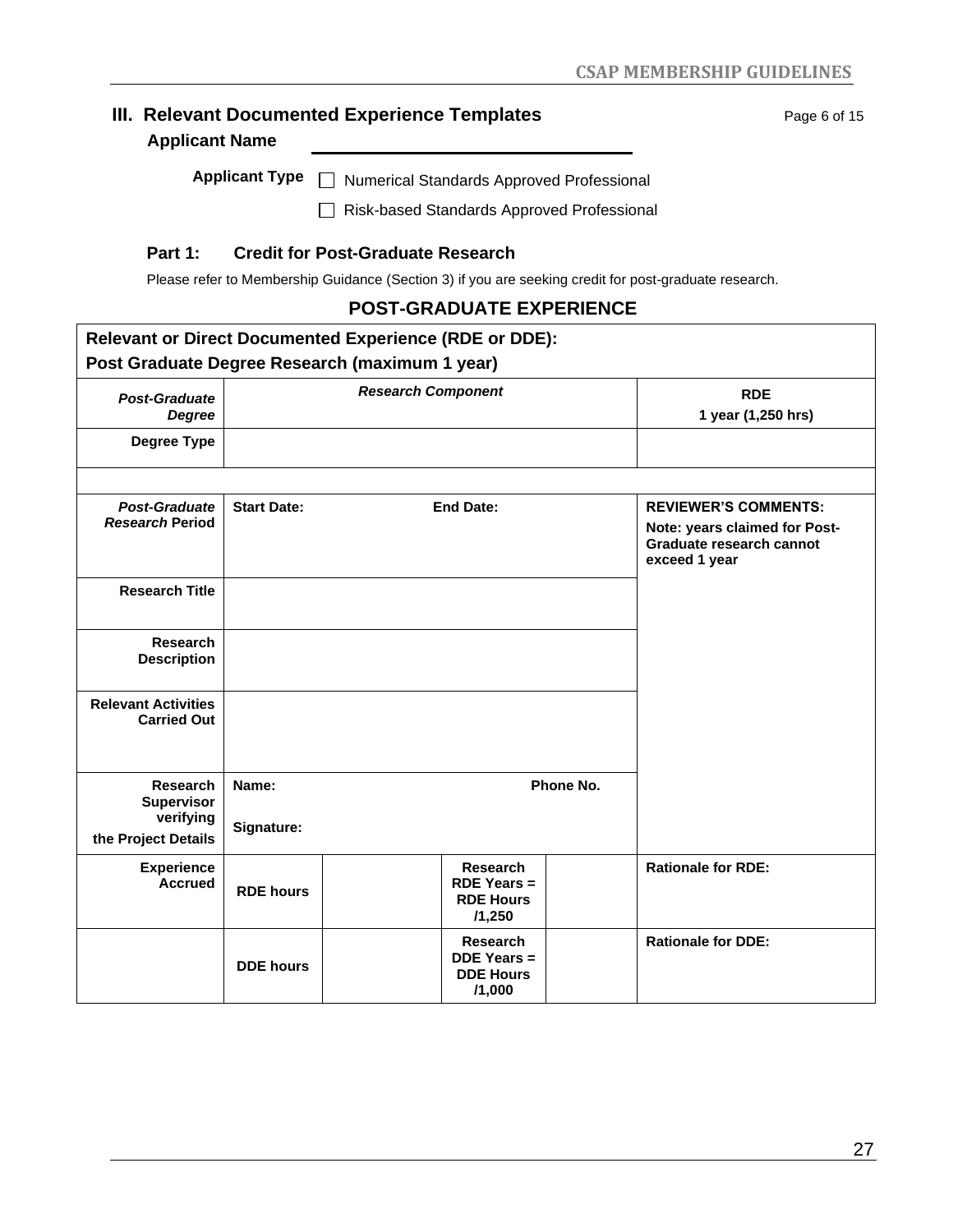Page 7 of 15

#### **Part 2: Relevant, Direct and Decision-Making level Direct Documented Experience**

- 1. Please include sufficient positions and projects to document a minimum of 8,000 hours of Direct Documented Experience (DDE), of which 4,000 hours are at a Decision-Making level (DM level DDE). You will require multiple copies of the template below.
- 2. If applying for a second designation, you must demonstrate that you satisfy the DDE and DM level DDE requirements of the second designation. For example, a Numerical Standards AP seeking the Risk-based Standards AP designation must document 8,000 hours of risk assessment experience with 4,000 hours at the decision-making level. Conversely, a Risk-based Standards AP seeking the Numerical Standards AP designation must document 8,000 hours of site assessment and remediation experience with 4,000 hours at the decisionmaking level.
- 3. If claiming relevant non-contaminated sites experience, please consult Appendix 3 for an explanation and examples of the category.
- 4. PROJECTS DURING WHICH EXPERIENCE IS CLAIMED

If the time spent on the project directly related to contaminated sites work was > 50% of the total hours that can be claimed during the time period, then the full hours can be claimed; if < than 50% of your time was spent on directly related contaminated sites work the hours must be prorated.

**Example**: Project duration over several years = 400 hours of contaminated sites work, of which the candidate spent 200 hours on decision-making level DDE work. A total of 400 hours is considered DDE work and a subset of these hours (i.e., 200 hours) is considered DM level DDE. The following number of hours should be claimed on the description templates and summary table:

> **DDE = 400/1000 = 0.4 yrs =** TOTAL DDE hours which include DM level DDE **DM level DDE = 200/1000 = 0.2 yrs =** Subset of TOTAL DDE hours

**POSITIONS DURING WHICH EXPERIENCE WAS GAINED** *(Please list relevant positions/projects needed to accumulate the required number of hours to qualify for the stated years of experience.)*

### **POSITION DESCRIPTION**

| Contaminated Sites Direct Documented Experience (DDE) - report total DDE, including DM level DDE<br><b>Contaminated Sites Direct Documented Decision-Making Level (DM level DDE)</b><br>Non-contaminated Sites Relevant Documented Experience (RDE), see Appendix 3 |                                      |                           |                 |                                                             |                                                        |                 |  |
|---------------------------------------------------------------------------------------------------------------------------------------------------------------------------------------------------------------------------------------------------------------------|--------------------------------------|---------------------------|-----------------|-------------------------------------------------------------|--------------------------------------------------------|-----------------|--|
|                                                                                                                                                                                                                                                                     |                                      | <b>SUMMARY POSITION #</b> |                 |                                                             |                                                        |                 |  |
| <b>Your Position</b><br><b>Title</b>                                                                                                                                                                                                                                |                                      |                           |                 |                                                             |                                                        |                 |  |
| <b>Employer</b>                                                                                                                                                                                                                                                     |                                      |                           |                 |                                                             |                                                        |                 |  |
| <b>Supervisor's Name</b>                                                                                                                                                                                                                                            |                                      |                           |                 |                                                             | Supervisor's<br>Phone No.                              |                 |  |
| <b>Start Date</b>                                                                                                                                                                                                                                                   |                                      |                           | <b>End Date</b> |                                                             | No. of Months at                                       | <b>Position</b> |  |
| <b>Position Description</b>                                                                                                                                                                                                                                         |                                      |                           |                 |                                                             |                                                        |                 |  |
| <b>Experience Claimed</b><br>during the position                                                                                                                                                                                                                    | <b>Hours RDE</b>                     |                           |                 | <b>Total Hours</b><br><b>DDE</b> (includes<br>DM level DDE) | <b>Hours DM level DDE</b><br>(subset of DDE)           |                 |  |
| <b>Experience in years</b>                                                                                                                                                                                                                                          | $RDE$ Years =<br>Hours RDE<br>/1,250 |                           |                 | <b>Total DDE</b><br>$Years = Hours$<br>DDE /1,000           | DM level DDE Years<br>$=$ Hours DM level<br>DDE /1,000 |                 |  |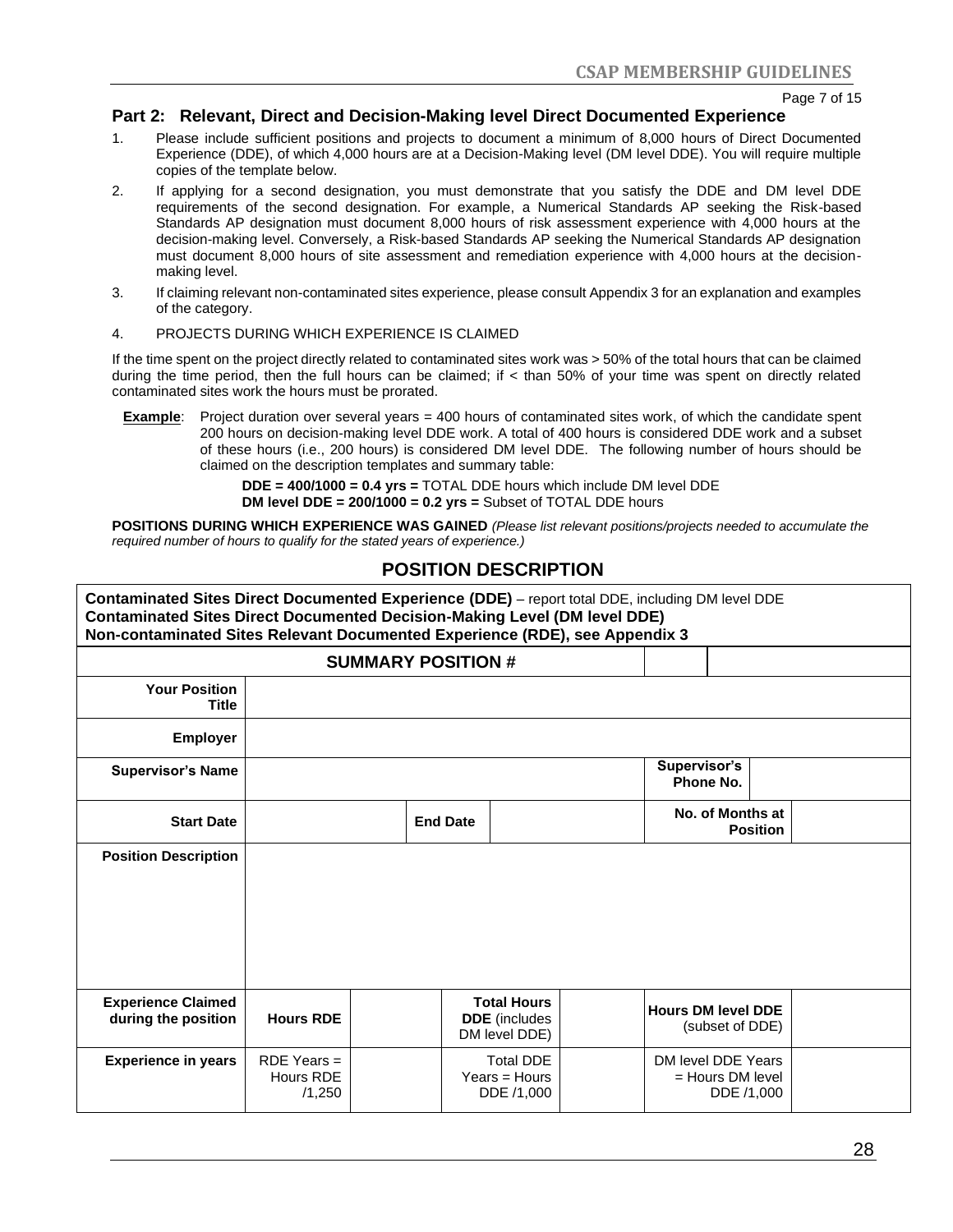### **Applicant Name** Page 8 of 15

### **POSITION DESCRIPTION**

|                                                            | Contaminated Sites Direct Documented Experience (DDE) - report total (DDE + DM level DDE)<br><b>Contaminated Sites Direct Documented Decision-Making Level (DM level DDE)</b><br>Non-contaminated Sites Relevant Documented Experience (RDE), see Appendix 3 |                              |  |                                                             |  |                           |                                                        |  |  |  |  |  |
|------------------------------------------------------------|--------------------------------------------------------------------------------------------------------------------------------------------------------------------------------------------------------------------------------------------------------------|------------------------------|--|-------------------------------------------------------------|--|---------------------------|--------------------------------------------------------|--|--|--|--|--|
|                                                            |                                                                                                                                                                                                                                                              | <b>SUMMARY of POSITION #</b> |  |                                                             |  |                           |                                                        |  |  |  |  |  |
| <b>Your Position</b><br>Title                              |                                                                                                                                                                                                                                                              |                              |  |                                                             |  |                           |                                                        |  |  |  |  |  |
| <b>Employer</b>                                            |                                                                                                                                                                                                                                                              |                              |  |                                                             |  |                           |                                                        |  |  |  |  |  |
| Supervisor's<br><b>Name</b>                                |                                                                                                                                                                                                                                                              |                              |  |                                                             |  | Supervisor's<br>Phone No. |                                                        |  |  |  |  |  |
| <b>Start Date</b>                                          |                                                                                                                                                                                                                                                              | <b>End Date</b>              |  |                                                             |  |                           | No. of Months at<br><b>Position</b>                    |  |  |  |  |  |
| <b>Position</b><br><b>Description</b>                      |                                                                                                                                                                                                                                                              |                              |  |                                                             |  |                           |                                                        |  |  |  |  |  |
| <b>Experience</b><br><b>Claimed during</b><br>the position | <b>Hours RDE</b>                                                                                                                                                                                                                                             |                              |  | <b>Total Hours</b><br><b>DDE</b> (includes<br>DM level DDE) |  |                           | <b>Hours DM level DDE</b><br>(subset of DDE)           |  |  |  |  |  |
| <b>Experience in</b><br>years                              | $RDE$ Years =<br>Hours RDE<br>/1,250                                                                                                                                                                                                                         |                              |  | <b>Total DDE</b><br>$Years = Hours$<br>DDE /1,000           |  |                           | DM level DDE Years<br>$=$ Hours DM level<br>DDE /1,000 |  |  |  |  |  |

### **POSITION DESCRIPTION**

|                                                            | Contaminated Sites Direct Documented Experience (DDE) - report total (DDE + DM level DDE)<br><b>Contaminated Sites Direct Documented Decision-Making Level (DM level DDE)</b><br>Non-contaminated Sites Relevant Documented Experience (RDE), see Appendix 3 |                              |                 |                                                             |  |                                          |                 |  |  |  |  |  |
|------------------------------------------------------------|--------------------------------------------------------------------------------------------------------------------------------------------------------------------------------------------------------------------------------------------------------------|------------------------------|-----------------|-------------------------------------------------------------|--|------------------------------------------|-----------------|--|--|--|--|--|
|                                                            |                                                                                                                                                                                                                                                              | <b>SUMMARY of POSITION #</b> |                 |                                                             |  |                                          |                 |  |  |  |  |  |
| <b>Your Position</b><br>Title                              |                                                                                                                                                                                                                                                              |                              |                 |                                                             |  |                                          |                 |  |  |  |  |  |
| <b>Employer</b>                                            |                                                                                                                                                                                                                                                              |                              |                 |                                                             |  |                                          |                 |  |  |  |  |  |
| Supervisor's<br><b>Name</b>                                |                                                                                                                                                                                                                                                              |                              |                 |                                                             |  | Supervisor's<br>Phone No.                |                 |  |  |  |  |  |
| <b>Start Date</b>                                          |                                                                                                                                                                                                                                                              |                              | <b>End Date</b> |                                                             |  | No. of Months at                         | <b>Position</b> |  |  |  |  |  |
| <b>Position</b><br><b>Description</b>                      |                                                                                                                                                                                                                                                              |                              |                 |                                                             |  |                                          |                 |  |  |  |  |  |
| <b>Experience</b><br><b>Claimed during</b><br>the position | <b>Hours RDE</b>                                                                                                                                                                                                                                             |                              |                 | <b>Total Hours</b><br><b>DDE</b> (includes<br>DM level DDE) |  | <b>Hours DM level DDE</b>                | (subset of DDE) |  |  |  |  |  |
| <b>Experience in</b><br>years                              | $RDE$ Years =<br>Hours RDE<br>/1,250                                                                                                                                                                                                                         |                              |                 | <b>Total DDE</b><br>$Years = Hours$<br>DDE /1,000           |  | DM level DDE Years<br>$=$ Hours DM level | DDE /1,000      |  |  |  |  |  |

**\* copy this templated if additional position descriptions are required**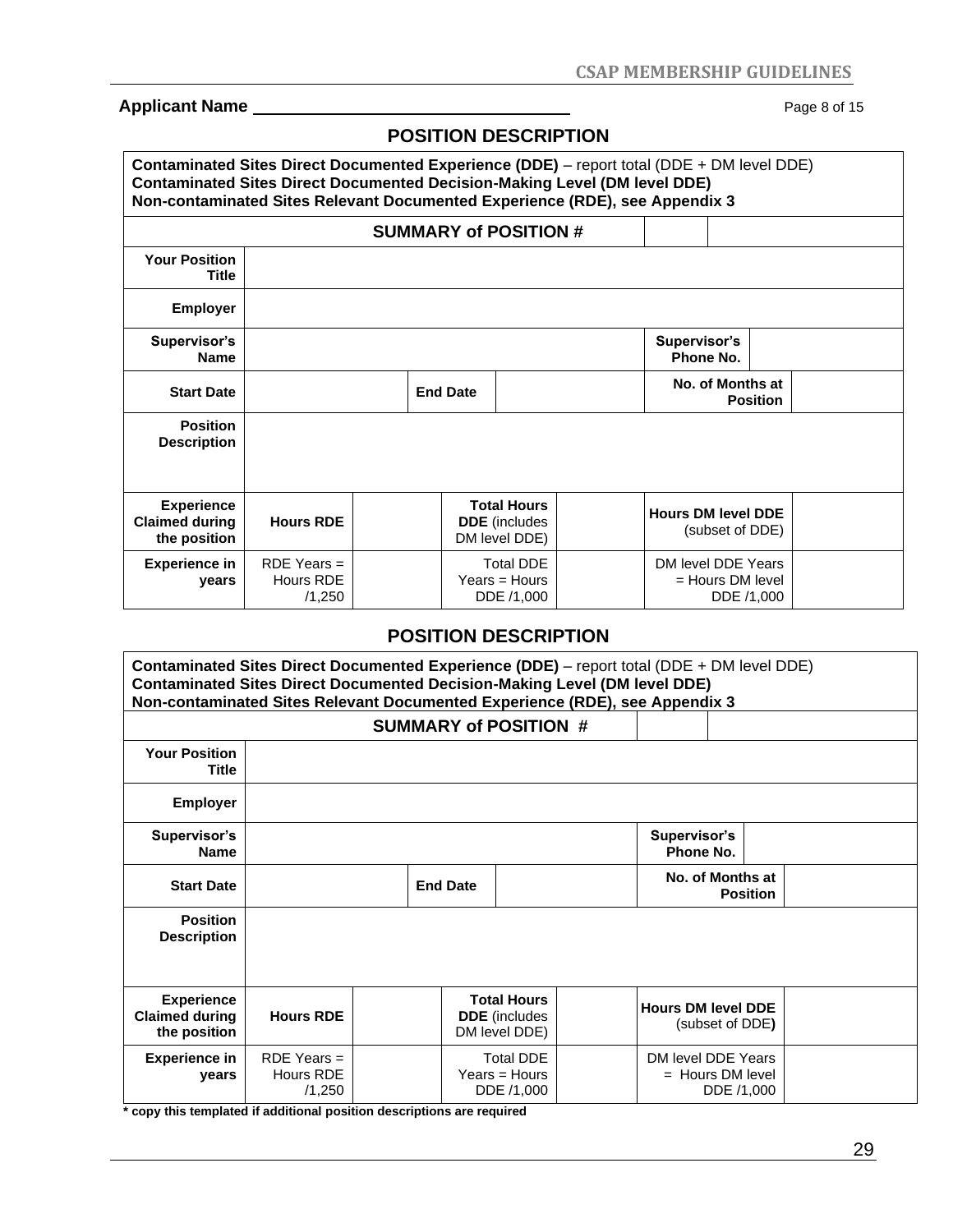#### **Applicant Name** 2014 2015

- You must provide a minimum of **THREE** (3) project descriptions for **EACH** position claimed (**total of nine (9)** project descriptions minimum).
- Relate each **project description** to the requirements of both **RDE, DDE** and **DM level DDE** as appropriate.
- **Provide a detailed description of the experience gained during the position for each project.**

### **PROJECT DESCRIPTION**

|                                                            | <b>POSITION#</b>                     |                                      |                                                             | <b>PROJECT#</b>    |                                                |                                      |
|------------------------------------------------------------|--------------------------------------|--------------------------------------|-------------------------------------------------------------|--------------------|------------------------------------------------|--------------------------------------|
| Project<br>Period                                          | <b>Start Date:</b>                   |                                      |                                                             | <b>End Date:</b>   |                                                | <b>REVIEWER'S</b><br><b>COMMENTS</b> |
|                                                            |                                      | Total no. of hours spent on Project: |                                                             |                    |                                                |                                      |
| Project<br>Name                                            |                                      |                                      |                                                             |                    |                                                |                                      |
| Project<br><b>Description</b>                              |                                      |                                      |                                                             |                    |                                                |                                      |
| <b>Relevant</b><br><b>Activities</b><br><b>Carried Out</b> |                                      |                                      |                                                             |                    |                                                |                                      |
| Project<br>Supervisor                                      | Name:                                |                                      |                                                             | Phone<br>No.       |                                                |                                      |
| Verifying<br>the Project<br><b>Details</b>                 | Signature:                           |                                      |                                                             |                    |                                                |                                      |
| <b>Experience</b><br><b>Accrued on</b><br>Project          | <b>Hours RDE</b>                     |                                      | <b>Total Hours</b><br><b>DDE</b> (includes<br>DM level DDE) |                    | Hours DM level DDE<br>(subset of total<br>DDE) |                                      |
| <b>Experience</b><br>in years                              | $RDE$ Years =<br>Hours RDE<br>/1,250 |                                      | $DDE$ Years =<br>Hours DDE<br>/1,000                        |                    | $DM$ DDE Years =<br>Hours DM DDE<br>/1,000     |                                      |
|                                                            |                                      | <b>Total Hours</b>                   |                                                             | <b>Total Years</b> |                                                |                                      |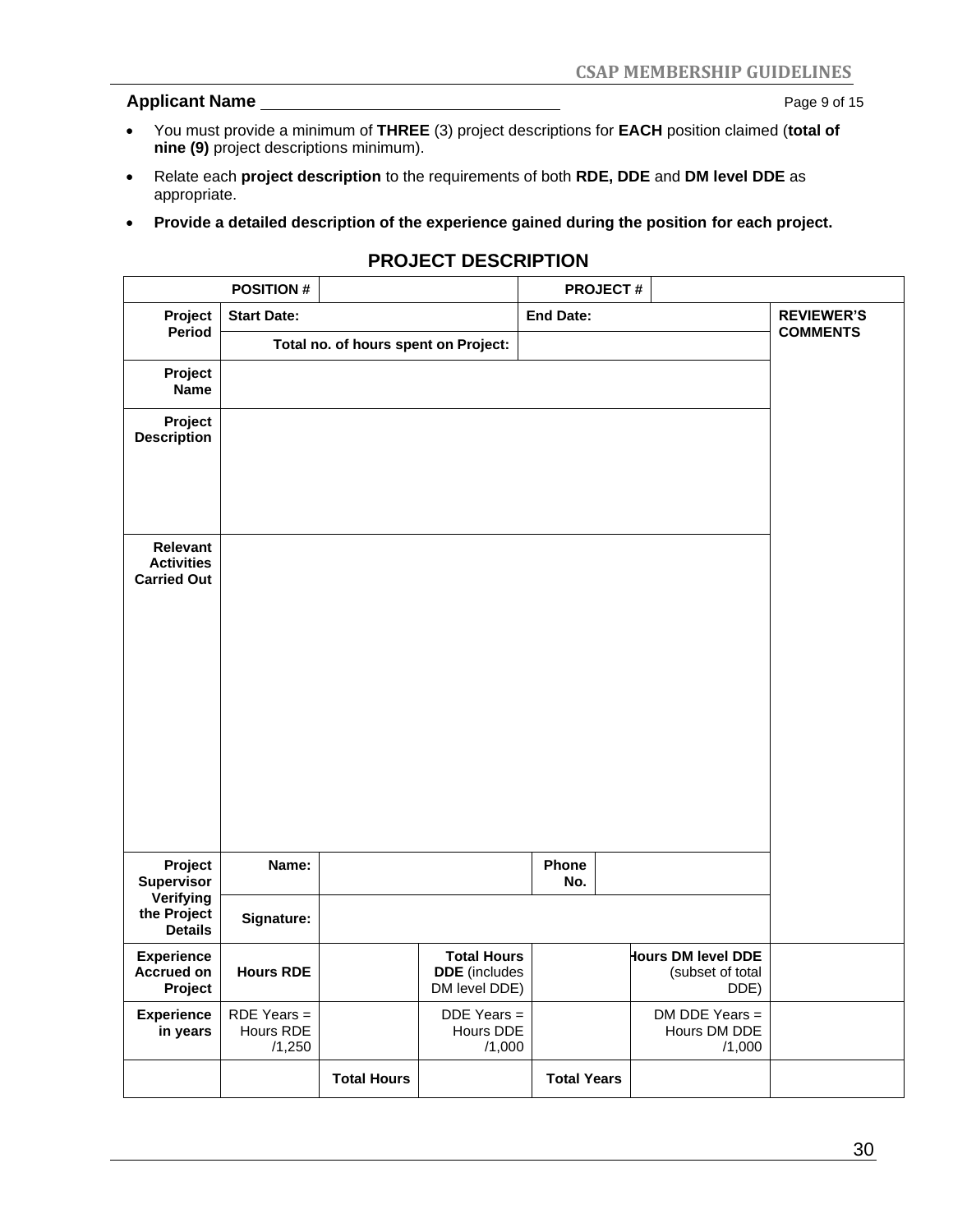### **Applicant Name** Page 10 of 15

|                                                     | <b>POSITION#</b>                     |                                      |                                                             | <b>PROJECT#</b>    |                                                       |                   |
|-----------------------------------------------------|--------------------------------------|--------------------------------------|-------------------------------------------------------------|--------------------|-------------------------------------------------------|-------------------|
| Project                                             | <b>Start Date:</b>                   |                                      | <b>End Date:</b>                                            |                    |                                                       | <b>REVIEWER'S</b> |
| Period                                              |                                      | Total no. of hours spent on Project: |                                                             |                    |                                                       | <b>COMMENTS</b>   |
| <b>Project Name</b>                                 |                                      |                                      |                                                             |                    |                                                       |                   |
| Project<br><b>Description</b>                       |                                      |                                      |                                                             |                    |                                                       |                   |
|                                                     |                                      |                                      |                                                             |                    |                                                       |                   |
| Relevant<br><b>Activities</b><br><b>Carried Out</b> |                                      |                                      |                                                             |                    |                                                       |                   |
|                                                     |                                      |                                      |                                                             |                    |                                                       |                   |
|                                                     |                                      |                                      |                                                             |                    |                                                       |                   |
| Project<br><b>Supervisor</b>                        | Name:                                |                                      |                                                             | Phone<br>No.       |                                                       |                   |
| Verifying the<br>Project<br><b>Details</b>          | Signature:                           |                                      |                                                             |                    |                                                       |                   |
| <b>Experience</b><br><b>Accrued on</b><br>Project   | <b>Hours RDE</b>                     |                                      | <b>Total Hours</b><br><b>DDE</b> (includes<br>DM level DDE) |                    | <b>Hours DM Level</b><br>DDE (subset of<br>total DDE) |                   |
| <b>Experience</b><br>in years                       | $RDE$ Years =<br>Hours RDE<br>/1,250 |                                      | DDE Years =<br>Hours DDE<br>/1,000                          |                    | DM DDE Years =<br>Hours DM DDE<br>/1,000              |                   |
|                                                     |                                      | <b>Total Hours</b>                   |                                                             | <b>Total Years</b> |                                                       |                   |

## **PROJECT DESCRIPTION TEMPLATE**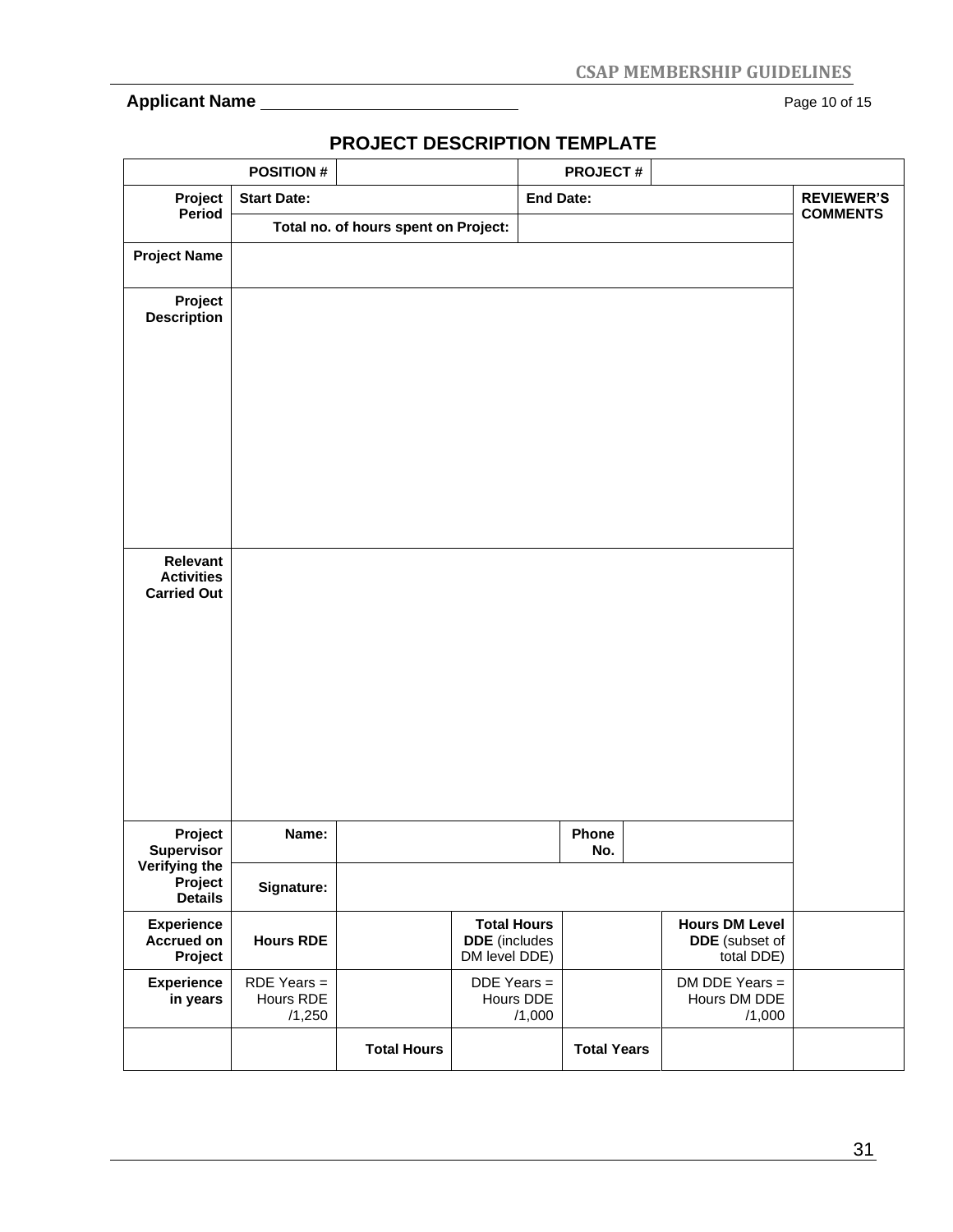### **Applicant Name** Page 11 of 15

|                                                                      | <b>POSITION#</b>                     |                                      |                                                                | <b>PROJECT#</b>    |                                                          |                                      |
|----------------------------------------------------------------------|--------------------------------------|--------------------------------------|----------------------------------------------------------------|--------------------|----------------------------------------------------------|--------------------------------------|
| Project<br>Period                                                    | <b>Start Date:</b>                   |                                      |                                                                | <b>End Date:</b>   |                                                          | <b>REVIEWER'S</b><br><b>COMMENTS</b> |
|                                                                      |                                      | Total no. of hours spent on Project: |                                                                |                    |                                                          |                                      |
| <b>Project Name</b>                                                  |                                      |                                      |                                                                |                    |                                                          |                                      |
| Project<br><b>Description</b>                                        |                                      |                                      |                                                                |                    |                                                          |                                      |
| Relevant<br><b>Activities</b><br><b>Carried Out</b>                  |                                      |                                      |                                                                |                    |                                                          |                                      |
| Project                                                              | Name:                                |                                      |                                                                | Phone              |                                                          |                                      |
| <b>Supervisor</b><br>Verifying the<br>Project<br><b>Details</b>      | Signature:                           |                                      |                                                                | No.                |                                                          |                                      |
| <b>Experience</b><br><b>Accrued</b><br><b>During this</b><br>Project | <b>Hours RDE</b>                     |                                      | <b>Total Hours</b><br><b>DDE</b><br>(includes DM<br>level DDE) |                    | <b>Hours DM</b><br>level DDE<br>(subset of total<br>DDE) |                                      |
| <b>Experience</b><br>in years                                        | $RDE$ Years =<br>Hours RDE<br>/1,250 |                                      | $DDE$ Years =<br>Hours DDE<br>/1,000                           |                    | DM DDE Years<br>$=$ Hours DM<br>DDE /1,000               |                                      |
|                                                                      |                                      | <b>Total Hours</b>                   |                                                                | <b>Total Years</b> |                                                          |                                      |

# **PROJECT DESCRIPTION TEMPLATE**

**\* copy this template for additional Projects as required**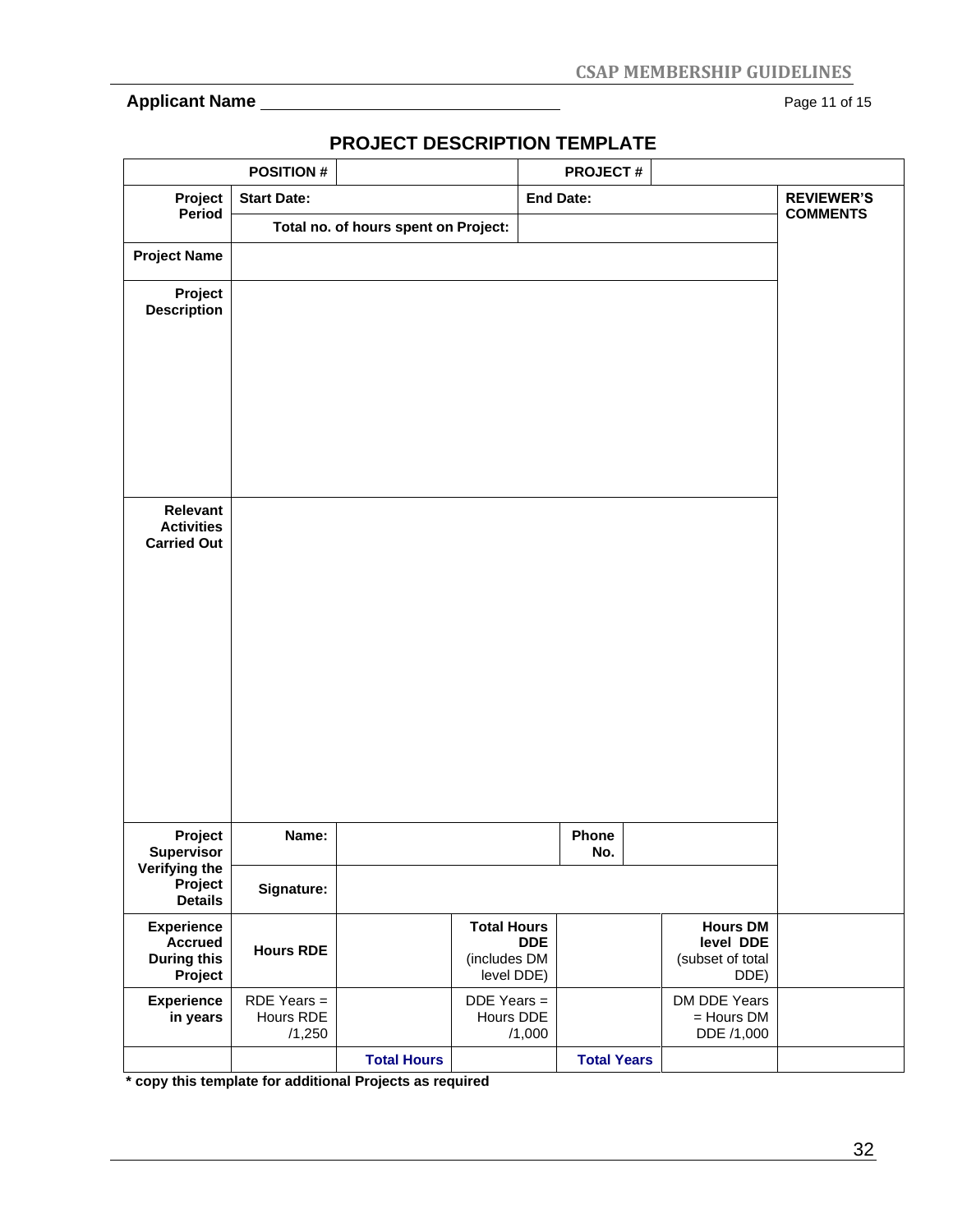Page 12 of 15

#### **Part 3: Summary of Experience Gained in Preparing Ministry Instrument Application Packages**

Experience claimed for the substantial involvement (senior review DM level DDE, see Section 3, 6 in Guidelines for more details) in the preparation of a minimum of three submission application packages for Ministry review and/or CSAP review in accordance with Protocol 6. Submissions must have been approved by the Ministry.

Please provide relevant Position number and Project number if details for these are provided above

|                           |                                                        | <b>Submission Experience</b>                                                             |
|---------------------------|--------------------------------------------------------|------------------------------------------------------------------------------------------|
| <b>Submission 1</b>       |                                                        | Description of Role and Responsibilities in Preparation of<br><b>Submission Package:</b> |
| <b>BC ENV</b><br>Site ID: | Instrument Types:<br>CoC - Num.<br>CoC - Risk          |                                                                                          |
| Position #                | Determination<br>AiP<br><b>CSRA</b>                    |                                                                                          |
|                           | <b>Submitting AP:</b>                                  |                                                                                          |
| Project #                 | <b>AP Signature:</b>                                   |                                                                                          |
| <b>Submission 2</b>       |                                                        | Role and Responsibilities:                                                               |
| <b>BC ENV</b><br>Site ID: | Instrument Types:<br>$CoC - Num.$<br>CoC - Risk        |                                                                                          |
| Position #                | Determination<br>AiP<br><b>CSRA</b>                    |                                                                                          |
|                           | <b>Submitting AP:</b>                                  |                                                                                          |
| Project #                 | <b>AP Signature:</b>                                   |                                                                                          |
| <b>Submission 3</b>       |                                                        | Role and Responsibilities:                                                               |
| <b>BC ENV</b><br>Site ID: | <b>Instrument Types</b><br>$CoC - Num$ .<br>CoC - Risk |                                                                                          |
| Position #                | Determination<br>AiP<br><b>CSRA</b>                    |                                                                                          |
|                           | <b>Submitting AP:</b>                                  |                                                                                          |
| Project #                 | <b>AP Signature:</b>                                   |                                                                                          |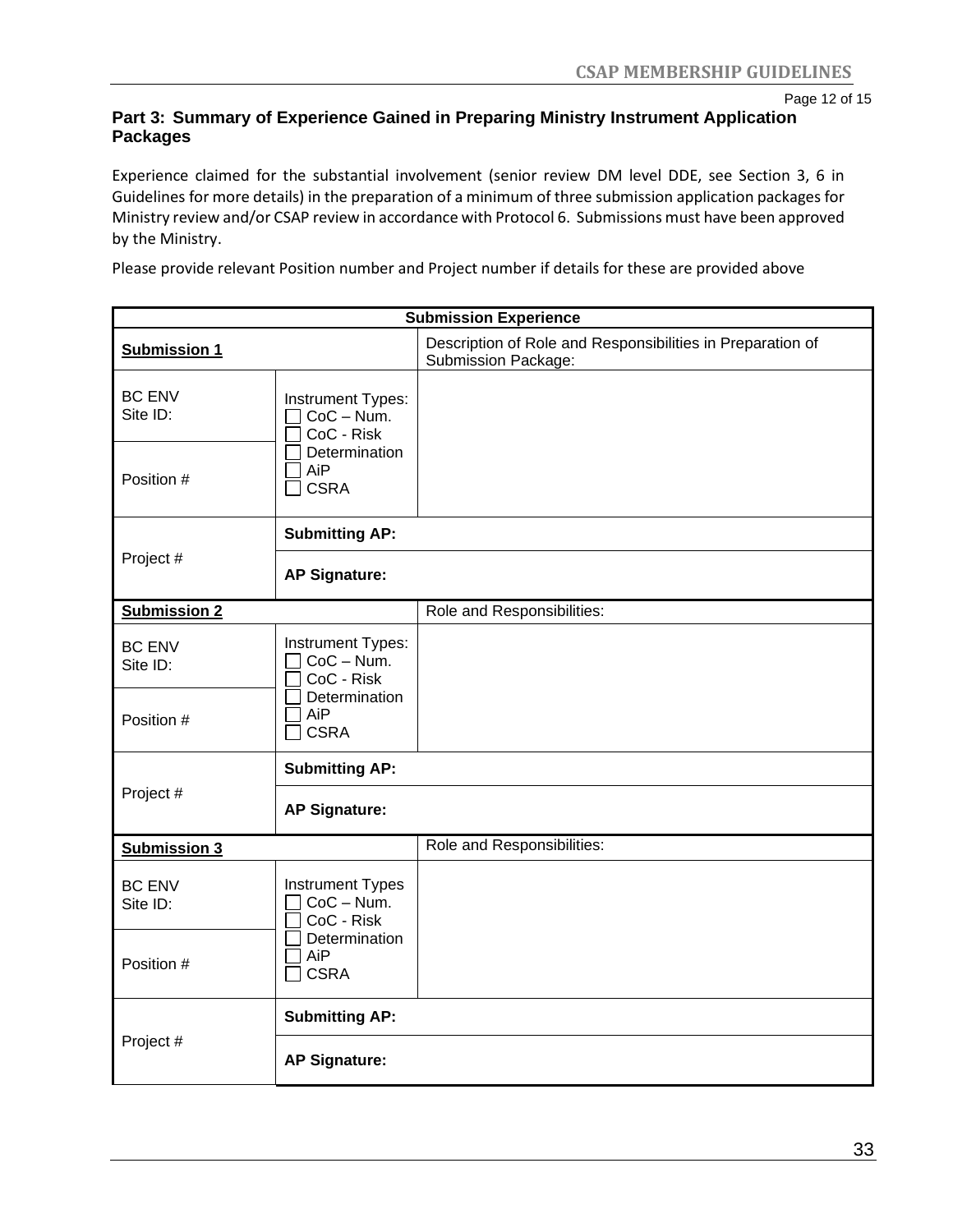### **Part 4: Project Experience Hours Summary Table**

This is a summary of positions during which at least ten years of experience were gained.

The Excel template provided (or Table on the following page) must be used to tabulate and total the experience hours accrued over multiple projects. Change the Years indicated or add Projects as necessary.

*(The experience claimed for each position must total the minimum experience required in each category, please add additional positions/projects as required.)*

Page 13 of 15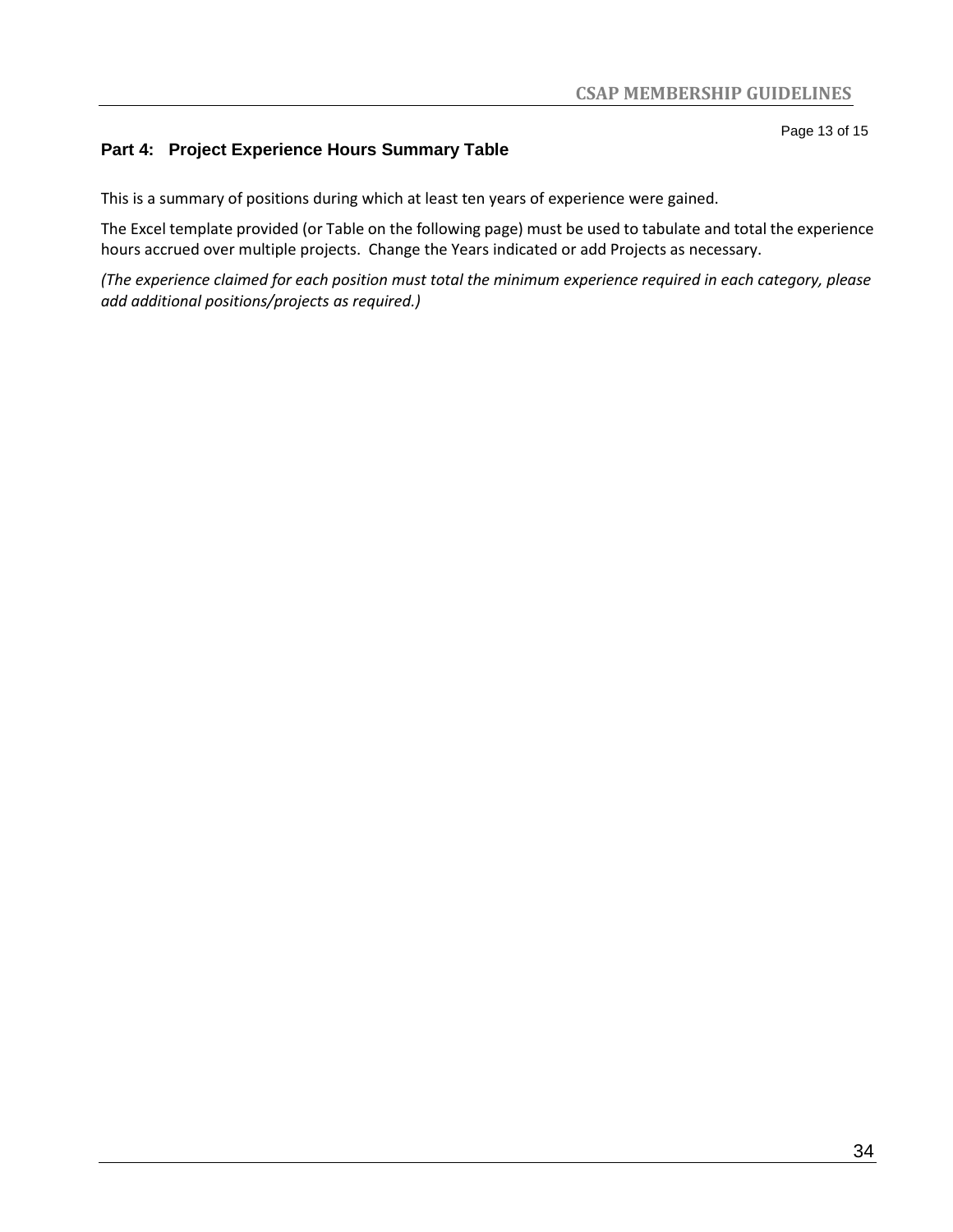### **CSAP MEMBERSHIP GUIDELINES**

**Table 1: Summary Table of Position and Project Experience Hours Page 14 of 15 Page 14 of 15 Page 14 of 15 Page 14 of 15** 

| <b>Totals</b><br>CSAP<br>Submission<br>Experience<br>? Y/N<br>Year:<br>RDE<br>DDE  <br><b>DDE</b><br><b>DDE</b><br>$\frac{\text{DM}}{\text{DDE}}$<br>RDE<br>DDE  <br>$\begin{array}{c}\nDR \\ DDE\n\end{array}$<br><b>RDE</b><br><b>DDE</b><br>DM<br>DDE<br><b>RDE</b><br><b>DDE</b><br>$\frac{\text{DM}}{\text{DDE}}$<br><b>RDE</b><br><b>DDE</b><br>$\begin{array}{c}\n\hline\nDM \\ \hline\nDDE\n\end{array}$<br>RDE<br>DM<br>DDE<br>RDE<br><b>DDE</b><br>DM<br>DDE<br>RDE<br>$\frac{DM}{DDE}$<br>Project<br>Name*<br>Project<br>Number<br>$\overline{\mathbf{1}}$<br>$\overline{2}$<br>$\mathbf{3}$<br>4<br>$5\phantom{.0}$<br>$6\phantom{a}$<br>$\overline{7}$<br>8<br>9<br>$10\,$<br>11<br>12<br>13<br>14<br>15<br>16<br>17<br>18<br>19<br>20<br>21<br>22<br><b>Total Hours</b><br><b>Total Years</b> | --<br>$\sim$ $\sim$ |  | $\sim$ $\sim$ | <b>COLLEGE</b> |  |  |  |  |  |  |  |  |  | ∵ ت |  |
|-------------------------------------------------------------------------------------------------------------------------------------------------------------------------------------------------------------------------------------------------------------------------------------------------------------------------------------------------------------------------------------------------------------------------------------------------------------------------------------------------------------------------------------------------------------------------------------------------------------------------------------------------------------------------------------------------------------------------------------------------------------------------------------------------------------|---------------------|--|---------------|----------------|--|--|--|--|--|--|--|--|--|-----|--|
|                                                                                                                                                                                                                                                                                                                                                                                                                                                                                                                                                                                                                                                                                                                                                                                                             | Position #:         |  |               |                |  |  |  |  |  |  |  |  |  |     |  |
|                                                                                                                                                                                                                                                                                                                                                                                                                                                                                                                                                                                                                                                                                                                                                                                                             |                     |  |               |                |  |  |  |  |  |  |  |  |  |     |  |
|                                                                                                                                                                                                                                                                                                                                                                                                                                                                                                                                                                                                                                                                                                                                                                                                             |                     |  |               |                |  |  |  |  |  |  |  |  |  |     |  |
|                                                                                                                                                                                                                                                                                                                                                                                                                                                                                                                                                                                                                                                                                                                                                                                                             |                     |  |               |                |  |  |  |  |  |  |  |  |  |     |  |
|                                                                                                                                                                                                                                                                                                                                                                                                                                                                                                                                                                                                                                                                                                                                                                                                             |                     |  |               |                |  |  |  |  |  |  |  |  |  |     |  |
|                                                                                                                                                                                                                                                                                                                                                                                                                                                                                                                                                                                                                                                                                                                                                                                                             |                     |  |               |                |  |  |  |  |  |  |  |  |  |     |  |
|                                                                                                                                                                                                                                                                                                                                                                                                                                                                                                                                                                                                                                                                                                                                                                                                             |                     |  |               |                |  |  |  |  |  |  |  |  |  |     |  |
|                                                                                                                                                                                                                                                                                                                                                                                                                                                                                                                                                                                                                                                                                                                                                                                                             |                     |  |               |                |  |  |  |  |  |  |  |  |  |     |  |
|                                                                                                                                                                                                                                                                                                                                                                                                                                                                                                                                                                                                                                                                                                                                                                                                             |                     |  |               |                |  |  |  |  |  |  |  |  |  |     |  |
|                                                                                                                                                                                                                                                                                                                                                                                                                                                                                                                                                                                                                                                                                                                                                                                                             |                     |  |               |                |  |  |  |  |  |  |  |  |  |     |  |
|                                                                                                                                                                                                                                                                                                                                                                                                                                                                                                                                                                                                                                                                                                                                                                                                             |                     |  |               |                |  |  |  |  |  |  |  |  |  |     |  |
|                                                                                                                                                                                                                                                                                                                                                                                                                                                                                                                                                                                                                                                                                                                                                                                                             |                     |  |               |                |  |  |  |  |  |  |  |  |  |     |  |
|                                                                                                                                                                                                                                                                                                                                                                                                                                                                                                                                                                                                                                                                                                                                                                                                             |                     |  |               |                |  |  |  |  |  |  |  |  |  |     |  |
|                                                                                                                                                                                                                                                                                                                                                                                                                                                                                                                                                                                                                                                                                                                                                                                                             |                     |  |               |                |  |  |  |  |  |  |  |  |  |     |  |
|                                                                                                                                                                                                                                                                                                                                                                                                                                                                                                                                                                                                                                                                                                                                                                                                             |                     |  |               |                |  |  |  |  |  |  |  |  |  |     |  |
|                                                                                                                                                                                                                                                                                                                                                                                                                                                                                                                                                                                                                                                                                                                                                                                                             |                     |  |               |                |  |  |  |  |  |  |  |  |  |     |  |
|                                                                                                                                                                                                                                                                                                                                                                                                                                                                                                                                                                                                                                                                                                                                                                                                             |                     |  |               |                |  |  |  |  |  |  |  |  |  |     |  |
|                                                                                                                                                                                                                                                                                                                                                                                                                                                                                                                                                                                                                                                                                                                                                                                                             |                     |  |               |                |  |  |  |  |  |  |  |  |  |     |  |
|                                                                                                                                                                                                                                                                                                                                                                                                                                                                                                                                                                                                                                                                                                                                                                                                             |                     |  |               |                |  |  |  |  |  |  |  |  |  |     |  |
|                                                                                                                                                                                                                                                                                                                                                                                                                                                                                                                                                                                                                                                                                                                                                                                                             |                     |  |               |                |  |  |  |  |  |  |  |  |  |     |  |
|                                                                                                                                                                                                                                                                                                                                                                                                                                                                                                                                                                                                                                                                                                                                                                                                             |                     |  |               |                |  |  |  |  |  |  |  |  |  |     |  |
|                                                                                                                                                                                                                                                                                                                                                                                                                                                                                                                                                                                                                                                                                                                                                                                                             |                     |  |               |                |  |  |  |  |  |  |  |  |  |     |  |
|                                                                                                                                                                                                                                                                                                                                                                                                                                                                                                                                                                                                                                                                                                                                                                                                             |                     |  |               |                |  |  |  |  |  |  |  |  |  |     |  |
|                                                                                                                                                                                                                                                                                                                                                                                                                                                                                                                                                                                                                                                                                                                                                                                                             |                     |  |               |                |  |  |  |  |  |  |  |  |  |     |  |
|                                                                                                                                                                                                                                                                                                                                                                                                                                                                                                                                                                                                                                                                                                                                                                                                             |                     |  |               |                |  |  |  |  |  |  |  |  |  |     |  |
|                                                                                                                                                                                                                                                                                                                                                                                                                                                                                                                                                                                                                                                                                                                                                                                                             |                     |  |               |                |  |  |  |  |  |  |  |  |  |     |  |
|                                                                                                                                                                                                                                                                                                                                                                                                                                                                                                                                                                                                                                                                                                                                                                                                             |                     |  |               |                |  |  |  |  |  |  |  |  |  |     |  |
|                                                                                                                                                                                                                                                                                                                                                                                                                                                                                                                                                                                                                                                                                                                                                                                                             |                     |  |               |                |  |  |  |  |  |  |  |  |  |     |  |

\*Note: For Project Name, please use brief descriptor of project type and location.

1

Minimum of NINE projects must be detailed on the Project Description Templates.

Project and Position Number must correspond to Description Templates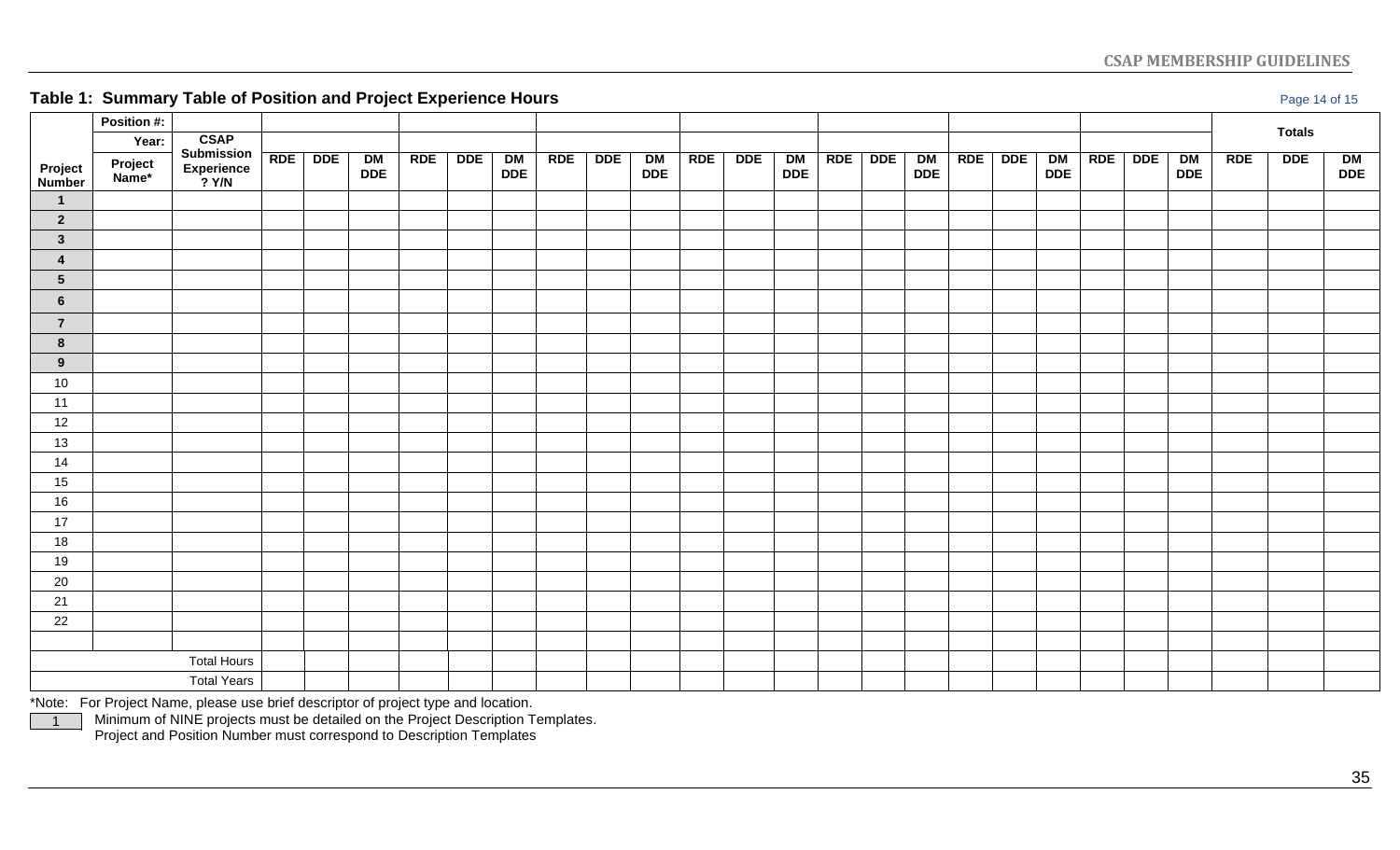| IV. |                         | <b>Optional Statement of Qualifications</b> |                                                                                                                                                                                                                 | Page 15 of 15 |
|-----|-------------------------|---------------------------------------------|-----------------------------------------------------------------------------------------------------------------------------------------------------------------------------------------------------------------|---------------|
|     | <b>Applicant Name</b>   |                                             |                                                                                                                                                                                                                 |               |
|     | <b>Application Type</b> | <b>Numerical Standards</b>                  | <b>Risk-based Standards</b><br>$\mathsf{L}$                                                                                                                                                                     |               |
|     |                         | Approved Professional                       | Approved Professional                                                                                                                                                                                           |               |
|     |                         |                                             | This statement provides an opportunity for the Applicant to write no more than 250 words in support of their<br>application emphasizing why the Applicant feels that they are qualified for Society membership. |               |
|     |                         |                                             |                                                                                                                                                                                                                 |               |
|     |                         |                                             |                                                                                                                                                                                                                 |               |
|     |                         |                                             |                                                                                                                                                                                                                 |               |
|     |                         |                                             |                                                                                                                                                                                                                 |               |
|     |                         |                                             |                                                                                                                                                                                                                 |               |
|     |                         |                                             |                                                                                                                                                                                                                 |               |
|     |                         |                                             |                                                                                                                                                                                                                 |               |
|     |                         |                                             |                                                                                                                                                                                                                 |               |
|     |                         |                                             |                                                                                                                                                                                                                 |               |
|     |                         |                                             |                                                                                                                                                                                                                 |               |
|     |                         |                                             |                                                                                                                                                                                                                 |               |
|     |                         |                                             |                                                                                                                                                                                                                 |               |
|     |                         |                                             |                                                                                                                                                                                                                 |               |
|     |                         |                                             |                                                                                                                                                                                                                 |               |
|     |                         |                                             |                                                                                                                                                                                                                 |               |
|     |                         |                                             |                                                                                                                                                                                                                 |               |
|     |                         |                                             |                                                                                                                                                                                                                 |               |
|     |                         |                                             |                                                                                                                                                                                                                 |               |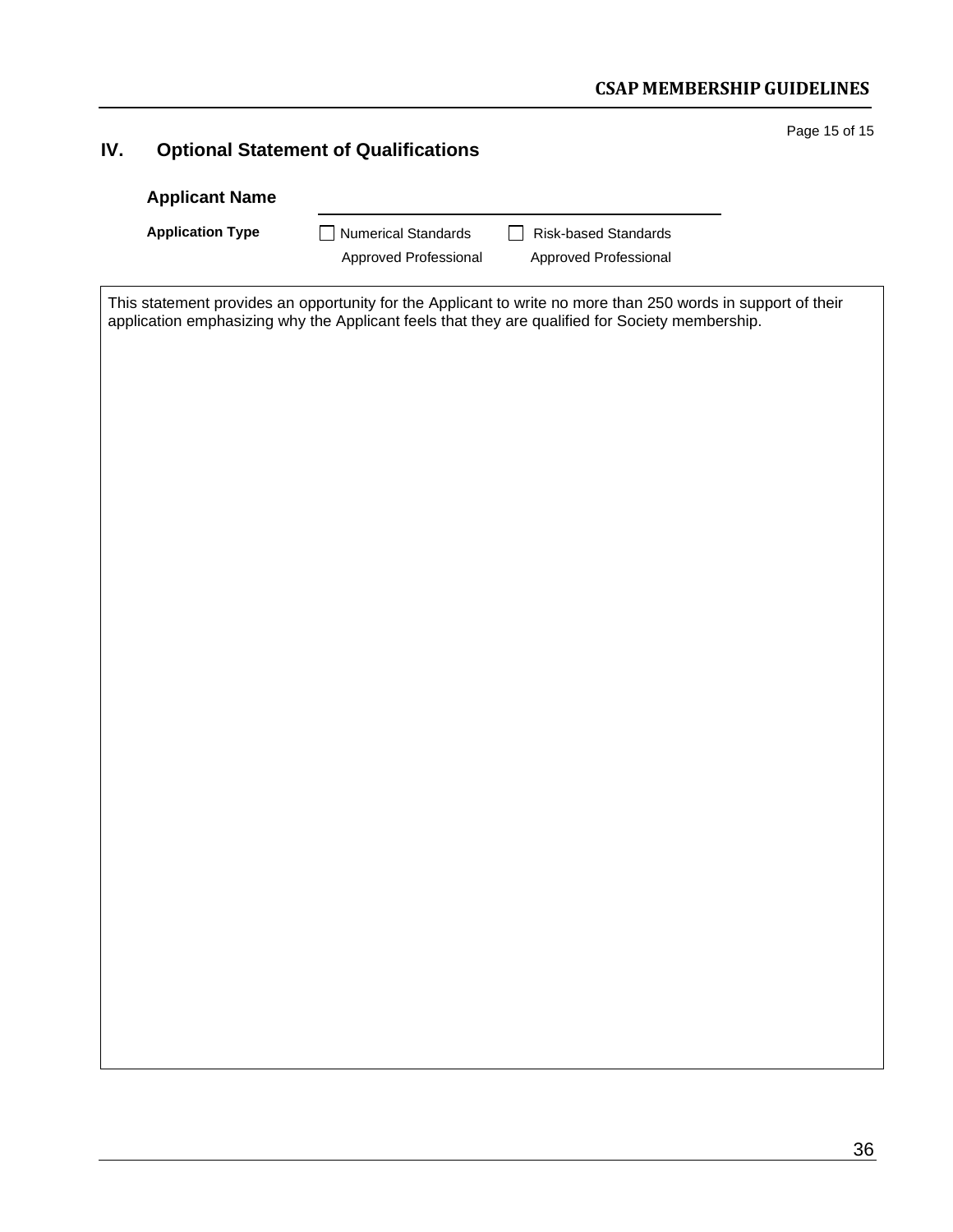# **Project Example #1 - Numerical Standards**

|                                                   | <b>POSITION#</b>                                                                                                                                                                                                                                                                                                                                                                | $\mathbf{1}$                 |                                                                                                                           | <b>PROJECT#</b>       |                                                                   | 1                     |                                                  |
|---------------------------------------------------|---------------------------------------------------------------------------------------------------------------------------------------------------------------------------------------------------------------------------------------------------------------------------------------------------------------------------------------------------------------------------------|------------------------------|---------------------------------------------------------------------------------------------------------------------------|-----------------------|-------------------------------------------------------------------|-----------------------|--------------------------------------------------|
| Project<br><b>Period</b>                          | <b>Start Date: November 2000</b>                                                                                                                                                                                                                                                                                                                                                |                              |                                                                                                                           | 2001                  | <b>End Date: August</b>                                           |                       | <b>REVIEWER'S</b><br><b>COMMENTS</b>             |
|                                                   |                                                                                                                                                                                                                                                                                                                                                                                 |                              | Total no. of hours spent on Project:                                                                                      |                       | 330 (based on hours<br>worked rather than<br>duration of project) |                       | Specific project details.<br>Specific details on |
| Project<br><b>Name</b>                            | Field Work to Support DSI and COR for former Service Station, BC<br>(Site ID).                                                                                                                                                                                                                                                                                                  |                              | applicant's role in the<br>project.                                                                                       |                       |                                                                   |                       |                                                  |
| Project<br><b>Description</b>                     | The project involved a site which operated as a service station. Free-<br>phase LNAPL had migrated from the site onto adjacent lands. Consulting<br>company operated in situ remediation system to remediate petroleum<br>hydrocarbon contamination and prevent further contaminant migration. An<br>AiP was obtained in May 2004 and a CofC will be sought in the near future. |                              | Appropriate level of<br>hours listed for the<br>project specified.                                                        |                       |                                                                   |                       |                                                  |
| <b>Relevant</b><br><b>Activities</b>              | activities conducted included:                                                                                                                                                                                                                                                                                                                                                  |                              | I conducted field work to support the DSI and COR for the site. Specific                                                  |                       |                                                                   |                       |                                                  |
| <b>Carried Out</b>                                |                                                                                                                                                                                                                                                                                                                                                                                 |                              | - monthly groundwater monitoring and sampling                                                                             |                       |                                                                   |                       |                                                  |
|                                                   | - LNAPL thickness monitoring                                                                                                                                                                                                                                                                                                                                                    |                              |                                                                                                                           |                       |                                                                   |                       |                                                  |
|                                                   | system) monitoring and maintenance                                                                                                                                                                                                                                                                                                                                              |                              | - in situ remedial system (vacuum enhanced multi-phase extraction                                                         |                       |                                                                   |                       |                                                  |
|                                                   |                                                                                                                                                                                                                                                                                                                                                                                 |                              | - lateral and vertical surveying of monitoring wells for groundwater<br>elevation reference and metes and bounds of plume |                       |                                                                   |                       |                                                  |
|                                                   | hydraulic conductivity                                                                                                                                                                                                                                                                                                                                                          |                              | - conducting single well response (bail/slug) tests to determine aquifer                                                  |                       |                                                                   |                       |                                                  |
|                                                   |                                                                                                                                                                                                                                                                                                                                                                                 |                              | - data interpretation and summary reporting                                                                               |                       |                                                                   |                       |                                                  |
| Project<br><b>Supervisor</b>                      | Name:                                                                                                                                                                                                                                                                                                                                                                           |                              |                                                                                                                           | Phone No.             |                                                                   |                       |                                                  |
| Verifying the<br>Project<br><b>Details</b>        | Signature:                                                                                                                                                                                                                                                                                                                                                                      |                              |                                                                                                                           |                       |                                                                   |                       |                                                  |
| <b>Experience</b><br><b>Accrued on</b><br>Project | <b>Hours RDE</b>                                                                                                                                                                                                                                                                                                                                                                | $\Omega$                     | <b>Total Hours</b><br><b>DDE</b> (includes<br>DM level DDE)                                                               | 330                   | <b>Hours DM level</b><br>total DDE)                               | <b>DDE</b> (subset of | 0                                                |
| <b>Experience</b><br>in years                     | <b>RDE Years</b><br>$=$ Hours<br>RDE /1,250                                                                                                                                                                                                                                                                                                                                     | $\mathbf 0$                  | $DDE$ Years =<br>Hours DDE<br>/1,000                                                                                      | 0.33                  | <b>DDE DM Years</b><br>= Hours DDE<br>DM /1,000                   |                       | $\mathbf 0$                                      |
|                                                   |                                                                                                                                                                                                                                                                                                                                                                                 | <b>Total</b><br><b>Hours</b> | 330                                                                                                                       | <b>Total</b><br>Years | 0.33                                                              |                       |                                                  |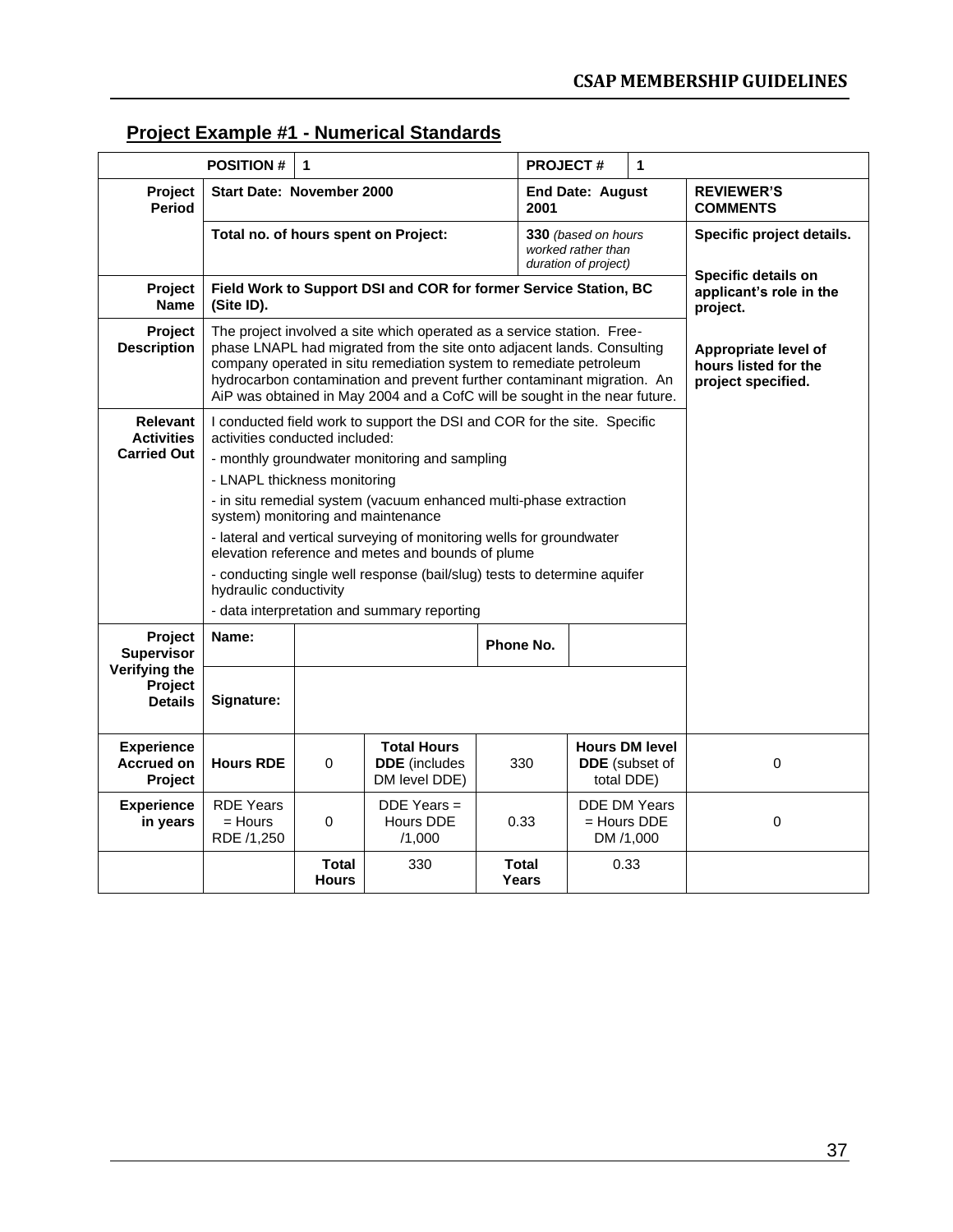### **Project Example #2 – Numerical Standards**

|                                                            | <b>POSITION#</b>                                                                                                                                                                                                                                                                                                                                                                                                                                                                                                                                                                                                                                                                                                                                                                                                                                               | $\overline{2}$                                       |                                                                                                                                                                                                                                                                                                                                                                                                                                                                                                               |                                                                   | <b>PROJECT#</b> | 1    |                                      |  |  |  |  |  |
|------------------------------------------------------------|----------------------------------------------------------------------------------------------------------------------------------------------------------------------------------------------------------------------------------------------------------------------------------------------------------------------------------------------------------------------------------------------------------------------------------------------------------------------------------------------------------------------------------------------------------------------------------------------------------------------------------------------------------------------------------------------------------------------------------------------------------------------------------------------------------------------------------------------------------------|------------------------------------------------------|---------------------------------------------------------------------------------------------------------------------------------------------------------------------------------------------------------------------------------------------------------------------------------------------------------------------------------------------------------------------------------------------------------------------------------------------------------------------------------------------------------------|-------------------------------------------------------------------|-----------------|------|--------------------------------------|--|--|--|--|--|
| <b>Project Period</b>                                      | Start Date: January 2015                                                                                                                                                                                                                                                                                                                                                                                                                                                                                                                                                                                                                                                                                                                                                                                                                                       |                                                      |                                                                                                                                                                                                                                                                                                                                                                                                                                                                                                               | End Date: December 2017                                           |                 |      | <b>REVIEWER'S</b><br><b>COMMENTS</b> |  |  |  |  |  |
|                                                            | Total no. of hours spent on Project:                                                                                                                                                                                                                                                                                                                                                                                                                                                                                                                                                                                                                                                                                                                                                                                                                           |                                                      |                                                                                                                                                                                                                                                                                                                                                                                                                                                                                                               | 380 (based on hours worked<br>rather than duration of project)    |                 |      |                                      |  |  |  |  |  |
| <b>Project Name</b>                                        |                                                                                                                                                                                                                                                                                                                                                                                                                                                                                                                                                                                                                                                                                                                                                                                                                                                                | Stage 1 PSI, DSI and COR for Bulk Plant, Langley, BC |                                                                                                                                                                                                                                                                                                                                                                                                                                                                                                               |                                                                   |                 |      |                                      |  |  |  |  |  |
| Project<br><b>Description</b>                              | The project involved a site which was operated as a bulk plant.<br>Previously, other consultants had completed some investigation<br>and identified petroleum hydrocarbon related contamination in soil<br>and groundwater as well as phenols in soil and had<br>decommissioned the bulk plant facility. The main objectives of the<br>program were to delineate and remediate contamination and obtain<br>a Certificate of Compliance for the site. A Certificate of Compliance<br>was required to support the eventual sale of the site. I conducted<br>the Stage 1 PSI and post remedial investigation field work under<br>guidance from a senior project manager. The Stage 1 PSI, DSI, COR<br>report was part of a successful submission to the BC ENV for a<br>Certificate of Compliance for CL use for the site and adjoining City<br>of Langley lands. |                                                      |                                                                                                                                                                                                                                                                                                                                                                                                                                                                                                               |                                                                   |                 |      |                                      |  |  |  |  |  |
| <b>Relevant</b><br><b>Activities</b><br><b>Carried Out</b> | out:<br>post remedial investigation                                                                                                                                                                                                                                                                                                                                                                                                                                                                                                                                                                                                                                                                                                                                                                                                                            |                                                      | Relevant Numerical Standards Assessment activities that I carried<br>-co-wrote the Stage 1 PSI report with technical conclusions which<br>was reviewed by a Roster Professional Expert<br>-conducted drilling field work for post remedial investigation<br>-conducted groundwater monitoring and sampling field work for<br>-co-wrote DSI and COR report with technical conclusions which<br>was reviewed by a Roster Professional Expert<br>-conducted field work for monitoring well decommissioning under |                                                                   |                 |      |                                      |  |  |  |  |  |
|                                                            |                                                                                                                                                                                                                                                                                                                                                                                                                                                                                                                                                                                                                                                                                                                                                                                                                                                                |                                                      | the supervision of a qualified Professional                                                                                                                                                                                                                                                                                                                                                                                                                                                                   | Engineer                                                          |                 |      |                                      |  |  |  |  |  |
| Project<br><b>Supervisor</b>                               | Name:                                                                                                                                                                                                                                                                                                                                                                                                                                                                                                                                                                                                                                                                                                                                                                                                                                                          |                                                      |                                                                                                                                                                                                                                                                                                                                                                                                                                                                                                               | Phone No.                                                         |                 |      |                                      |  |  |  |  |  |
| Verifying the<br><b>Project Details</b>                    | Signature:                                                                                                                                                                                                                                                                                                                                                                                                                                                                                                                                                                                                                                                                                                                                                                                                                                                     |                                                      |                                                                                                                                                                                                                                                                                                                                                                                                                                                                                                               |                                                                   |                 |      |                                      |  |  |  |  |  |
| <b>Experience</b><br><b>Accrued on</b><br>Project          | <b>Hours RDE</b>                                                                                                                                                                                                                                                                                                                                                                                                                                                                                                                                                                                                                                                                                                                                                                                                                                               |                                                      | <b>Total Hours</b><br><b>DDE</b><br>(includes DM<br>level DDE)                                                                                                                                                                                                                                                                                                                                                                                                                                                | 50                                                                |                 |      |                                      |  |  |  |  |  |
| <b>Experience in</b><br>years                              | $RDE$ Years =<br>Hours RDE<br>/1,250                                                                                                                                                                                                                                                                                                                                                                                                                                                                                                                                                                                                                                                                                                                                                                                                                           |                                                      | $DDE$ Years =<br>Hours DDE<br>/1,000                                                                                                                                                                                                                                                                                                                                                                                                                                                                          | DM DDE Years<br>$=$ Hours<br>0.38<br>accumulated<br>$/1,000 = yr$ |                 | 0.05 |                                      |  |  |  |  |  |
|                                                            | <b>Total</b><br><b>Total</b><br>380<br>0.38<br><b>Years</b><br><b>Hours</b>                                                                                                                                                                                                                                                                                                                                                                                                                                                                                                                                                                                                                                                                                                                                                                                    |                                                      |                                                                                                                                                                                                                                                                                                                                                                                                                                                                                                               |                                                                   |                 |      |                                      |  |  |  |  |  |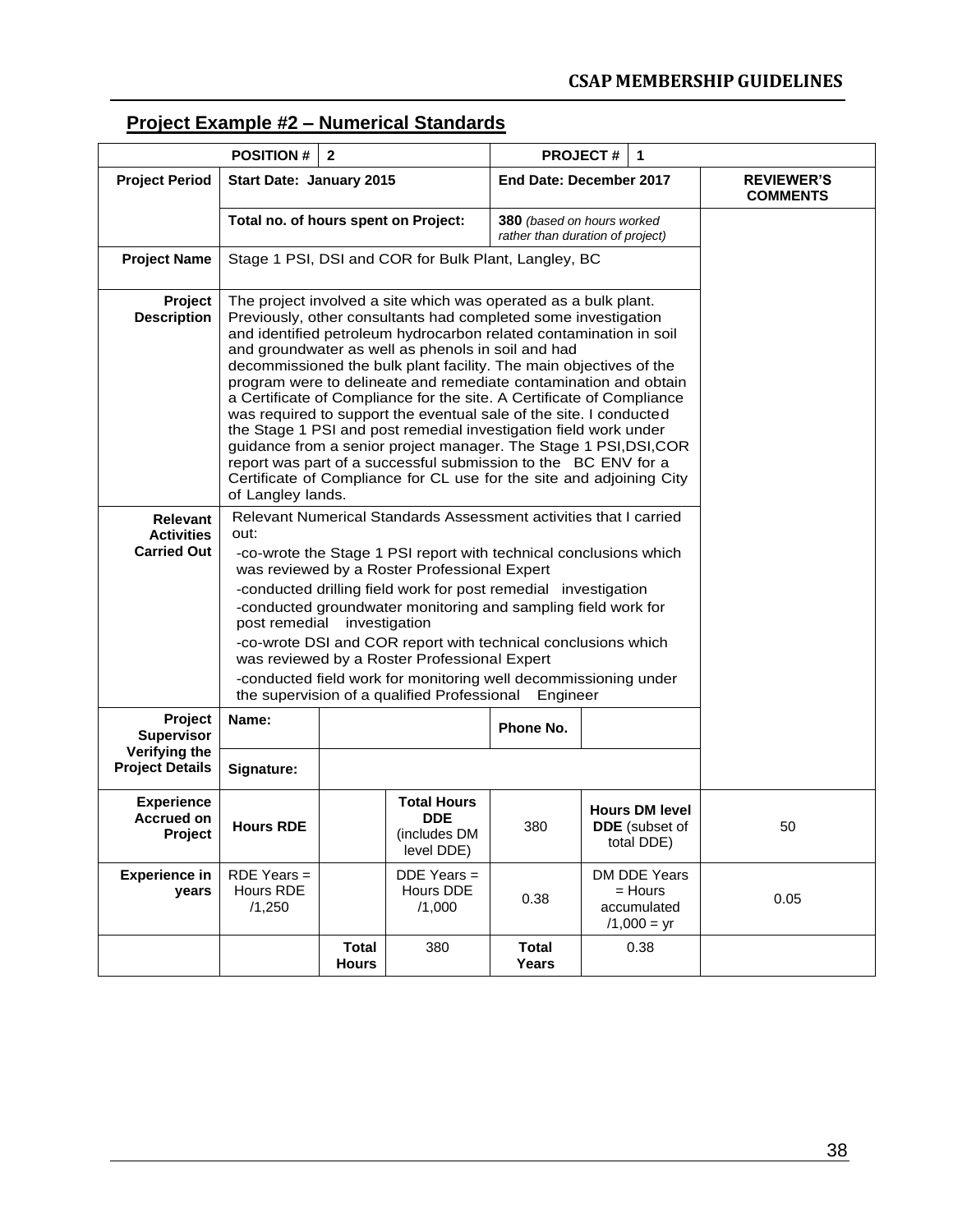### **Position and Project Example #3 - Numerical Standards**

|                                                     | <b>POSITION#</b>                                                                                                                                                                                                                                                                                                                                                                                                                                                                                                                                                                                                                                                                                                                                                                                                                                                                                                                                               | 3                            |                                                                                                                                                                                                                                                                                     | <b>PROJECT#</b>                                  |                                                      | 21  |                                     |
|-----------------------------------------------------|----------------------------------------------------------------------------------------------------------------------------------------------------------------------------------------------------------------------------------------------------------------------------------------------------------------------------------------------------------------------------------------------------------------------------------------------------------------------------------------------------------------------------------------------------------------------------------------------------------------------------------------------------------------------------------------------------------------------------------------------------------------------------------------------------------------------------------------------------------------------------------------------------------------------------------------------------------------|------------------------------|-------------------------------------------------------------------------------------------------------------------------------------------------------------------------------------------------------------------------------------------------------------------------------------|--------------------------------------------------|------------------------------------------------------|-----|-------------------------------------|
| <b>Project Period</b>                               | Start Date: June 2014                                                                                                                                                                                                                                                                                                                                                                                                                                                                                                                                                                                                                                                                                                                                                                                                                                                                                                                                          |                              |                                                                                                                                                                                                                                                                                     | End Date: June 2020                              |                                                      |     | <b>REVIEWER'S</b>                   |
|                                                     | Total no. of hours spent on Project:                                                                                                                                                                                                                                                                                                                                                                                                                                                                                                                                                                                                                                                                                                                                                                                                                                                                                                                           |                              |                                                                                                                                                                                                                                                                                     | 430                                              |                                                      |     | <b>COMMENTS</b>                     |
| <b>Project Name</b>                                 | <b>Terminal and former Refinery</b>                                                                                                                                                                                                                                                                                                                                                                                                                                                                                                                                                                                                                                                                                                                                                                                                                                                                                                                            |                              | Stage 1 PSI and DSI and off-site Closure Planning for Bulk Fuel Distribution                                                                                                                                                                                                        |                                                  |                                                      |     | <b>Specific project</b><br>details. |
| Project<br><b>Description</b>                       | The project involved a site which was historically operated as a Refinery and is<br>currently a bulk fuel distribution terminal with over thirty large capacity petrochemical<br>storage tanks containing a variety of finished petroleum products and additives. Two<br>remedial systems are in operation at the site. The first is a vapour extraction system<br>(VES) that draws hydrocarbon-impacted air from below the subsurface and treats the<br>vapours using a thermal oxidizer. The second system is comprised of two light non-<br>aqueous phase liquids (LNAPL) skimmers, which recover LNAPL from select wells at<br>the site.<br>Dissolved phase petroleum hydrocarbons have migrated off-site onto neighbouring<br>lands. The objectives of the current program are to delineate and remediate the<br>petroleum hydrocarbons in preparation for a future Certificate of Compliance (CofC) for<br>an off-site area proposed for re-development. |                              | Specific details on<br>applicant's role in<br>the project.<br>Appropriate level of<br>hours listed for the<br>project specified.                                                                                                                                                    |                                                  |                                                      |     |                                     |
| Relevant<br><b>Activities</b><br><b>Carried Out</b> | Relevant Numerical standards assessment activities that I carried out:<br>-I conducted a Stage 1 PSI site reconnaissance to provide senior oversight and<br>mentoring for a junior field technician                                                                                                                                                                                                                                                                                                                                                                                                                                                                                                                                                                                                                                                                                                                                                            |                              |                                                                                                                                                                                                                                                                                     |                                                  |                                                      |     |                                     |
|                                                     |                                                                                                                                                                                                                                                                                                                                                                                                                                                                                                                                                                                                                                                                                                                                                                                                                                                                                                                                                                |                              | -I conducted a detailed delineation data gap assessment for soil, groundwater and<br>vapour media in preparation for application for a future CofC                                                                                                                                  |                                                  |                                                      |     |                                     |
|                                                     |                                                                                                                                                                                                                                                                                                                                                                                                                                                                                                                                                                                                                                                                                                                                                                                                                                                                                                                                                                |                              | -I conducted a technical review of legacy well screen completions in comparison to<br>Technical Guidance 8 recommendations and provided recommendations for<br>replacement installations where warranted to prevent dilution or cross-contamination                                 |                                                  |                                                      |     |                                     |
|                                                     |                                                                                                                                                                                                                                                                                                                                                                                                                                                                                                                                                                                                                                                                                                                                                                                                                                                                                                                                                                |                              | -I provided technical guidance during DSI drilling programs including directing well<br>location, depth and screen placement, and drilling methodology selection to minimize<br>heaving sands during vertical delineation well installs                                             |                                                  |                                                      |     |                                     |
|                                                     |                                                                                                                                                                                                                                                                                                                                                                                                                                                                                                                                                                                                                                                                                                                                                                                                                                                                                                                                                                |                              | -I conducted a detailed technical review of LNAPL thickness trends at the site to assist<br>with remedial system design and LNAPL extraction optimization                                                                                                                           |                                                  |                                                      |     |                                     |
|                                                     |                                                                                                                                                                                                                                                                                                                                                                                                                                                                                                                                                                                                                                                                                                                                                                                                                                                                                                                                                                |                              | -I conducted a plume stability assessment, including assessment of the impacts of<br>seasonal groundwater flow reversal on contaminant concentrations, to support the<br>future application for an off-site CofC and inform DSI drilling step outs for delineation                  |                                                  |                                                      |     |                                     |
|                                                     | the Environmental Management Act and CSR                                                                                                                                                                                                                                                                                                                                                                                                                                                                                                                                                                                                                                                                                                                                                                                                                                                                                                                       |                              | -I prepared third party data packages, established access agreements and prepared a<br>detailed closure strategy plan for discussion with off-site affected parties to highlight the<br>various responsibilities of the responsible party and the off-site flow to site owner under |                                                  |                                                      |     |                                     |
|                                                     |                                                                                                                                                                                                                                                                                                                                                                                                                                                                                                                                                                                                                                                                                                                                                                                                                                                                                                                                                                |                              | -I interpreted groundwater contaminant fingerprints including BETX ratios and<br>proportions of VOCs to identify limits of comingled contaminant plumes                                                                                                                             |                                                  |                                                      |     |                                     |
| Project<br><b>Supervisor</b>                        | Name:                                                                                                                                                                                                                                                                                                                                                                                                                                                                                                                                                                                                                                                                                                                                                                                                                                                                                                                                                          |                              |                                                                                                                                                                                                                                                                                     | Phone No.                                        |                                                      |     |                                     |
| Verifying the<br><b>Project Details</b>             | Signature:                                                                                                                                                                                                                                                                                                                                                                                                                                                                                                                                                                                                                                                                                                                                                                                                                                                                                                                                                     |                              |                                                                                                                                                                                                                                                                                     |                                                  |                                                      |     |                                     |
| <b>Experience</b><br><b>Accrued on</b><br>Project   | <b>Hours RDE</b>                                                                                                                                                                                                                                                                                                                                                                                                                                                                                                                                                                                                                                                                                                                                                                                                                                                                                                                                               | 0                            | <b>Total Hours</b><br><b>DDE</b> (includes<br>DM level DDE)                                                                                                                                                                                                                         | 430                                              | <b>Hours DM level</b><br><b>DDE</b> (subset of total | 400 |                                     |
| <b>Experience in</b><br>vears                       | $RDE$ Years =<br>Hours RDE<br>/1,250                                                                                                                                                                                                                                                                                                                                                                                                                                                                                                                                                                                                                                                                                                                                                                                                                                                                                                                           | 0                            | $DDE$ Years =<br>Hours DDE<br>/1,000                                                                                                                                                                                                                                                | DDE DM Years =<br>Hours DDE DM<br>0.43<br>/1,000 |                                                      |     | 0.40                                |
|                                                     |                                                                                                                                                                                                                                                                                                                                                                                                                                                                                                                                                                                                                                                                                                                                                                                                                                                                                                                                                                | <b>Total</b><br><b>Hours</b> | 430                                                                                                                                                                                                                                                                                 | <b>Total</b><br>Years                            |                                                      |     |                                     |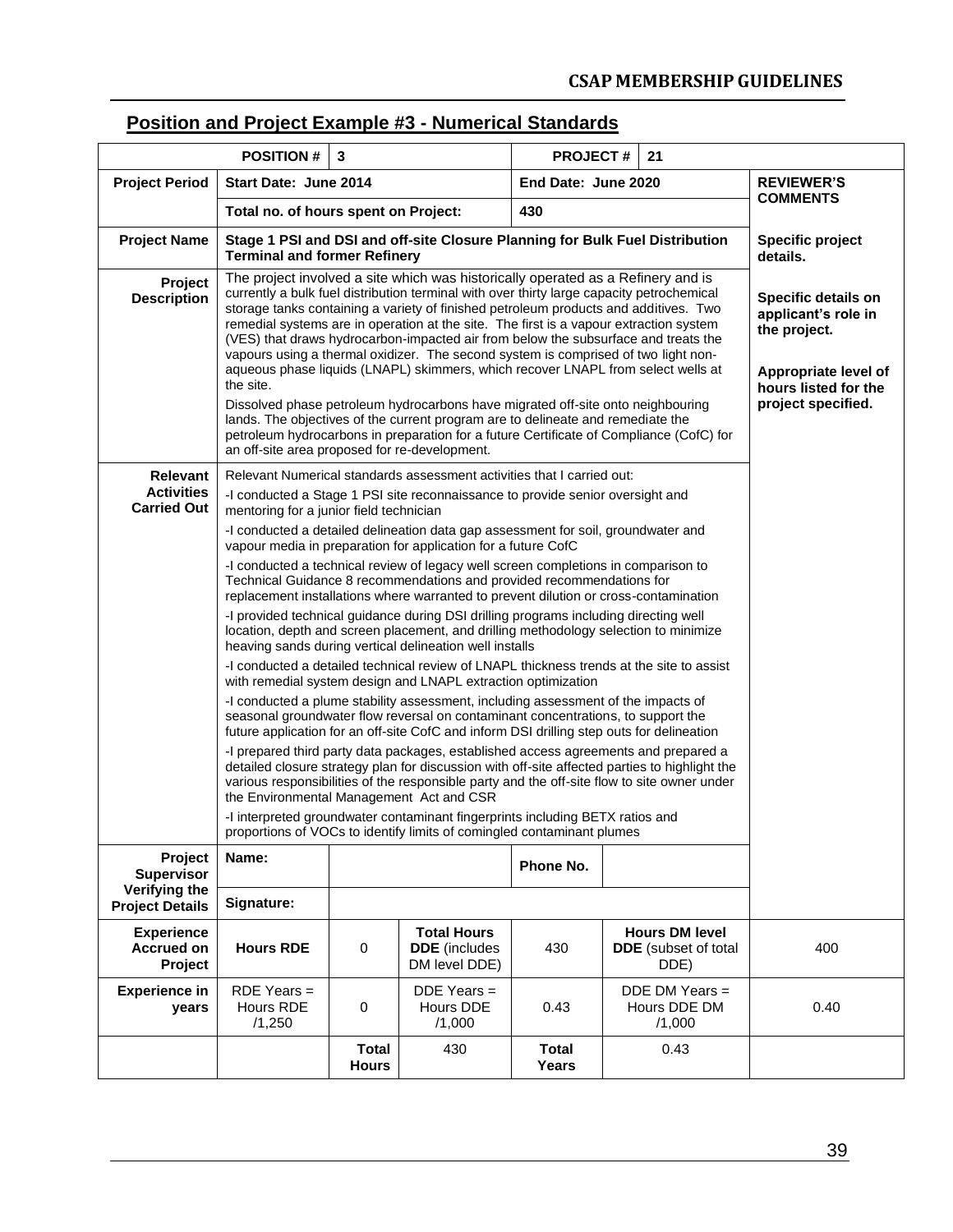### **Position and Project Example #1 – Risk-based Standards**

|                                                            | <b>POSITION #</b>                                                                                                                                                                                                                                                                                                                                                                                                                                                                                                | $\blacktriangleleft$         |                                                                                                                                                                                                                                                                                                                                                                                                                                                                                                                                                                                                                                                                                                                                                                                                                                                                                                                                                                                                                                                                                                                                                                                                                                                                              | <b>PROJECT#</b>              |                                            | 6                                                     |                   |
|------------------------------------------------------------|------------------------------------------------------------------------------------------------------------------------------------------------------------------------------------------------------------------------------------------------------------------------------------------------------------------------------------------------------------------------------------------------------------------------------------------------------------------------------------------------------------------|------------------------------|------------------------------------------------------------------------------------------------------------------------------------------------------------------------------------------------------------------------------------------------------------------------------------------------------------------------------------------------------------------------------------------------------------------------------------------------------------------------------------------------------------------------------------------------------------------------------------------------------------------------------------------------------------------------------------------------------------------------------------------------------------------------------------------------------------------------------------------------------------------------------------------------------------------------------------------------------------------------------------------------------------------------------------------------------------------------------------------------------------------------------------------------------------------------------------------------------------------------------------------------------------------------------|------------------------------|--------------------------------------------|-------------------------------------------------------|-------------------|
| <b>Project</b>                                             | Start Date: Jan 2006                                                                                                                                                                                                                                                                                                                                                                                                                                                                                             |                              |                                                                                                                                                                                                                                                                                                                                                                                                                                                                                                                                                                                                                                                                                                                                                                                                                                                                                                                                                                                                                                                                                                                                                                                                                                                                              | End Date: Sept 2008          |                                            |                                                       | <b>REVIEWER'S</b> |
| Period                                                     | Total no. of hours spent on Project:                                                                                                                                                                                                                                                                                                                                                                                                                                                                             |                              |                                                                                                                                                                                                                                                                                                                                                                                                                                                                                                                                                                                                                                                                                                                                                                                                                                                                                                                                                                                                                                                                                                                                                                                                                                                                              | 370                          |                                            |                                                       | <b>COMMENTS</b>   |
| <b>Project Name</b>                                        | <b>HHERA Former Service Station</b>                                                                                                                                                                                                                                                                                                                                                                                                                                                                              |                              |                                                                                                                                                                                                                                                                                                                                                                                                                                                                                                                                                                                                                                                                                                                                                                                                                                                                                                                                                                                                                                                                                                                                                                                                                                                                              |                              |                                            |                                                       | Specific project  |
| <b>Project</b><br><b>Description</b>                       | HHERA was conducted to evaluate risks associated with contamination<br>encountered in the off-Site Management Area (MA) adjacent to a former<br>service station in Vancouver, BC. The MA consisted of portions of XX<br>Street and YY Avenue adjacent to the Site and the property on the<br>northern boundary of the Site. The HHERA was conducted based on the<br>current land use of the MA (industrial for roadways and commercial for<br>adjacent property). HHERA was completed in accordance with BC CSR. |                              | details.<br>Specific details on<br>applicant's role in the<br>project.<br>Appropriate level of                                                                                                                                                                                                                                                                                                                                                                                                                                                                                                                                                                                                                                                                                                                                                                                                                                                                                                                                                                                                                                                                                                                                                                               |                              |                                            |                                                       |                   |
| <b>Relevant</b><br><b>Activities</b><br><b>Carried Out</b> |                                                                                                                                                                                                                                                                                                                                                                                                                                                                                                                  |                              | Compiled available soil, groundwater, soil vapour, ambient air and indoor<br>air data. Identified petroleum hydrocarbons (benzene, ethylbenzene,<br>toluene, xylenes, VPHw, VHw6-10, EPHw10-19, EPHw19-32, LEPHw,<br>and/or HEPHw) as COPCs in soil and groundwater for the protection of<br>human and ecological health (iron and manganese also retained in<br>groundwater). Retained several soil vapour and indoor air COPCs<br>including: benzene, ethylbenzene, toluene, xylenes, n-hexane, decane,<br>VPH, LEPH, naphthalene, MTBE and/or CCME C6-8 through C16-<br>21 aliphatic and aromatic ¬fractions. Identified human (industrial and<br>commercial workers and pedestrians) and ecological (plants and soil<br>invertebrates in landscaped areas) receptors. Identified complete and<br>significant exposure pathways based on site conditions, contaminant fate<br>and transport mechanisms, comparison of ambient, indoor and soil vapour<br>concentrations. Quantified risks to human receptors through pathways<br>considered complete based on appropriate exposure scenarios and toxicity<br>reference values and provided detailed discussion of results. Provided<br>input for responding to review comments.<br>Site was granted an AiP by the BC ENV. |                              | hours listed for the<br>project specified. |                                                       |                   |
| Project<br><b>Supervisor</b>                               | Name:                                                                                                                                                                                                                                                                                                                                                                                                                                                                                                            |                              |                                                                                                                                                                                                                                                                                                                                                                                                                                                                                                                                                                                                                                                                                                                                                                                                                                                                                                                                                                                                                                                                                                                                                                                                                                                                              | Phone No.                    |                                            |                                                       |                   |
| Verifying the<br>Project<br><b>Details</b>                 | Signature:                                                                                                                                                                                                                                                                                                                                                                                                                                                                                                       |                              |                                                                                                                                                                                                                                                                                                                                                                                                                                                                                                                                                                                                                                                                                                                                                                                                                                                                                                                                                                                                                                                                                                                                                                                                                                                                              |                              |                                            |                                                       |                   |
| <b>Experience</b><br><b>Accrued on</b><br>Project          | <b>Hours RDE</b>                                                                                                                                                                                                                                                                                                                                                                                                                                                                                                 |                              | <b>Total Hours</b><br><b>DDE</b><br>(includes DM<br>level DDE)                                                                                                                                                                                                                                                                                                                                                                                                                                                                                                                                                                                                                                                                                                                                                                                                                                                                                                                                                                                                                                                                                                                                                                                                               | 370                          |                                            | <b>Hours DM level</b><br>DDE (subset of<br>total DDE) |                   |
| <b>Experience</b><br>in years                              | <b>RDE Years</b><br>$=$ Hours<br>RDE /1,250                                                                                                                                                                                                                                                                                                                                                                                                                                                                      |                              | $DDE$ Years =<br>Hours DDE<br>/1,000                                                                                                                                                                                                                                                                                                                                                                                                                                                                                                                                                                                                                                                                                                                                                                                                                                                                                                                                                                                                                                                                                                                                                                                                                                         | 0.370                        |                                            | <b>DDE DM Years</b><br>= Hours DDE<br>DM /1,000       |                   |
|                                                            |                                                                                                                                                                                                                                                                                                                                                                                                                                                                                                                  | <b>Total</b><br><b>Hours</b> | 370                                                                                                                                                                                                                                                                                                                                                                                                                                                                                                                                                                                                                                                                                                                                                                                                                                                                                                                                                                                                                                                                                                                                                                                                                                                                          | <b>Total</b><br><b>Years</b> |                                            | 0.37                                                  |                   |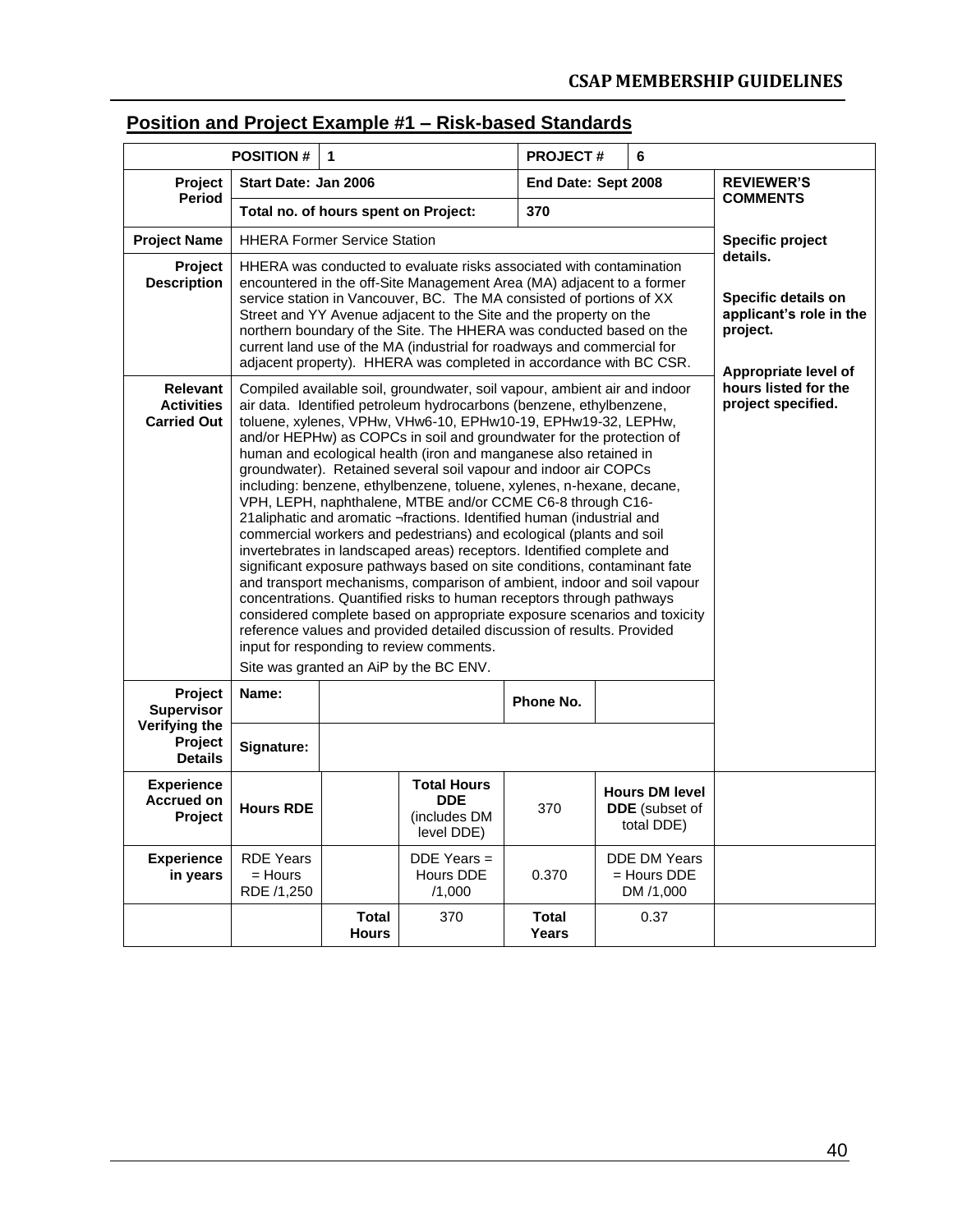### **Position and Project Example #2 – Risk-based Standards**

|                                                     | <b>POSITION #</b>                                                                                                                                                                                                                                                                                                                                                                                                        | $\mathbf{2}$                                                                                                                                                                                                                                                                                                                                                                                                                                                                                                                                                                                                                                                                                                                                                                                                                                                                                      |                                                             | <b>PROJECT#</b> |                     | 17                                                           |                              |
|-----------------------------------------------------|--------------------------------------------------------------------------------------------------------------------------------------------------------------------------------------------------------------------------------------------------------------------------------------------------------------------------------------------------------------------------------------------------------------------------|---------------------------------------------------------------------------------------------------------------------------------------------------------------------------------------------------------------------------------------------------------------------------------------------------------------------------------------------------------------------------------------------------------------------------------------------------------------------------------------------------------------------------------------------------------------------------------------------------------------------------------------------------------------------------------------------------------------------------------------------------------------------------------------------------------------------------------------------------------------------------------------------------|-------------------------------------------------------------|-----------------|---------------------|--------------------------------------------------------------|------------------------------|
| Start Date: Mar 2008<br>Project                     |                                                                                                                                                                                                                                                                                                                                                                                                                          |                                                                                                                                                                                                                                                                                                                                                                                                                                                                                                                                                                                                                                                                                                                                                                                                                                                                                                   |                                                             |                 | End Date: June 2008 |                                                              | <b>REVIEWER'S</b>            |
|                                                     | <b>Period</b><br>Total no. of hours spent on Project:<br>100                                                                                                                                                                                                                                                                                                                                                             |                                                                                                                                                                                                                                                                                                                                                                                                                                                                                                                                                                                                                                                                                                                                                                                                                                                                                                   |                                                             |                 |                     | <b>COMMENTS</b>                                              |                              |
| <b>Project Name</b>                                 | <b>Entrained Sediment</b>                                                                                                                                                                                                                                                                                                                                                                                                |                                                                                                                                                                                                                                                                                                                                                                                                                                                                                                                                                                                                                                                                                                                                                                                                                                                                                                   | Human Health Risk Assessment Work Area Worker Exposure to   |                 |                     |                                                              | Specific project<br>details. |
| Project<br><b>Description</b>                       | Human health risk assessment (HHRA) to evaluate potential risks<br>associated with human exposure to sediments entrained and deposited<br>within the work area during vessel entry. The risk assessment was<br>conducted to update a previously prepared risk assessment and to<br>incorporate additional data subsequently collected from the dry dock.<br>Work was conducted in accordance with federal and provincial | Specific details on<br>applicant's role in the<br>project.<br>Appropriate level of<br>hours listed for the                                                                                                                                                                                                                                                                                                                                                                                                                                                                                                                                                                                                                                                                                                                                                                                        |                                                             |                 |                     |                                                              |                              |
| Relevant<br><b>Activities</b><br><b>Carried Out</b> | source removal).                                                                                                                                                                                                                                                                                                                                                                                                         | guidelines/standards and Health Canada assessment approaches.<br>Evaluated sediment sample results as soil because sediment values are<br>typically derived for the protection of ecological receptors and the<br>sediment in effect becomes soil once it enters the Graving Dock and is no<br>longer in contact with water. Identified COPCs included metals, PAHs,<br>and butyl tin compounds. Retained workers as well as offsite residents<br>with the potential to come into contact with airborne sediment (dust).<br>Ingestion, dermal contact and inhalation of sediment were identified as<br>complete exposure pathways. Risks were only calculated for workers as<br>these receptors were expected to have the most significant exposures.<br>Calculated noncancer and cancer risks and based on results, provided<br>recommendations for PPE and other risk management measures (e.g. |                                                             |                 |                     |                                                              | project specified.           |
| Project<br><b>Supervisor</b>                        | Name:                                                                                                                                                                                                                                                                                                                                                                                                                    |                                                                                                                                                                                                                                                                                                                                                                                                                                                                                                                                                                                                                                                                                                                                                                                                                                                                                                   |                                                             | Phone No.       |                     |                                                              |                              |
| Verifying the<br>Project<br><b>Details</b>          | Signature:                                                                                                                                                                                                                                                                                                                                                                                                               |                                                                                                                                                                                                                                                                                                                                                                                                                                                                                                                                                                                                                                                                                                                                                                                                                                                                                                   |                                                             |                 |                     |                                                              |                              |
| <b>Experience</b><br><b>Accrued on</b><br>Project   | <b>Hours RDE</b>                                                                                                                                                                                                                                                                                                                                                                                                         |                                                                                                                                                                                                                                                                                                                                                                                                                                                                                                                                                                                                                                                                                                                                                                                                                                                                                                   | <b>Total Hours</b><br><b>DDE</b> (includes<br>DM level DDE) | 100             |                     | <b>Hours DM level</b><br><b>DDE</b> (subset of<br>total DDE) | 20                           |
| <b>Experience</b><br>in years                       | <b>RDE Years</b><br>$=$ Hours<br>RDE /1,250                                                                                                                                                                                                                                                                                                                                                                              |                                                                                                                                                                                                                                                                                                                                                                                                                                                                                                                                                                                                                                                                                                                                                                                                                                                                                                   | $DDE$ Years =<br>Hours DDE<br>/1,000                        | 0.1             |                     | <b>DDE DM Years</b><br>$=$ Hours DDE<br>DM /1,000            | 0.02                         |
|                                                     |                                                                                                                                                                                                                                                                                                                                                                                                                          | <b>Total</b><br><b>Hours</b>                                                                                                                                                                                                                                                                                                                                                                                                                                                                                                                                                                                                                                                                                                                                                                                                                                                                      | 100                                                         | Total<br>Years  |                     | 0.1                                                          |                              |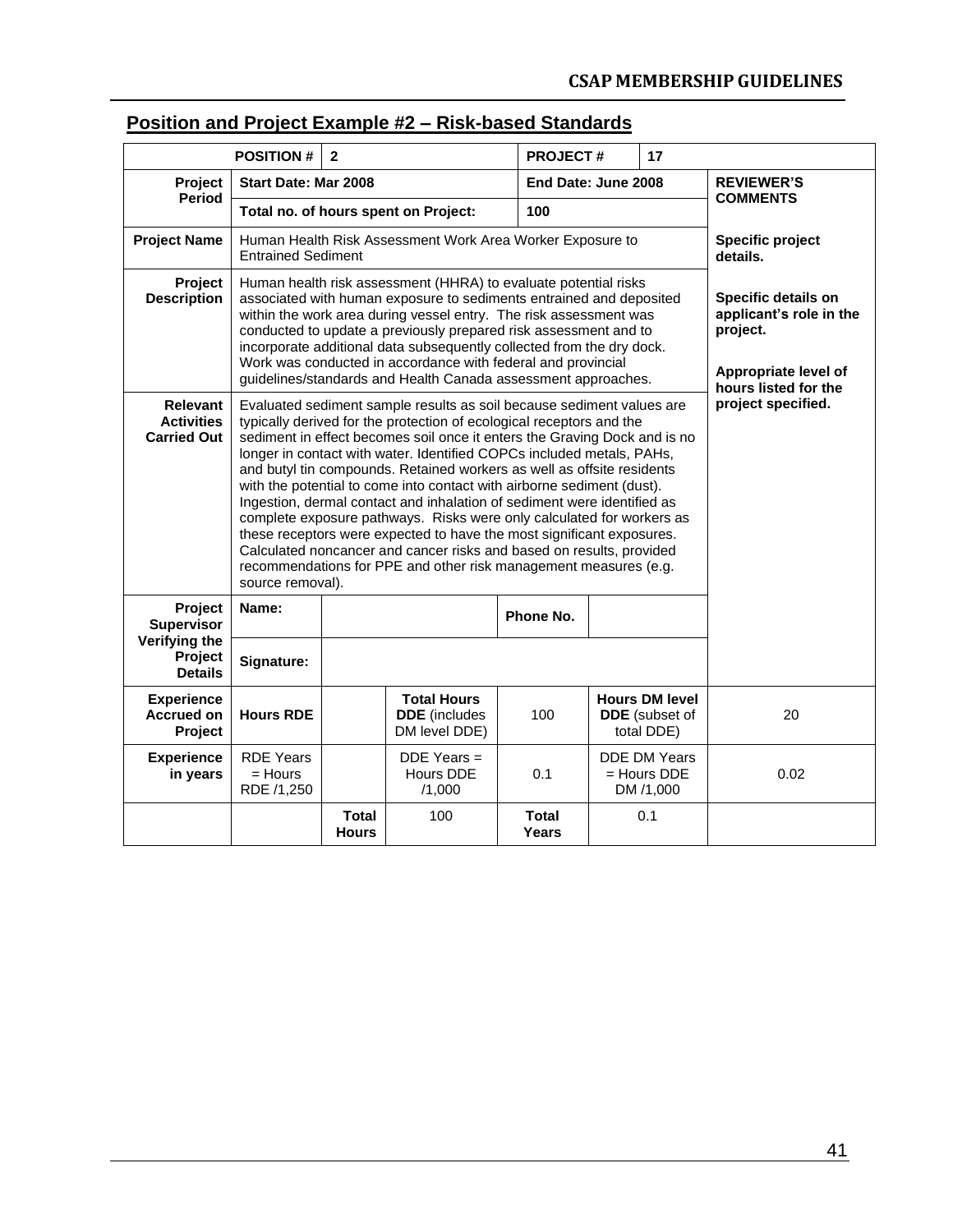### **Position and Project Example #3 – Risk-based Standards**

| <b>POSITION#</b>                                    |                                                                                                                                                                                                                                                                                                                                                                                                                                                                                                                                                                                                                                                                                                                                                                                                                                                                                                                                                                                                                        | 4                            |                                                                                                                            | <b>PROJECT#</b>       | 48                                                           |  |                                                                                                                                                 |
|-----------------------------------------------------|------------------------------------------------------------------------------------------------------------------------------------------------------------------------------------------------------------------------------------------------------------------------------------------------------------------------------------------------------------------------------------------------------------------------------------------------------------------------------------------------------------------------------------------------------------------------------------------------------------------------------------------------------------------------------------------------------------------------------------------------------------------------------------------------------------------------------------------------------------------------------------------------------------------------------------------------------------------------------------------------------------------------|------------------------------|----------------------------------------------------------------------------------------------------------------------------|-----------------------|--------------------------------------------------------------|--|-------------------------------------------------------------------------------------------------------------------------------------------------|
| Project                                             | Start Date: May 2017<br>End Date: Oct 2017                                                                                                                                                                                                                                                                                                                                                                                                                                                                                                                                                                                                                                                                                                                                                                                                                                                                                                                                                                             |                              |                                                                                                                            | <b>REVIEWER'S</b>     |                                                              |  |                                                                                                                                                 |
| Period                                              | Total no. of hours spent on Project:                                                                                                                                                                                                                                                                                                                                                                                                                                                                                                                                                                                                                                                                                                                                                                                                                                                                                                                                                                                   |                              |                                                                                                                            | 50                    |                                                              |  | <b>COMMENTS</b>                                                                                                                                 |
| <b>Project Name</b>                                 | Human Health and Ecological Risk Assessment,                                                                                                                                                                                                                                                                                                                                                                                                                                                                                                                                                                                                                                                                                                                                                                                                                                                                                                                                                                           |                              | <b>Specific project</b>                                                                                                    |                       |                                                              |  |                                                                                                                                                 |
| Project<br><b>Description</b>                       | Human Health and Ecological Risk Assessment (HHERA) required to address<br>residual metal impacted soil related to the former operation of an automobile<br>part and storage yard. The Site was vacant, but it was expected that<br>development for mixed commercial and industrial uses would occur in the near<br>future.<br>Environmental investigations identified metal and petroleum hydrocarbon<br>concentrations in soil that exceeded the BC CSR numerical standards. All<br>hydrocarbon impacted soil had been excavated and disposed off-Site. All<br>metal impacted soil was excavated and consolidated into a lined and capped<br>trench on the Site. The objective of the HHERA was to evaluate whether the<br>metal impacted soils within the encapsulated soils area posed unacceptable<br>risks to human health and/or ecological receptors. Groundwater and site<br>vapour were not addressed in the HHERA as all post-remedial concentrations<br>were below the applicable CSR numerical standards. |                              |                                                                                                                            |                       |                                                              |  | details.<br>Specific details on<br>applicant's role in<br>the project.<br>Appropriate level<br>of hours listed for<br>the project<br>specified. |
|                                                     |                                                                                                                                                                                                                                                                                                                                                                                                                                                                                                                                                                                                                                                                                                                                                                                                                                                                                                                                                                                                                        |                              | The HHERA was conducted in support of an application for a risk-based<br>Certificate of Compliance (CofC) from the BC ENV. |                       |                                                              |  |                                                                                                                                                 |
| Relevant<br><b>Activities</b><br><b>Carried Out</b> | Responsible for the successful completion and quality of the risk assessment.<br>Reviewed all available site information and liaised with senior site assessment<br>personnel to discuss site details and approach to ensure risk assessment data<br>requirements would be met. Developed the risk assessment approach and<br>directed risk assessment team members through the successful completion of<br>the assessment.<br>Identified information and documentation to be obtained and signed off by<br>other professional personnel for inclusion in the Performance Verification Plan.<br>Based on the assumptions and results of the risk assessment, developed risk<br>management measures to avoid potential future risks.<br>Provided senior technical review of all risk assessment related<br>information/documentation including the PVP.<br>Site (ID# XXXX) have been reviewed through the P6 process and has been<br>submitted to the BC ENV for a CofC.                                                |                              |                                                                                                                            |                       |                                                              |  |                                                                                                                                                 |
| Project<br><b>Supervisor</b>                        | Name:                                                                                                                                                                                                                                                                                                                                                                                                                                                                                                                                                                                                                                                                                                                                                                                                                                                                                                                                                                                                                  |                              |                                                                                                                            | Phone No.             |                                                              |  |                                                                                                                                                 |
| Verifying the<br>Project<br><b>Details</b>          | Signature:                                                                                                                                                                                                                                                                                                                                                                                                                                                                                                                                                                                                                                                                                                                                                                                                                                                                                                                                                                                                             |                              |                                                                                                                            |                       |                                                              |  |                                                                                                                                                 |
| <b>Experience</b><br><b>Accrued on</b><br>Project   | <b>Hours RDE</b>                                                                                                                                                                                                                                                                                                                                                                                                                                                                                                                                                                                                                                                                                                                                                                                                                                                                                                                                                                                                       |                              | <b>Total Hours</b><br><b>DDE</b> (includes<br>DM level DDE)                                                                | 50                    | <b>Hours DM level</b><br><b>DDE</b> (subset of<br>total DDE) |  | 50                                                                                                                                              |
| <b>Experience</b><br>in years                       | <b>RDE Years</b><br>= Hours<br>RDE /1,250                                                                                                                                                                                                                                                                                                                                                                                                                                                                                                                                                                                                                                                                                                                                                                                                                                                                                                                                                                              |                              | $DDE$ Years =<br>Hours DDE<br>/1,000                                                                                       | 0.05                  | DDE DM Years =<br>Hours DDE DM<br>/1,000                     |  | 0.05                                                                                                                                            |
|                                                     |                                                                                                                                                                                                                                                                                                                                                                                                                                                                                                                                                                                                                                                                                                                                                                                                                                                                                                                                                                                                                        | <b>Total</b><br><b>Hours</b> | 50                                                                                                                         | <b>Total</b><br>Years | 0.05                                                         |  |                                                                                                                                                 |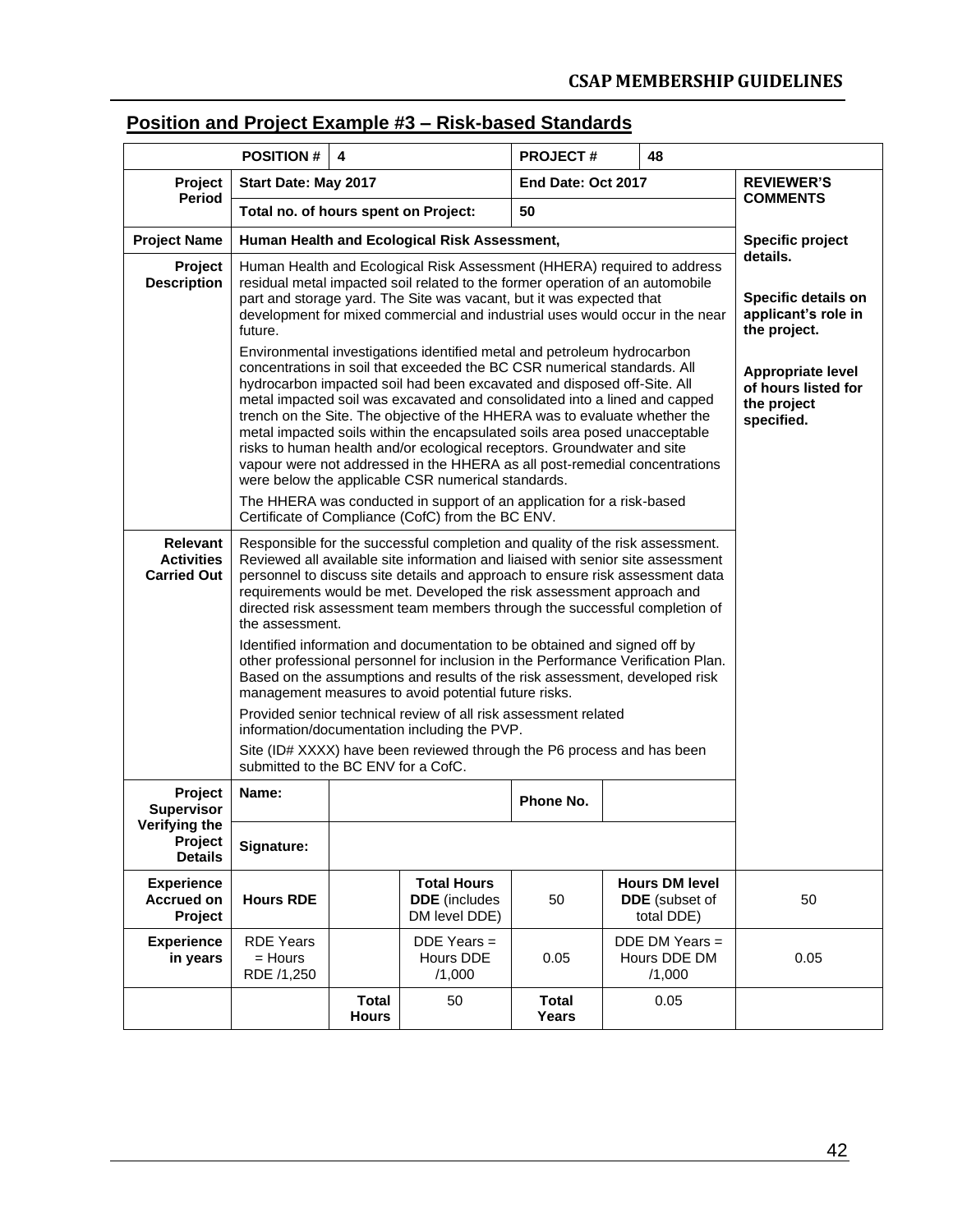### **APPENDIX 5: Reference Form**

<span id="page-44-0"></span>

Page 1 of 4

#### **I. Instructions for CSAP Applicant:**

Please select three (3) Supervisors from your Presentation of Experience to act specifically as References for you. Please supply each of the selected References with a copy of the Reference Form and the portion of the work experience and project details for which the Reference has supervised and is asked to validate. The References are to complete, sign and return the Reference Forms directly to the Society. References should not return the completed form to the Applicant. Forms returned care of the Applicant or without the relevant portion(s) of your work experience details attached will not be accepted.

\_\_\_\_\_\_\_\_\_\_\_\_\_\_\_\_\_\_\_\_\_\_\_\_\_\_\_\_\_\_\_\_\_\_\_\_\_\_\_\_\_\_\_\_\_\_\_\_\_\_\_\_\_\_\_\_\_\_\_\_\_\_\_\_\_

For filing and tracking purposes, the Applicant should provide a copy of the unsigned Reference Forms in their application package.

References must have first-hand knowledge of the Applicant's contaminated sites work experience and may be supervisors, project supervisors, project managers, colleagues or other knowledgeable parties at the Society's discretion.

#### **II. Completion by the Applicant:**

| Applicant's Name      |  |
|-----------------------|--|
| Reference's Name      |  |
| Reference's Position  |  |
| Reference's Telephone |  |
| Reference's E-Mail    |  |
| Reference's Address   |  |

Position(s) and Project number(s) Reference is asked to validate (i.e., Position 1/Project 3): $\mathbf{I}$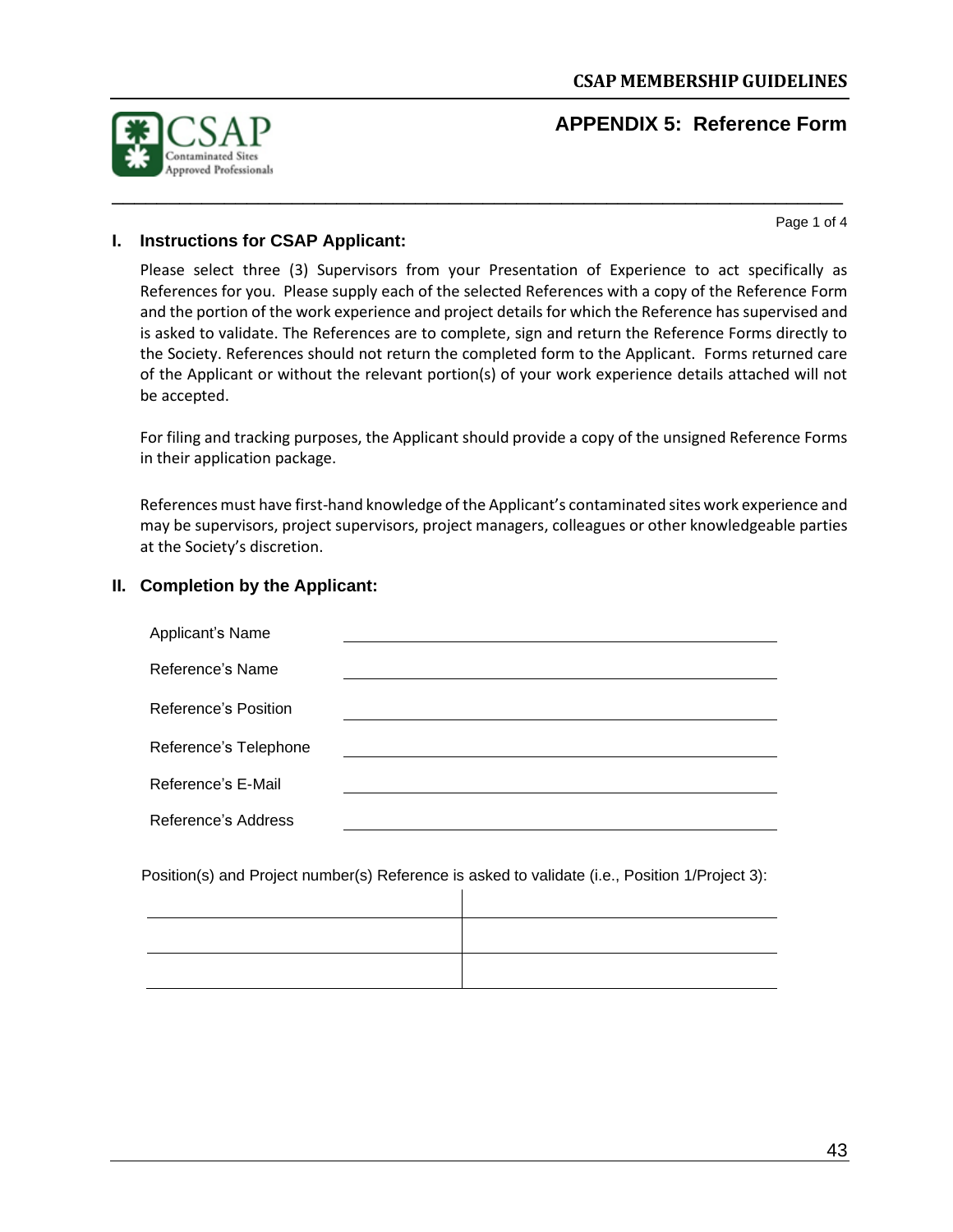Page 2 of 4

#### **III. Instructions for Reference:**

The individual listed above has applied for membership with the Society of Contaminated Sites Approved Professionals (CSAP Society). Approved Professionals are authorized to make submissions, including advice and recommendations, to the Ministry respecting:

- (i) A Determination that a site is a contaminated site,
- (ii) A Contaminated Soil Relocation Agreement,
- (iii) An Approval in Principle,
- (iv) A Certificate of Compliance, or
- (v) Other matters specified by the Rules of the Society.

The Applicant has asked you to provide a reference to be considered by the Society when it reviews the candidate's application for membership. Because a large portion of the Society's evaluation process is based upon peer evaluation of the Applicant, it is essential that you provide considered and candid responses to each of the questions below. These questions concern the professional capabilities and character of the Applicant. Please answer all questions to the best of your direct knowledge only.

If, for any reason, you feel that you cannot provide a completed Reference Form for this Applicant, please return the form to the Society with an explanation of why you are unable to complete the form.

Your completed Reference Form will be handled in accordance with the *Freedom of Information and Protection of Privacy Act*. Your comments will only be shared with the Applicant in accordance with the *Act* upon their request and only if the comments cannot be attributed to you.

**Please submit your completed form, with the relevant portion(s) of the candidate's work experience details as provided by the Applicant, directly to the CSAP Society.** Forms returned care of the Applicant or without the relevant portion(s) of the Applicant's work experience details attached will not be accepted.

Should you have any questions about this form or about the CSAP Society, please do not hesitate in contacting Society staff.

#### **IV. Completion by the Reference:**

#### **1. Are you a member of any of the following Regulatory Professional Associations?**

- EGBC; Registration number
- CAB; Registration number
- **BCIA**; Registration number
- $\Box$  ACPBC; Registration number
- Other; Registration number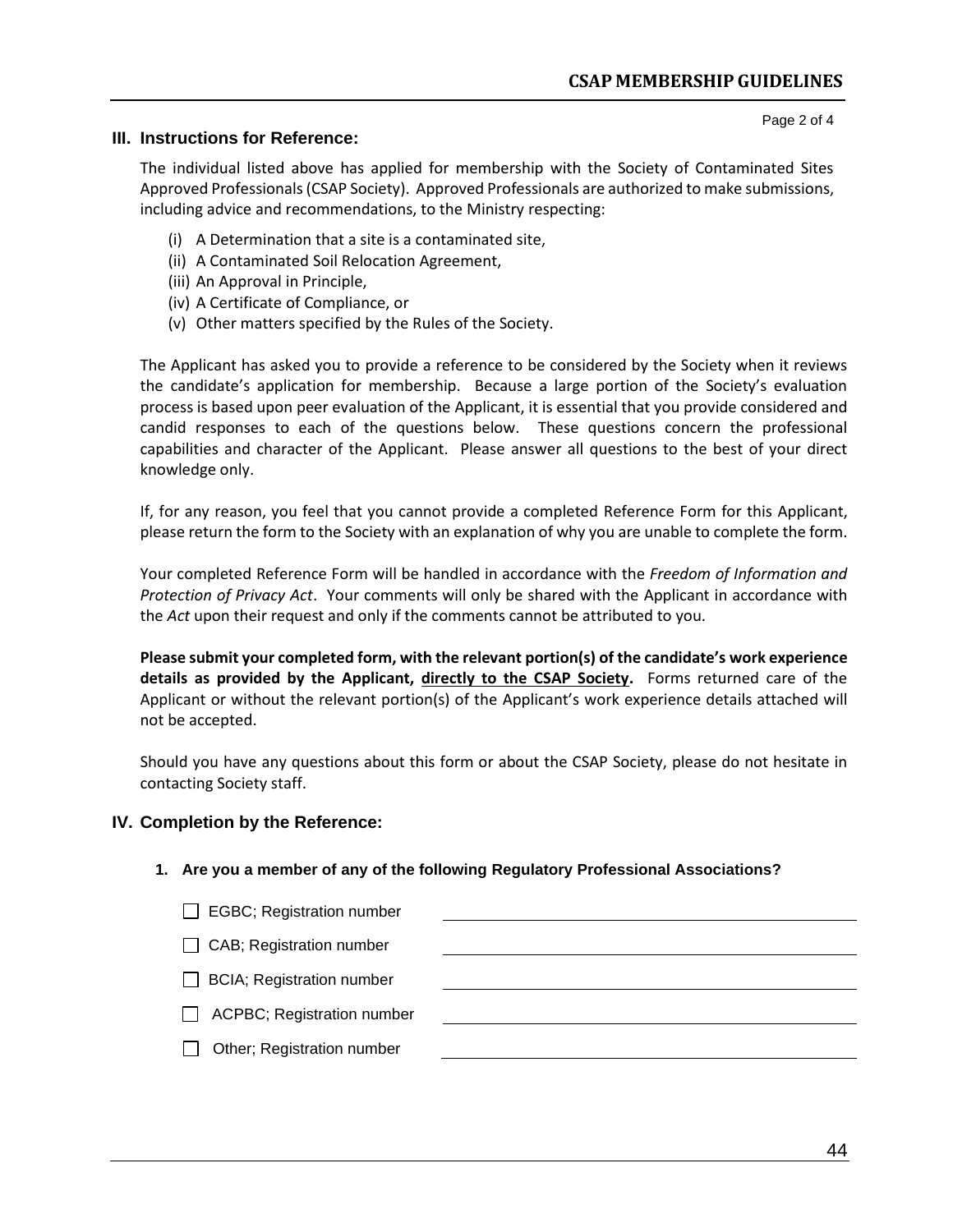### **CSAP MEMBERSHIP GUIDELINES**

|    |                      |                                                                                                                      |                                                                                                                                                                                     | Page 3 of 4                                                 |
|----|----------------------|----------------------------------------------------------------------------------------------------------------------|-------------------------------------------------------------------------------------------------------------------------------------------------------------------------------------|-------------------------------------------------------------|
| 2. |                      |                                                                                                                      | For how long you have known the Applicant personally?                                                                                                                               |                                                             |
|    | From (month/year)    |                                                                                                                      | To (month/year)                                                                                                                                                                     |                                                             |
| 3. |                      |                                                                                                                      | For how long you have known the Applicant professionally?                                                                                                                           |                                                             |
|    | From (month/year)    | <u> 1990 - Johann Barbara, politik eta politik eta politik eta politik eta politik eta politik eta politik eta p</u> | To (month/year)                                                                                                                                                                     | <u> 1989 - Johann Barnett, fransk kongresu og den som f</u> |
| 4. | Society discretion]) |                                                                                                                      | For each of the position(s)/project(s) that you are asked to validate, what was your<br>professional relationship to the Applicant? (e.g. supervisor, , colleague or other [at CSAP |                                                             |
|    | Position/Project #   |                                                                                                                      | <u> Alexandria de la construcción de la construcción de la construcción de la construcción de la construcción de l</u>                                                              |                                                             |
|    | Relationship         |                                                                                                                      |                                                                                                                                                                                     |                                                             |
|    |                      |                                                                                                                      |                                                                                                                                                                                     |                                                             |
|    | Relationship         |                                                                                                                      |                                                                                                                                                                                     |                                                             |
|    | Position/Project #   |                                                                                                                      | <u> 1980 - John Stein, Amerikaansk politiker (</u> † 1920)                                                                                                                          |                                                             |
|    | Relationship         |                                                                                                                      | <u> 1980 - Johann Barbara, martxa alemaniar arg</u>                                                                                                                                 |                                                             |
| 5. | <b>Applicant?</b>    |                                                                                                                      | Do you know of any reason that the Society should not grant membership to the                                                                                                       |                                                             |
|    | No                   |                                                                                                                      |                                                                                                                                                                                     |                                                             |
|    |                      |                                                                                                                      | Yes; if yes, please provide the reason here (add additional paper, if required):                                                                                                    |                                                             |
|    |                      |                                                                                                                      |                                                                                                                                                                                     |                                                             |
|    |                      |                                                                                                                      |                                                                                                                                                                                     |                                                             |
|    |                      |                                                                                                                      |                                                                                                                                                                                     |                                                             |

**6. In your opinion, is the attached portion of the Applicant's work experience details accurate (e.g., duration of position(s) and project(s), hours of claimed experience, position role and responsibilities, project descriptions, decision-making role, etc. …)?**

|  | II Yes                                                                                                        |
|--|---------------------------------------------------------------------------------------------------------------|
|  | $\Box$ No; if no, please provide and comment on the inaccuracies here (add additional paper, if<br>required): |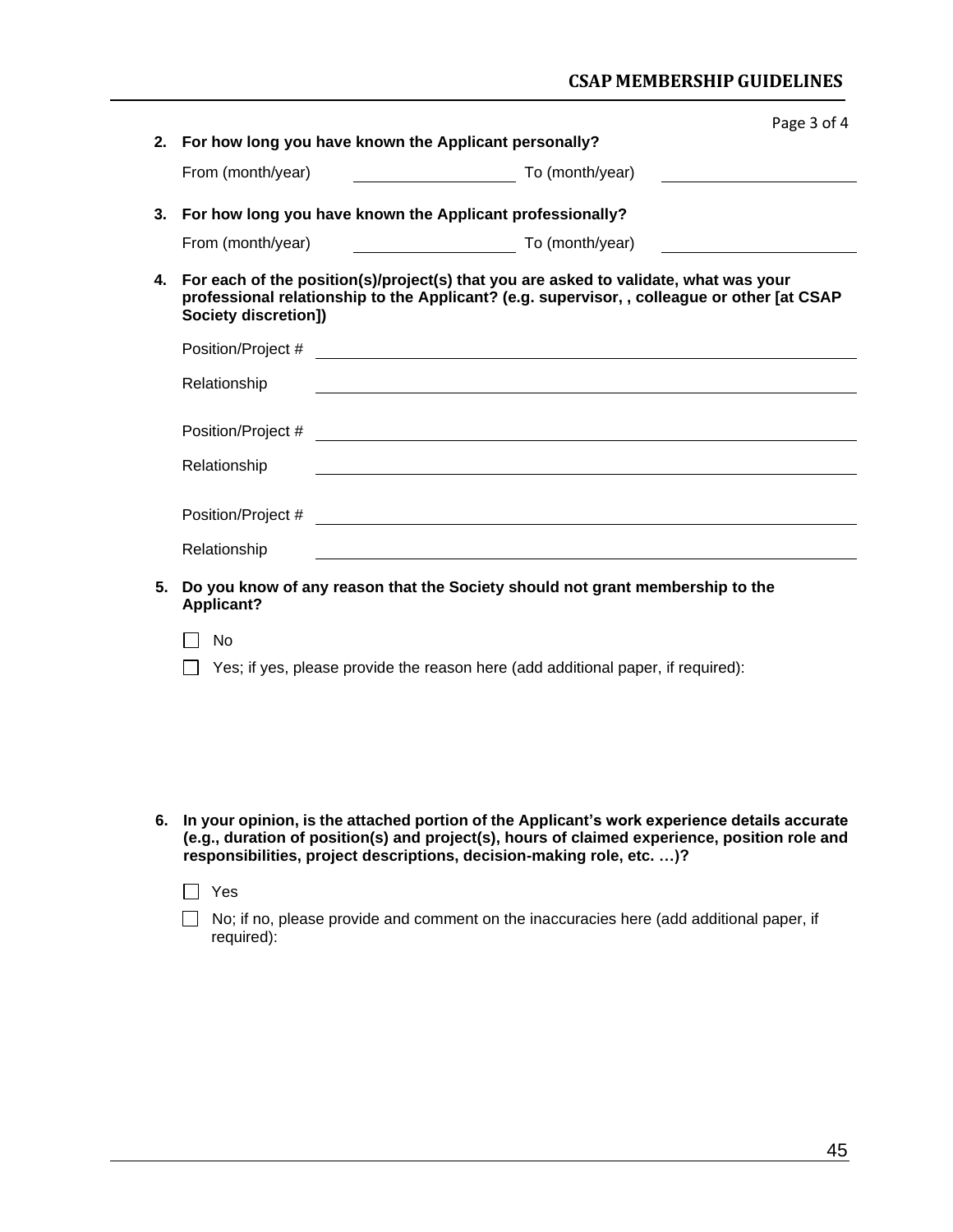**7. Please add any additional comments here:**

Page 4 of 4

**Reference Signature:**

**Date:**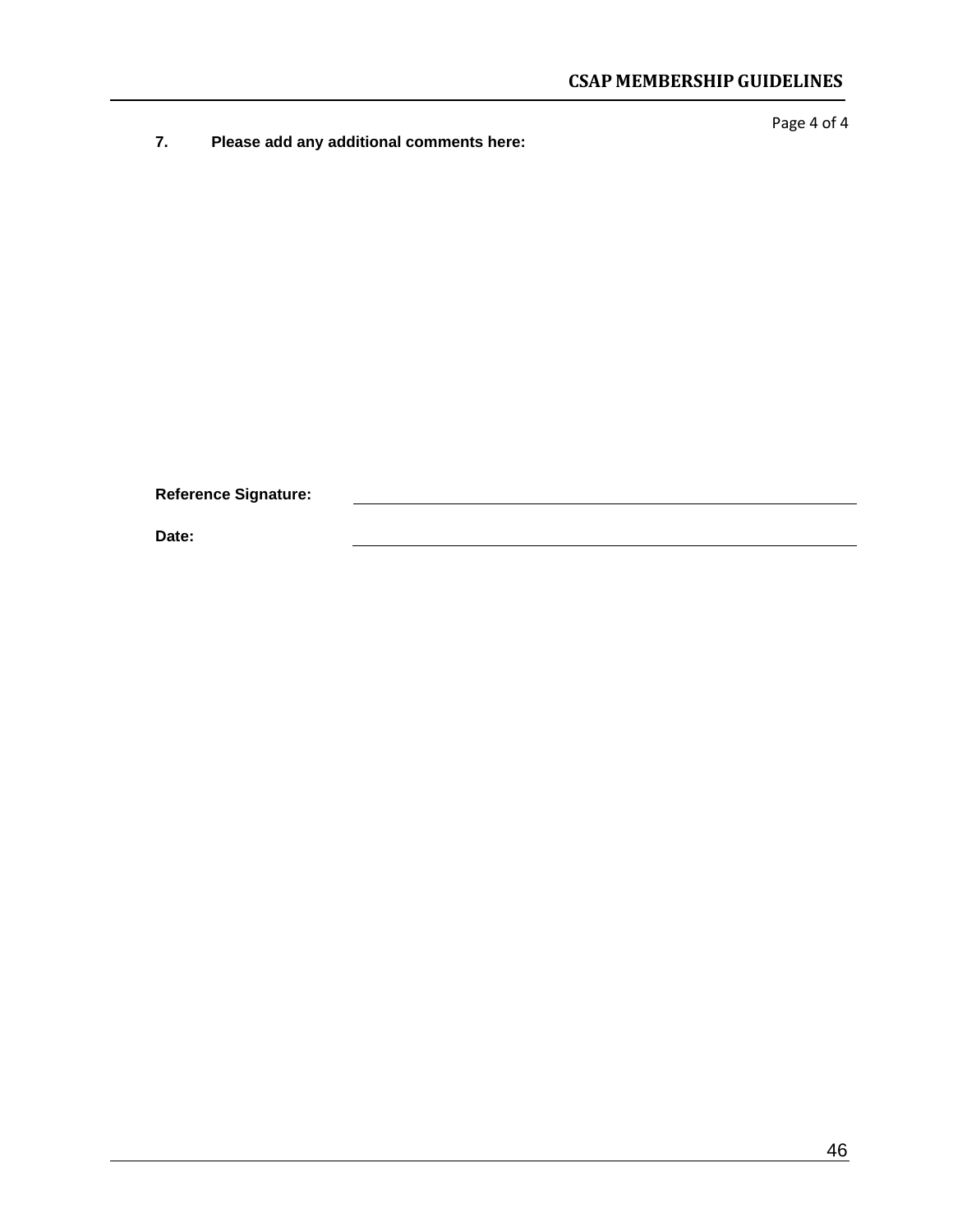

### <span id="page-48-0"></span>**APPENDIX 6: Confirmation Request Form for Parent Associations**

613-744 West Hastings St., Vancouver, BC V6C 1A5 (T) 604-451-4555, (F) 604-451-4558 [www.csapsociety.bc.ca](http://www.csapsociety.bc.ca/)

**Applicants: New or Renewing -** Please send one form to each of the Parent Associations of which you are a member (contact info below). It is your responsibility to ensure that your Parent Association(s) returns the form(s) **directly** to the Society.

\_\_\_\_\_\_\_\_\_\_\_\_\_\_\_\_\_\_\_\_\_\_\_\_\_\_\_\_\_\_\_\_\_\_\_\_\_\_\_\_\_\_\_\_\_\_\_\_\_\_\_\_\_\_\_\_\_\_\_\_\_\_\_\_\_\_\_\_\_\_\_\_\_\_\_\_\_\_\_\_\_\_\_\_\_\_\_\_\_\_\_\_\_\_\_\_\_\_\_\_\_\_\_\_\_\_

**Associations:** Please complete and return this form **directly** to the Contaminated Sites Approved Professionals Society by e-mail, fax or mail (contact information above); please **do not**  return the form care of the Applicant.

| TO BE COMPLETED BY THE APPLICANT                                                                                                   |                                                                                                                                                |
|------------------------------------------------------------------------------------------------------------------------------------|------------------------------------------------------------------------------------------------------------------------------------------------|
| Applicant's Name                                                                                                                   | Date of Birth                                                                                                                                  |
| <b>Parent Association</b>                                                                                                          | <b>Registration Number</b>                                                                                                                     |
| <b>NEW CSAP Applicant</b>                                                                                                          | Renewing CSAP Applicant                                                                                                                        |
|                                                                                                                                    | TO BE COMPLETED BY THE REGULATORY PROFESSIONAL ASSOCIATION                                                                                     |
| Individual is a member in Good Standing $\Box$ Yes<br>Designation<br>Has this member ever been subject to any disciplinary action? | No<br>License Number<br>Date professional registration/licensure granted (don't include in-training date)<br>Yes<br>No                         |
| Please complete remainder of Form if NEW CSAP Applicant only.                                                                      |                                                                                                                                                |
| Name of Academic Institute                                                                                                         | Please list post-secondary degrees for which the NEW CSAP Applicant has provided proof:<br>Type of Degree (e.g., B.Sc.)<br>Date Degree Granted |
| EGBC:<br>Tel: 604-430-8035<br><b>BCIA:</b><br>Tel: 250-380-9292<br>CAB:<br>Tel: 250-383-3306                                       | www.egbc.ca<br>www.bcia.com<br>www.cab-bc.org                                                                                                  |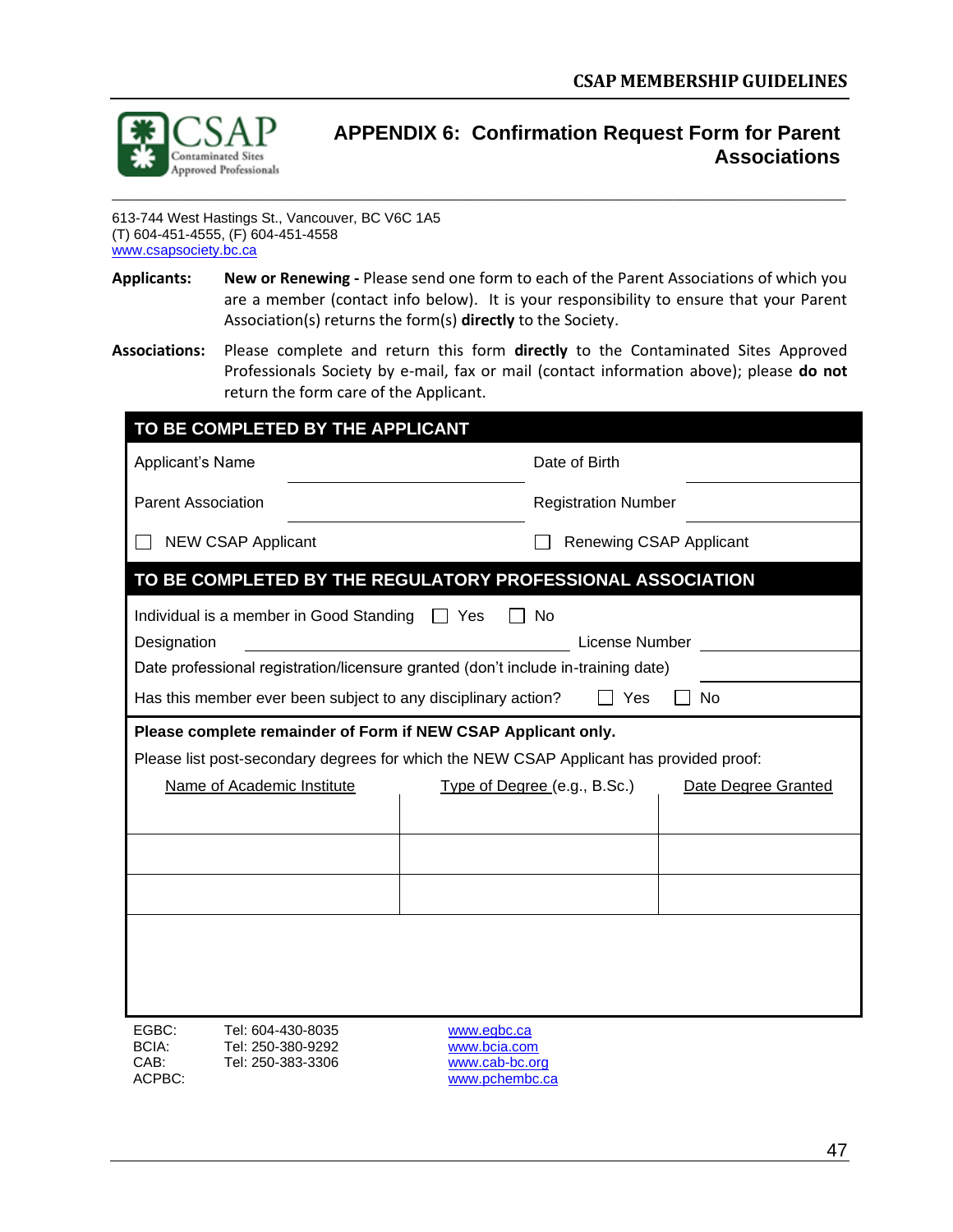

## <span id="page-49-0"></span>**APPENDIX 7: Guide for Applicants Preparing for an Experience Review Interview**

#### **I.** Purpose of the Interview **Page 1 of 2 Page 1 of 2**

The purpose of the interview is to determine whether the Applicant meets the experience requirements for membership in the Society of Contaminated Sites Approved Professionals. Interviews may also be used to provide advice to Applicants on what experience must be gained before meeting the minimum requirements. The Interview Panel will make a recommendation to the Membership Committee based on the information the Applicant has provided with their application, any information provided by References, and information gleaned in the interview. (Interviews are conducted at the discretion of the Experience Review Panel)

\_\_\_\_\_\_\_\_\_\_\_\_\_\_\_\_\_\_\_\_\_\_\_\_\_\_\_\_\_\_\_\_\_\_\_\_\_\_\_\_\_\_\_\_\_\_\_\_\_\_\_\_\_\_\_\_\_\_\_\_\_\_\_\_

This guide describes how the interview will be conducted and offers advice on how to prepare for the interview.

#### **II. The Interview Panel**

The Interview Panel is made up of senior contaminated sites practitioners who have volunteered their services as interviewers. The Interview Panel is normally composed of a minimum of two individuals; one being a member of the Membership Committee. All information, which has been provided with and in support of the Applicant's application, will have been forwarded to the Interview Panel prior to the interview. Potential Interview Panel members will be vetted for any potential conflict of interest issues (e.g., former supervisor or colleague).

#### **III. Duration and Location of the Interview**

The interview typically takes one hour. An in-person interview will be held during regular business hours at the Society office located at 613 – 744 W. Hastings Street, Vancouver, BC V6C 1A5. Alternatively, a virtual or telephone interview may be scheduled if circumstances do not permit an in-person interview.

#### **IV. How the Interview is Conducted**

The Applicant will be greeted by a Society staff member and introduced to the Interview Panel.

The Society staff member will open the meeting by explaining the purpose of the interview. The Applicant will then be asked to give a brief, ten-minute overview of their experience. Using the overview and the Applicant's experience details as a guide, the Panel will ask specific questions to assess the depth and breadth of the Applicant's experience. The Applicant may also be asked technical and regulatory questions about projects on which they have worked, or on hypothetical projects or situations.

The Applicant will be given time during the interview to expand on the details of their experience. The Applicant will also be given the opportunity to describe samples (examples) of their work that they have brought to the interview (see below). Applicants should keep in mind that the focus of the interview is the Applicant's personal experience and should use "**I**" and not "we" when addressing their role in projects.

#### **V. Project Samples**

Applicants are encouraged to bring samples of their work to the interview. Selection of samples should be limited to the most challenging projects worked on. All samples presented will be treated as confidential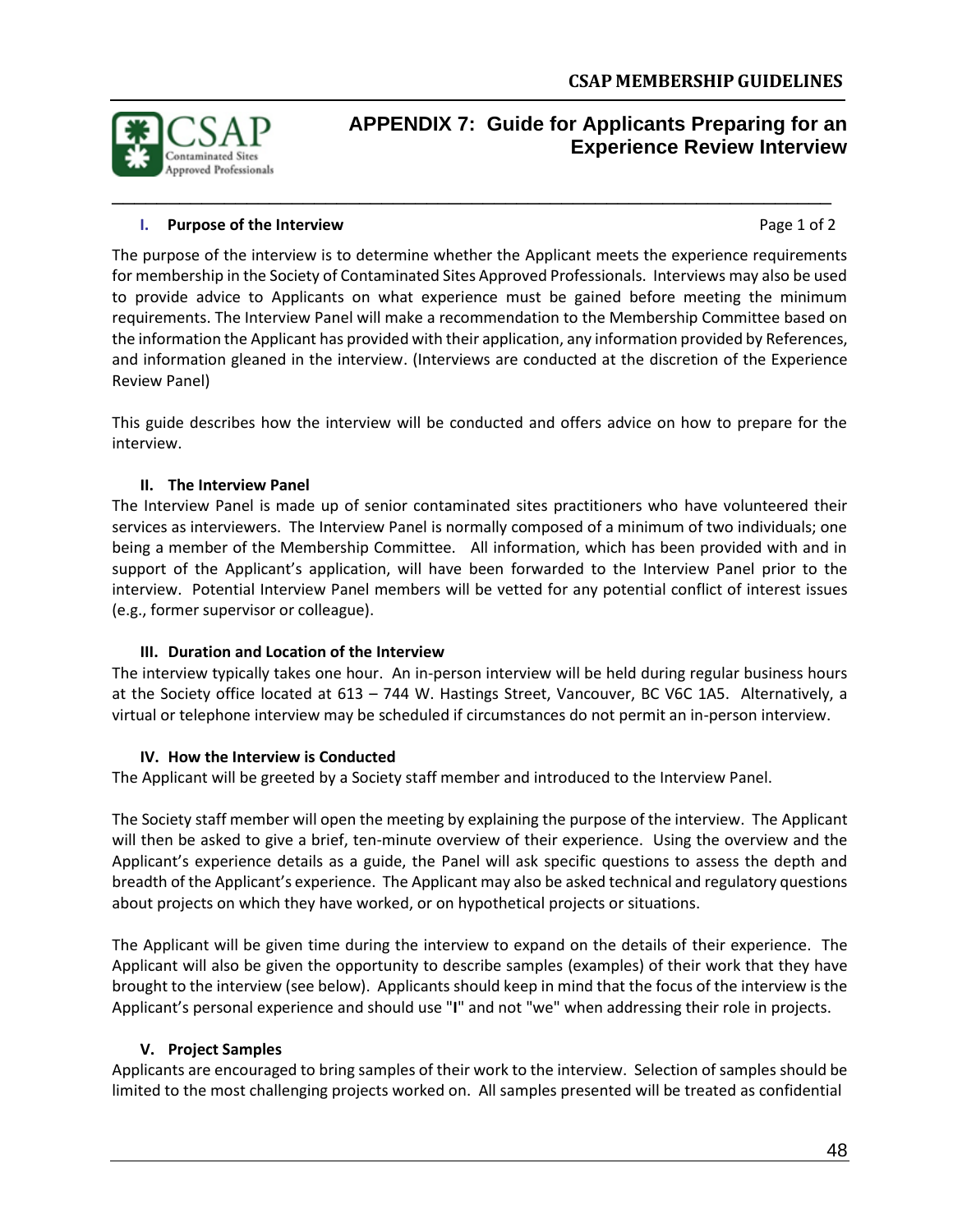#### Page 2 of 2

and will be returned to the Applicant at the end of the interview. The Interview Panel may want to know exactly what part of projects the Applicant was personally involved in and responsible for.

Please note that the Interview Panel may not see all of the work samples brought to the interview, as the interview is limited to approximately one hour. It is the Applicant's responsibility, however, to draw the most relevant samples to the Interview Panel's attention.

#### **VI. Applicant's Responsibility**

It is the Applicant's responsibility to ensure that they accurately communicate their experience to the Interview Panel. At the end of the interview, the Applicant will be given an opportunity to elaborate on anything that they feel is important and may have been missed during the interview, and to provide any additional information that they feel is important to the Panel in coming to its recommendation.

#### **VII. Follow-up Communication**

**All** communication regarding the Applicant's application and the interview should be with the Society Executive Director and not with the members of the Interview Panel.

#### **VIII. Interview Results**

Applicants will receive the Membership Committee's decision regarding experience eligibility by letter approximately eight weeks after the interview.

#### **IX. Appeal of Decision**

Appeals are subject to the Experience Review Appeal Policy available in the Application Guide or through the Society Executive Director.

#### **X. Questions**

If you have questions or require further information, you are asked to contact the Executive Director.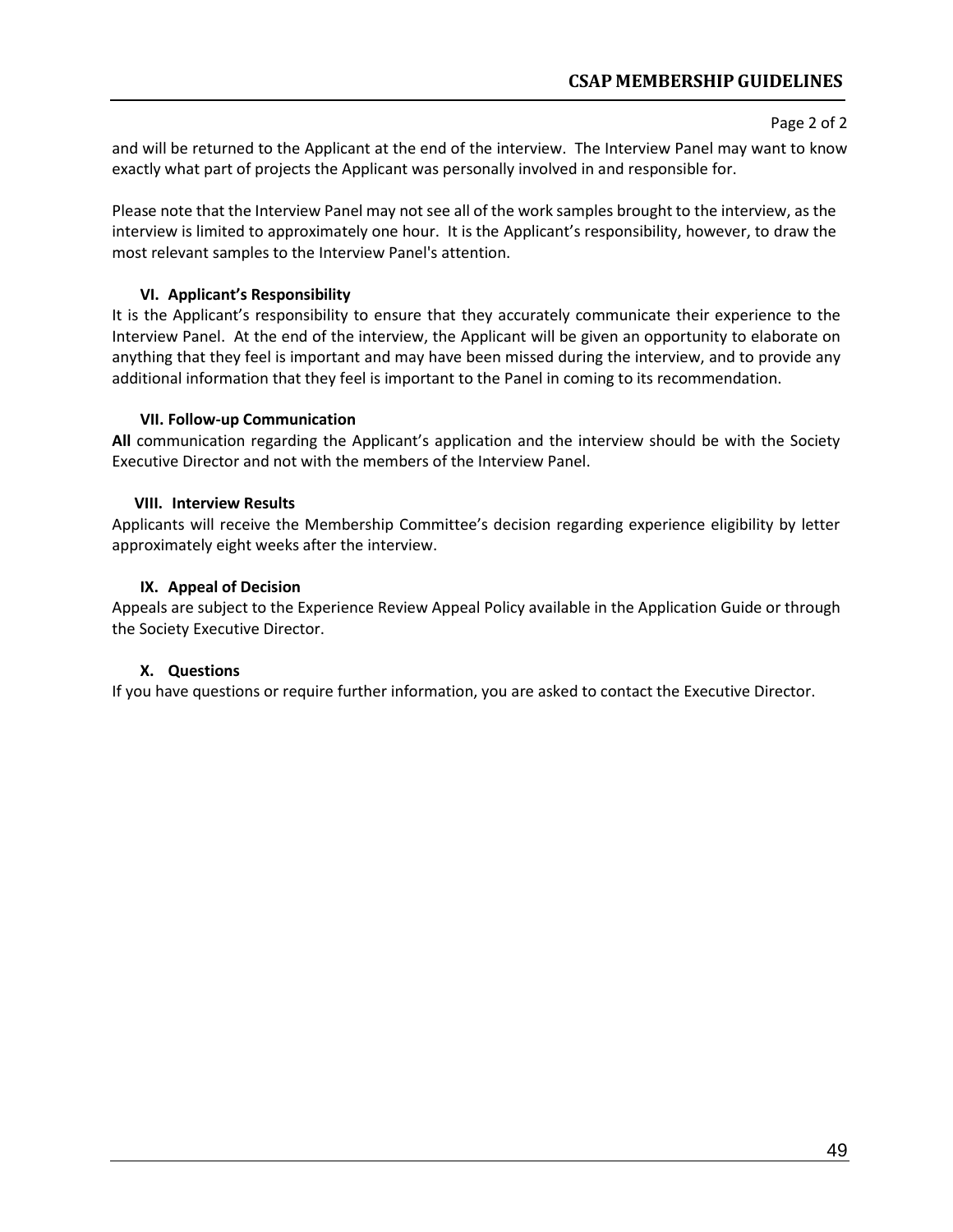

### <span id="page-51-0"></span>**APPENDIX 8: Experience Reviewer Process and Summary Form (new)**

Page 1 of 2

### **CSAP Experience Reviewer Process**

Step 1: **Read Eligibility Criteria (section 3) in Guidelines,** to familiarize yourself with the requirements.

- Step 2: **Review Applicant's experience package** and record your comments on the boxes provided in each Position and Project Description form.
- Step 3: Form a preliminary recommendation.
- Step 4: Verify hours of **Total Experience Accrued** reported on the Applicant's *Summary Table of Position and Project Experience Hours.*
- Step 5: Contact your co-reviewer to discuss each other's preliminary recommendation, and, together, attempt to come to a consensus recommendation.

**If there are concerns or questions about the applicant's experience, or whether a particular project is suitable for demonstrating experience, contact CSAP.**

- Additional review options and resources available, if needed include:
- Third party consultation with CSAP.
- Request for additional information from Applicant.
- Follow up with Applicant references.
- Interview with the Applicant.
- Step 6: **Record your final recommendation** on the Experience Summary section in Part 3 (Appendix 4) and in the Summary Form below.
- Step 7: Submit your final recommendation to the CSAP Society by **appointed deadline**.

Fax: 604-451-4558; Email[: npomareda@csapsociety.bc.ca](mailto:npomareda@csapsociety.bc.ca)

#### **Highlights:**

- Applicants must provide details for a minimum of three CSAP submissions where they were substantially involved (senior review DM level DDE, see Section 3, 6 in Guidelines for more details) in the preparation of the application packages.
- Experience gained is counted from the date of graduation, if needed.
- *Summary Table of Position and Project Experience Hours* should summarize at least 10 years of experience.
- The Reviewer's comments are to be included in the column provided for each position/project description.
- Final recommendation must be stated in the Experience Summary section and in form below.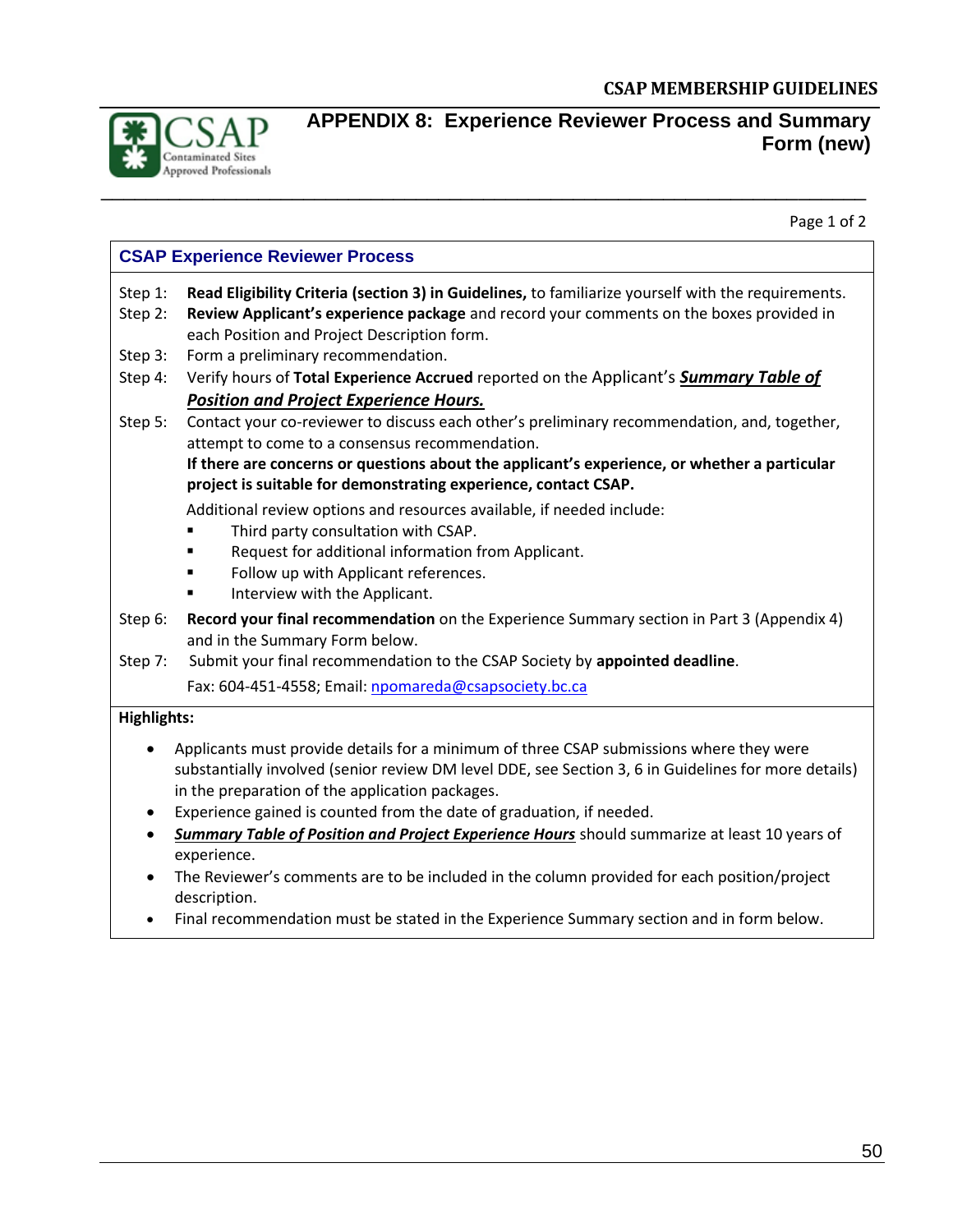# **Experience Reviewer Summary Form:** Page 2 of 2

| <b>FINAL SUMMARY</b>                                                                      |                                                                                                                                                                                        | # Years                             | <b>Reviewer Comment/ Hours Missing</b>                                                                                                                                                                                               |  |  |  |  |
|-------------------------------------------------------------------------------------------|----------------------------------------------------------------------------------------------------------------------------------------------------------------------------------------|-------------------------------------|--------------------------------------------------------------------------------------------------------------------------------------------------------------------------------------------------------------------------------------|--|--|--|--|
| <b>RELEVANT EXPERIENCE</b>                                                                | (Not to exceed 2 yrs)                                                                                                                                                                  |                                     |                                                                                                                                                                                                                                      |  |  |  |  |
| <b>DIRECT DOCUMENTED</b><br><b>EXPERIENCE (includes DM</b><br>level DDE)                  | (Minimum 8 yrs)                                                                                                                                                                        |                                     |                                                                                                                                                                                                                                      |  |  |  |  |
| <b>TOTAL</b>                                                                              | (Minimum 10 yrs)                                                                                                                                                                       |                                     |                                                                                                                                                                                                                                      |  |  |  |  |
| <b>DIRECT DOCUMENTED</b><br><b>EXPERIENCE - DECISION</b><br><b>MAKING (subset of DDE)</b> | (Minimum 4 yrs of the<br>8 DDE yrs)                                                                                                                                                    |                                     |                                                                                                                                                                                                                                      |  |  |  |  |
| <b>EXPERIENCE REVIEWER'S RECOMMENDATION</b>                                               |                                                                                                                                                                                        |                                     |                                                                                                                                                                                                                                      |  |  |  |  |
|                                                                                           | I recommend that the Applicant be permitted to sit the Approved Professionals Examination and, if successful, be<br>appointed to the Roster (minimum 10 years of eligible experience). |                                     |                                                                                                                                                                                                                                      |  |  |  |  |
| years of eligible experience).                                                            | I recommend that the Applicant only be permitted to sit the Approved Professionals Examination at this time (minimum 9                                                                 |                                     |                                                                                                                                                                                                                                      |  |  |  |  |
|                                                                                           |                                                                                                                                                                                        |                                     | The Applicant does not yet qualify to sit the Approved Professionals Examination or be appointed to the Roster.                                                                                                                      |  |  |  |  |
|                                                                                           |                                                                                                                                                                                        |                                     | <b>COMMENTS</b> (Please include any comments below - if large portions of experience or projects were discredited; if you<br>recommend the CSAP Board invite the candidate to an experience review interview and state reasons etc.) |  |  |  |  |
|                                                                                           |                                                                                                                                                                                        |                                     |                                                                                                                                                                                                                                      |  |  |  |  |
|                                                                                           |                                                                                                                                                                                        |                                     |                                                                                                                                                                                                                                      |  |  |  |  |
|                                                                                           |                                                                                                                                                                                        |                                     |                                                                                                                                                                                                                                      |  |  |  |  |
|                                                                                           |                                                                                                                                                                                        |                                     |                                                                                                                                                                                                                                      |  |  |  |  |
|                                                                                           |                                                                                                                                                                                        |                                     |                                                                                                                                                                                                                                      |  |  |  |  |
| Reviewers Name:<br><u>Example 2008</u>                                                    |                                                                                                                                                                                        | Signature: Management of Signature: | Date:                                                                                                                                                                                                                                |  |  |  |  |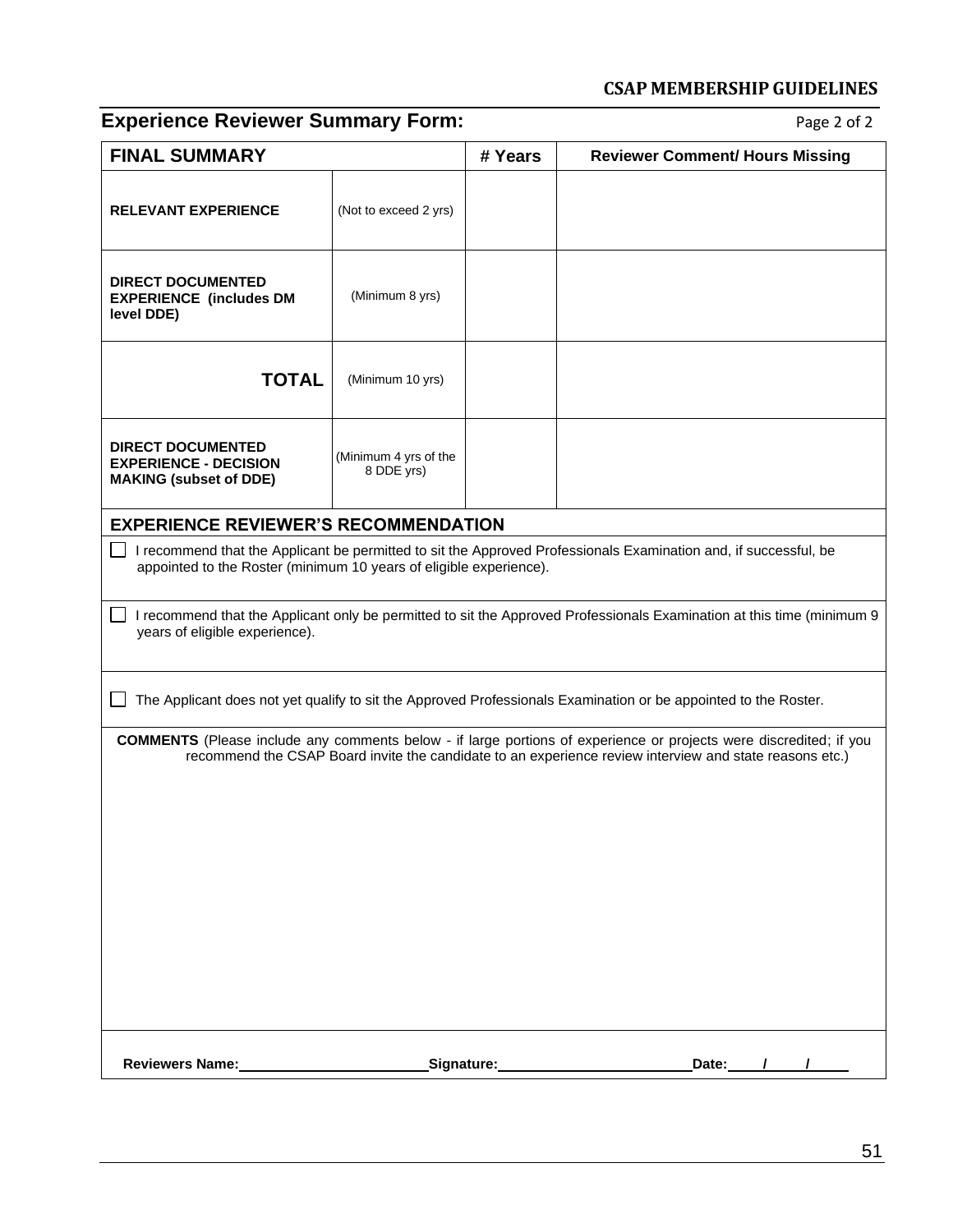

### <span id="page-53-0"></span>**APPENDIX 9: Appeal Policy for Experience Reviews**

Applicants who wish to appeal a decision of the Society Membership Committee regarding an experience review are governed by the following policy.

\_\_\_\_\_\_\_\_\_\_\_\_\_\_\_\_\_\_\_\_\_\_\_\_\_\_\_\_\_\_\_\_\_\_\_\_\_\_\_\_\_\_\_\_\_\_\_\_\_\_\_\_\_\_\_\_\_\_\_\_\_\_\_\_\_

#### **Reassessment by the Membership Committee**

- 1. A written request for reconsideration of a decision must be received by the Society within 30 days of receipt of a letter advising of the Membership Committee's decision.
- 2. A reassessment fee of \$200.00 (plus GST) must accompany the request.
- 3. All requests for reassessment must provide detailed reasons, appropriate supporting materials, and grounds for the reassessment.
- 4. The request will be directed to and reviewed by the Membership Committee.
- 5. Applicants making a request for reassessment are bound by the decision resulting from the reassessment. No further requests for reassessment, relating to the original request for reassessment of experience, will be accepted.
- 6. If the decision by the Membership Committee regarding experience requirements is overturned, the reassessment fee paid will be refunded, provided that the reversal is based on academic and/or experience documentation (including references), that was provided by the Applicant to the Society prior to the original assessment under reconsideration.
- 7. If new or additional information or material is provided to support the request, or if the experience requirement remains the same or is augmented, the reassessment fee will not be refunded.
- 8. If the Membership Committee has required an Applicant to pass one or more examinations, attend a course or seminar and/or to obtain additional experience, the Membership Committee's decision will be to defer, not refuse, approval of the application until it is satisfied that the Applicant has complied with the requirement.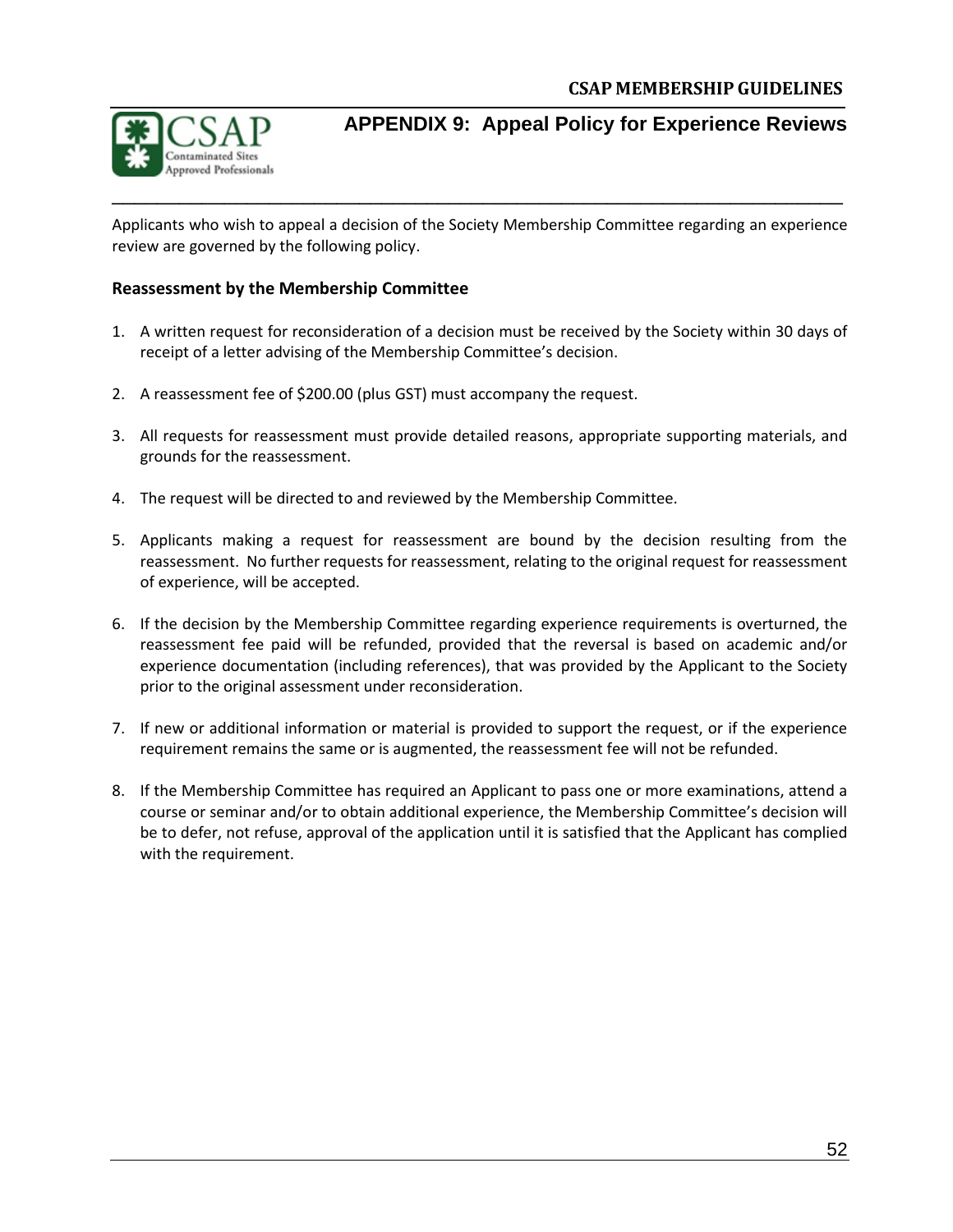

### <span id="page-54-0"></span>**APPENDIX 10: Appointment to the Ministry's Roster of Approved Professionals**

Before CSAP makes a recommendation for appointment to the Director's Roster of Approved Professionals as a Numerical Standards or Risk-based Standards Approved Professional, candidates must pass the appropriate CSAP examinations, be recommended for appointment by the CSAP Board of Directors, and meet the insurance requirements set forth by the Ministry of Environment and Climate Change Strategy. Refer to Ministry Procedure 3: Ministry Procedures for the Roster of Approved Professionals, dated November 2009 for further details.

Candidates may defer the meeting of insurance requirements for up to three (3) years. During this time of insurance deferment, the candidate will not be recommended for appointment to the Roster of Approved Professional. They must, however, maintain a pending membership in CSAP including the payment of annual membership dues equivalent to that paid by members and must meet all of the annual CSAP Professional Development requirements. Candidates are reminded that the CSAP Professional Development requirements include making an application (submission) under Protocol 6 for a Ministry instrument within the initial three (3) year period; this requirement will not be waived. As such, Candidates are therefore encouraged to advance their appointment to the Roster of Approved Professionals in sufficient time and meet insurance requirements, as they see fit, to ensure they are able to meet this submission requirement.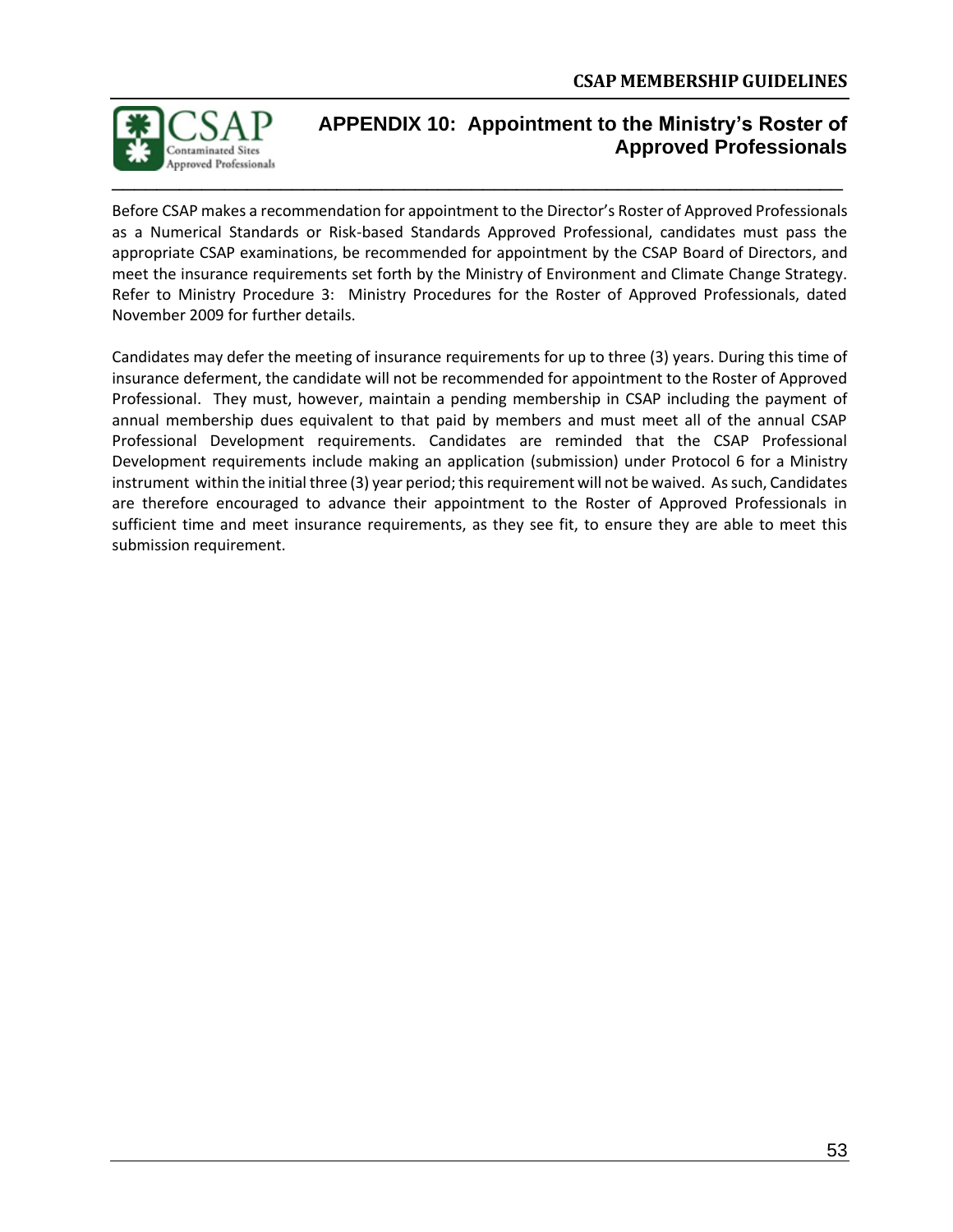

### <span id="page-55-0"></span>**APPENDIX 11: Professional Development (PD) Hours – Reminders and Compliance**

CSAP requires members to use the on-line submission manager to log in PD hours (link here: CSAP [Submissions Manager\)](https://www.csapsubmissions.com/).

\_\_\_\_\_\_\_\_\_\_\_\_\_\_\_\_\_\_\_\_\_\_\_\_\_\_\_\_\_\_\_\_\_\_\_\_\_\_\_\_\_\_\_\_\_\_\_\_\_\_\_\_\_\_\_\_\_\_\_\_\_\_\_\_\_

Members are expected to login a minimum of 30 hour annually, and to accumulate 150 hours every three (3) years at the time of membership renewal.

#### **Reminders**

- 1. Members' Fall Update Members will be reminded that PD hours are required to be logged in by Dec.  $31<sup>st</sup>$ .
- 2. Dec. 1st A second reminder of the Dec.  $31<sup>st</sup>$  deadline will be sent out to all Members via email.

#### **Review of PD hours for Renewing Members**

- 1. PD hours will be reviewed by CSAP to determine if specific requirements as outlined in Section 7.1 of the Membership Guidelines are met.
- 2. 10% of members renewing will have their PD hours reviewed in detail by the Membership Committee to determine if the three year 150 hour minimum has been met.

#### **Noncompliance of PD Hour Records**

Members will be notified Jan.  $1<sup>st</sup>$  if they are noncompliant and will have until Jan.  $15<sup>th</sup>$  to log in their required PD hours or they will be:

- 1. Fined an administration fee of \$250 which will be added to their membership fees invoice sent the first week of April.
- 2. If membership fees (including fines) are not paid by June 9th, that member will receive a written notice to pay their fees; otherwise, they will be considered "not in good standing", further submissions will not be accepted, and a recommendation will be made to the Board for removal from the Roster of Approved Professionals.

#### **If there are extenuating circumstances, please contact CSAP directly.**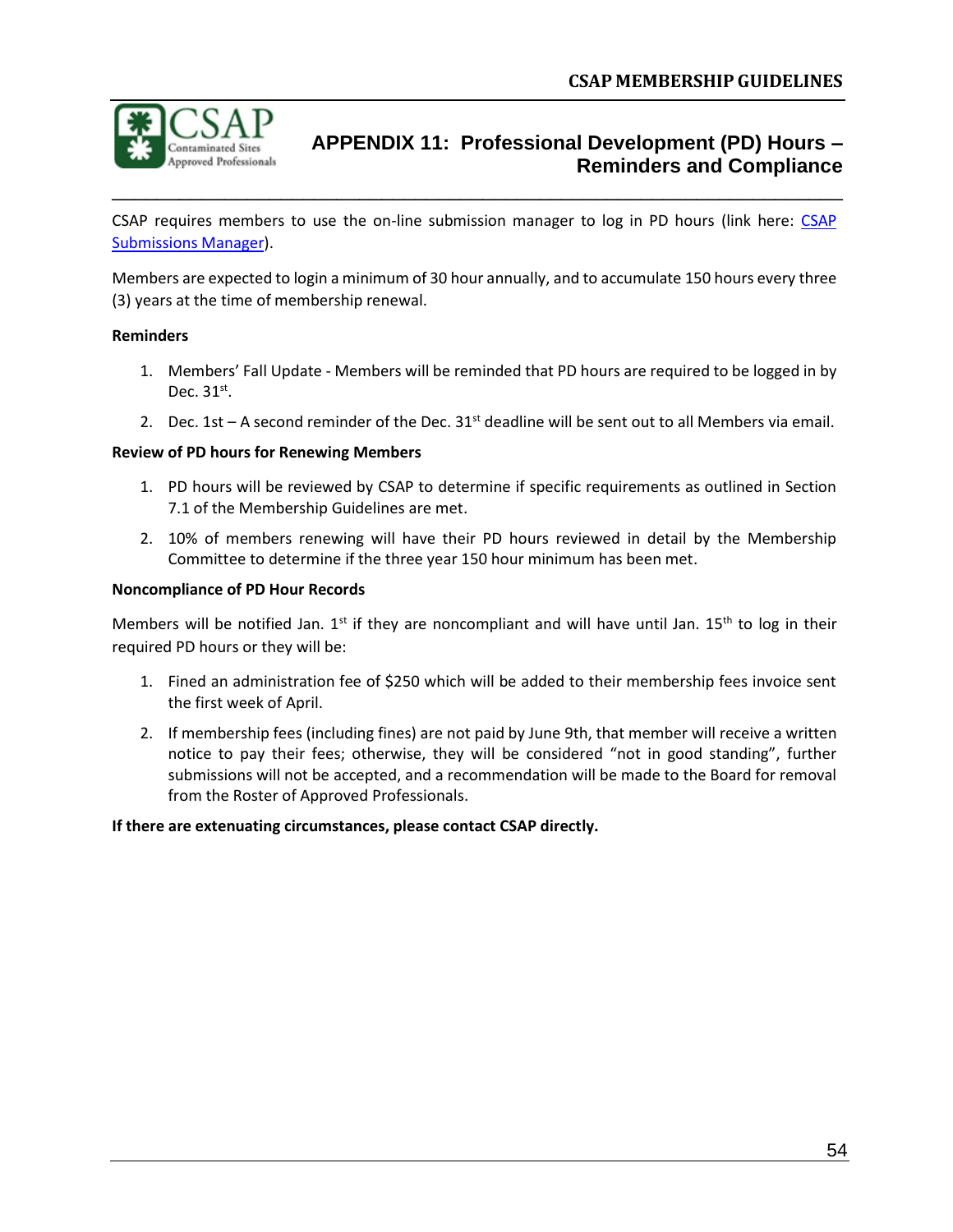

### <span id="page-56-0"></span>**APPENDIX 12: Membership Renewal Requirements**

#### **In order to renew a CSAP membership, a member must supply the following:**

1. Proof that you have met the requirements to submit a minimum of 30 hours in a minimum of three (3) categories per year and a total of 150 Professional Development (PD) hours have been accumulated in a minimum of three (3) categories over the three (3) year period between membership renewals.

A random audit will be performed on 10% of renewing members. This audit will be conducted by members from the Membership Committee. Renewing members are responsible for keeping backup of all conferences attended, etc.

2. Proof that one (1) CSAP submission has been made during the three (3) year period between membership renewals prior to your renewal date. A member may provide proof of a successful (passing grade) rewrite of the CSAP Regulatory examination during the same three (3) year period, in lieu of a submission.

[Note: If a regulatory exam developer has participated in the preparation of regulatory exam one year, the exam developer cannot write the regulatory exam the following year (i.e., they must sit out one year given their previous access to the exam bank) to maintain the integrity of the exam process.]

- a. Applications to write the CSAP Regulatory examination in November must be received by August 31 $^{\rm st}$ .
- 3. Proof that you remain a member in good standing of a CSAP relevant Parent Association (Parent Association Confirmation Form, membership card or membership renewal receipt, etc.).
- 4. Payment of annual membership fees and any additional fines, if incurred.

**All membership renewals are subject to the Roster of Approved Professional insurance requirements.**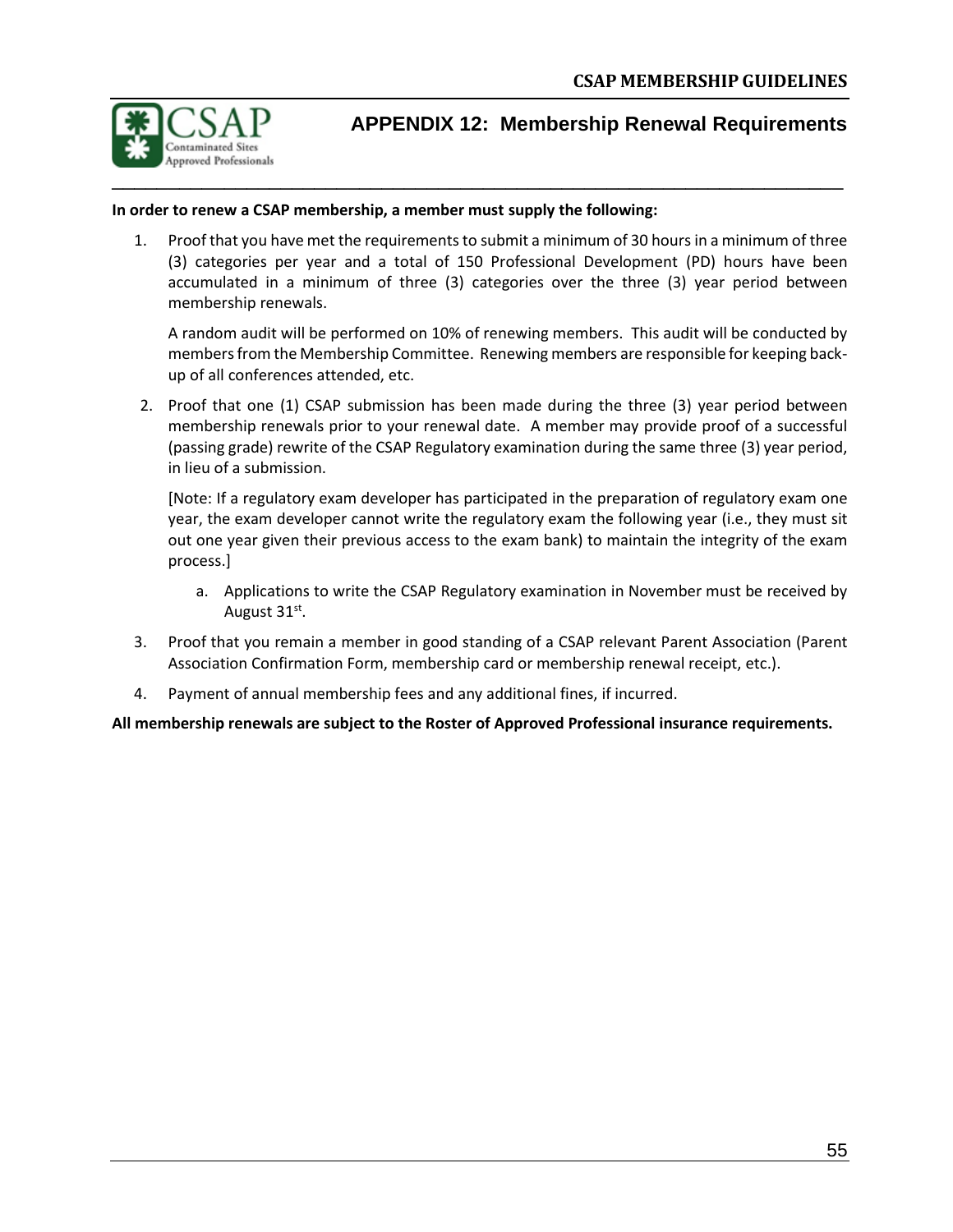

### <span id="page-57-0"></span>**APPENDIX 13: Reinstatement Application**

Page 1 of 2

Applicants who would like to reinstate their CSAP membership will be considered under the following circumstances:

- 1. If the application for reinstatement is made before the Applicant's next recorded renewal date, the Applicant must meet the requirements for that renewal (having made a submission, paid fees, recorded appropriate PD hours, remained in good standing with Parent Association, and obtained appropriate insurance).
- 2. If the application for reinstatement is received within three (3) years of the last recorded renewal date, the Applicant must provide proof of one (1) year of decision-making level DDE, required CPD hours, insurance requirements, good standing with Parent Association and that they have successfully completed the regulatory examination in the three (3) years prior to the application. Only work experience that has been supported by a completed Reference Form will be considered; a minimum of one (1) completed Reference Form is required.
- 3. Requirements resulting from any disciplinary action have been met.

If outside of three (3) years of their last recorded renewal date, former CSAP members are required to submit a full application package if they wish to become a practicing CSAP member again.

#### **Professional Registration**

I am a member of the following Parent Associations:

| $\Box$ P. Eng. - EGBC | $\Box$ P. Geo. - EGBC |                         |
|-----------------------|-----------------------|-------------------------|
| $\Box$ R.P.Bio. - CAB | $\Box$ P.Ag. - BCIA   | $\Box$ P. Chem. - ACPBC |
| $\square$             |                       |                         |

| <b>Registration number</b> | Jurisdiction (e.g. BC) |  |
|----------------------------|------------------------|--|
| <b>Registration number</b> | Jurisdiction (e.g. BC) |  |
| <b>Registration number</b> | Jurisdiction (e.g. BC) |  |

**All membership reinstatements are subject to the Roster of Approved Professional insurance requirements and full fee payment.**

#### **Payment Information**

| <b>Numerical Standards Approved Professional:</b> | $$250 + GST = $262.50$ |
|---------------------------------------------------|------------------------|
| Risk-based Standards Approved Professional:       | $$250 + GST = $262.50$ |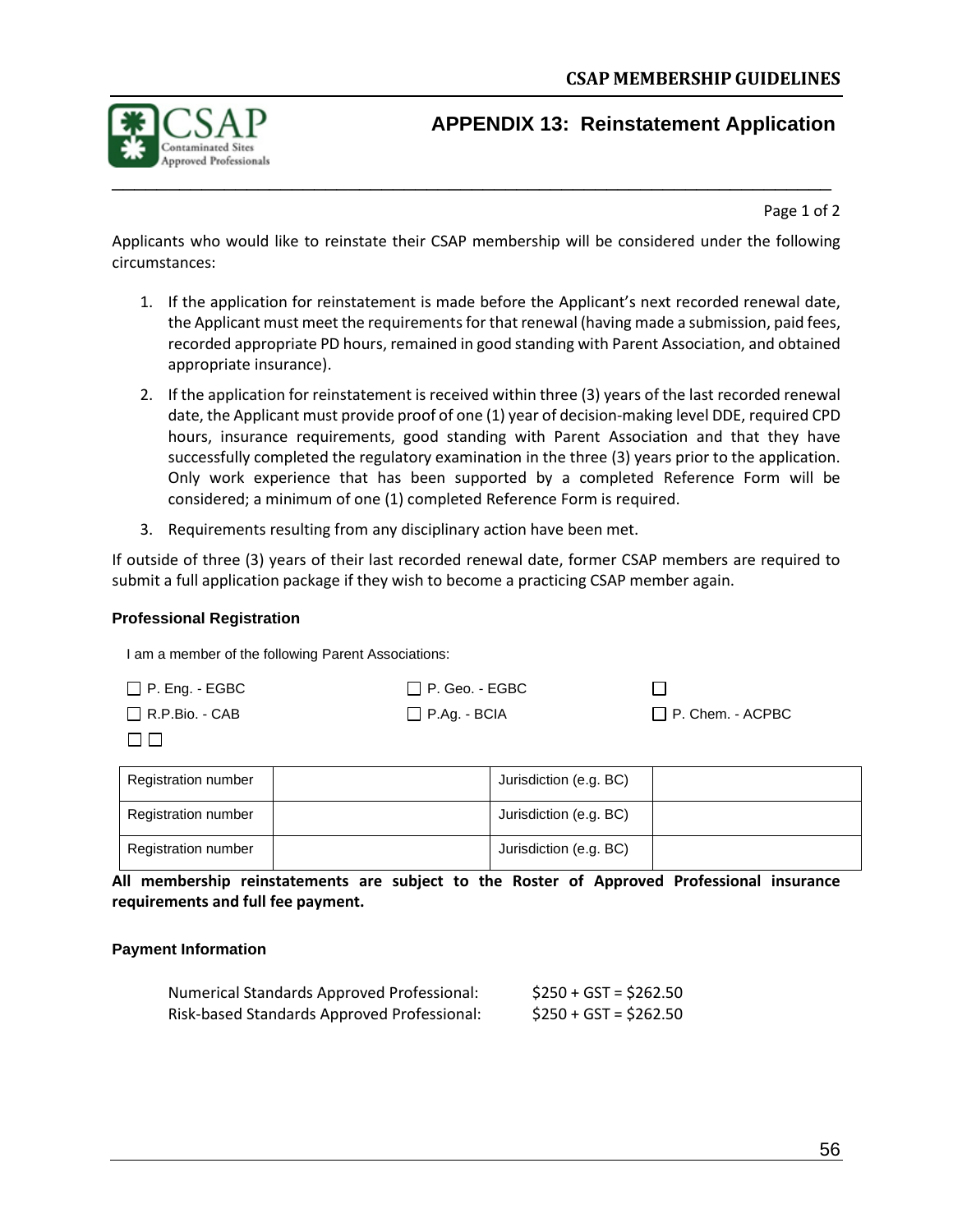**Additional Comments from the Applicant:**

Page 2 of 2

#### **Applicant Contact Information**

| Full Legal Name        |  |
|------------------------|--|
| <b>Mailing Address</b> |  |
| Daytime Tel #          |  |
| Cell #                 |  |
| E-Mail Address         |  |

**Applicant Signature: \_\_\_\_\_\_\_\_\_\_\_\_\_\_\_\_\_\_\_\_\_\_\_\_\_\_\_\_\_\_\_\_\_\_\_**

**Date:\_\_\_\_\_\_\_\_\_\_\_\_\_\_\_\_\_\_\_\_\_\_\_\_\_\_\_\_\_**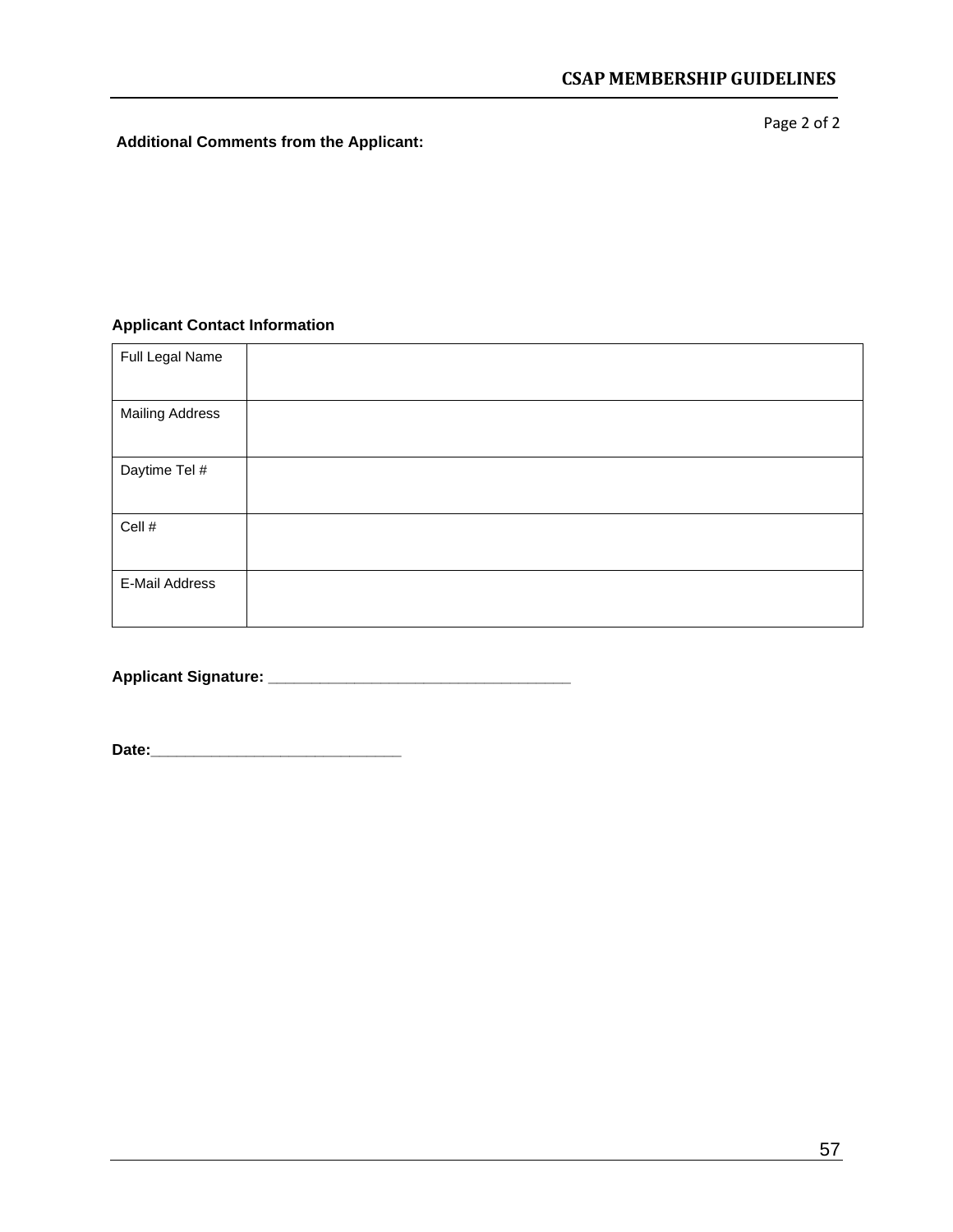

### <span id="page-59-0"></span>**APPENDIX 14: Leave of Absence Application**

Members may apply for leave of absence from the CSAP Society for a minimum of six (6) months to a maximum of 18 months in any one 3-year term. The member's renewal date will not change. Members are required to give two (2) weeks' notice to the Executive Director stating the effective date of the Leave of Absence, and ensure they meet all applicable insurance requirements as of the effective date.

AP Name

AP Company

Start Date **End Date** 

Notification Date

Reason for Leave (optional, but required if difficulty meeting PD hour requirements is anticipated. )

Email while on leave

A member on leave is not allowed to conduct any CSAP work or use the title "contaminated sites approved professional".

#### **A member on leave must comply with the following requirements:**

- Maintain Professional Liability (PL) and Commercial General Liability (CGL) insurance. Proof of the insurance coverage must be forwarded to the CSAP Society. If such insurance requirements are not maintained by your employer/company, members are advised to arrange for private insurance coverage.
- Upkeep Professional Development (PD) hours. Under extenuating circumstances the person can make a request to CSAP for reduction in CPD hour requirements.
- For a leave of six (6) months pay membership fee a minimum of \$250 plus GST. More than six (6) months leave a pro-rated fee will be applied in a monthly basis for the term going forward.
- Complete one submission per 3-year term.

#### **If there are extenuating circumstances, please contact the CSAP Executive Director or President directly.**

#### **Regarding the CSAP member's indemnity:**

CSAP members should at all times maintain the primary (private or company) insurance requirements set forward in the indemnity. If a claim was launched against an AP during a time when the AP did not have the required primary insurance in place, the Ministry may effectively step in and assume the role of primary insurance provider and defend the claim. If the claim is under \$2,000,000 the Ministry may have recourse to directly recover from the AP any expenses paid out in defense of the claim or as a result of the claim. Alternatively, the Ministry may determine it has no obligation to defend the claim and leave the AP without counsel.

Signature on Agreement